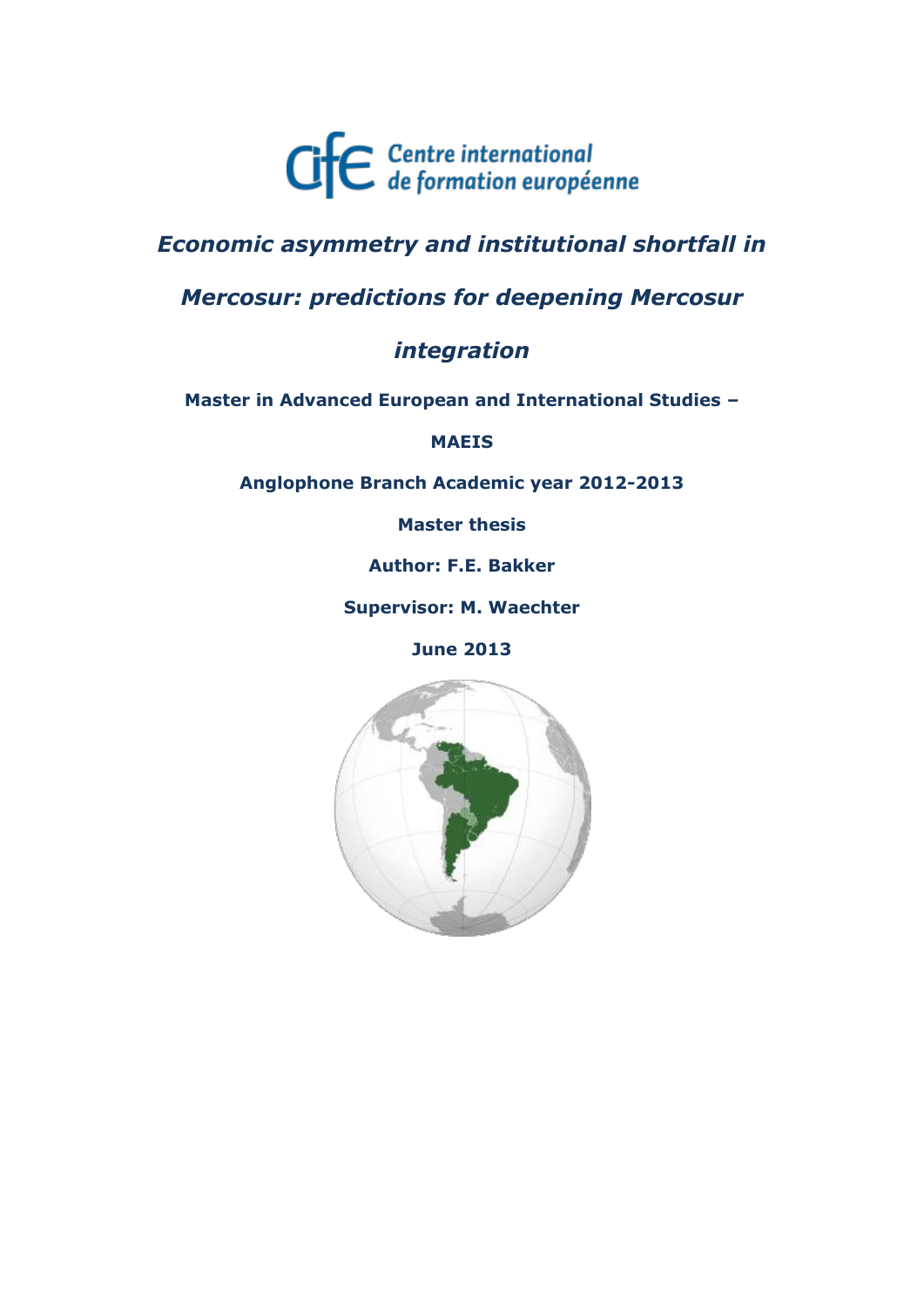

Master Thesis

Master in Advanced European and International Studies

Author: Fleur Bakker

Supervisor: M. Waechter

June 2013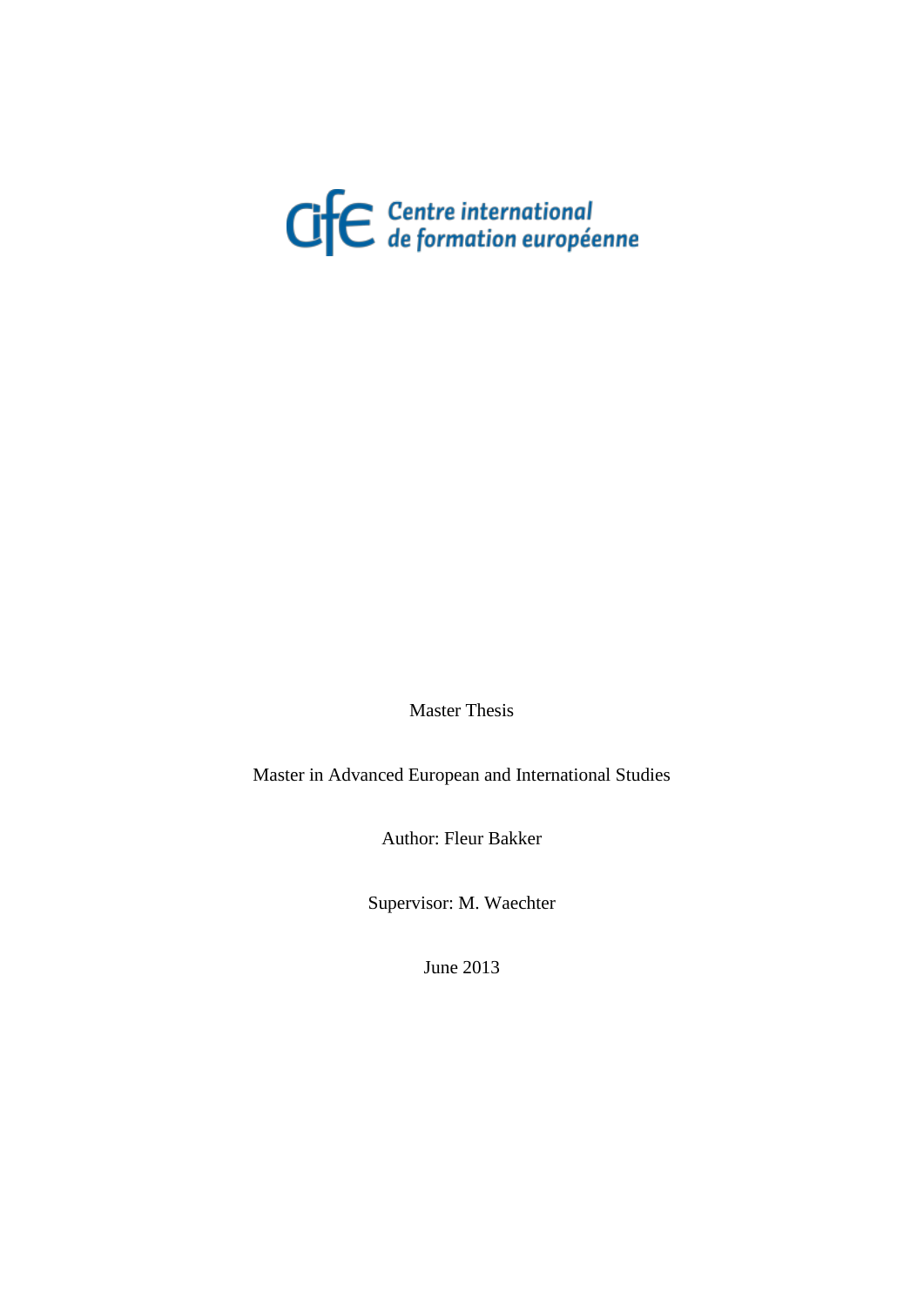## Table of content

| 2.1 A growing alliance between Brazil and Argentina: the origins and    |  |
|-------------------------------------------------------------------------|--|
|                                                                         |  |
|                                                                         |  |
| 2.3 The start and transition period of Mercosur towards a crisis7       |  |
|                                                                         |  |
|                                                                         |  |
| 3. The institutional framework of Mercosur and the European             |  |
|                                                                         |  |
| 3.1 The decision making bodies within Mercosur12                        |  |
|                                                                         |  |
|                                                                         |  |
|                                                                         |  |
|                                                                         |  |
|                                                                         |  |
|                                                                         |  |
| 3.2.1 Institutional development of the European Union20                 |  |
|                                                                         |  |
|                                                                         |  |
| 3.2.4 Legislative powers within the European Union21                    |  |
| 3.2.5 Judiciary power within the European Union22                       |  |
| 3.2.6 Theories: supranationalism and intergovernmentalism22             |  |
| 3.2.7 The institutional structure of the European Union and Mercosur: a |  |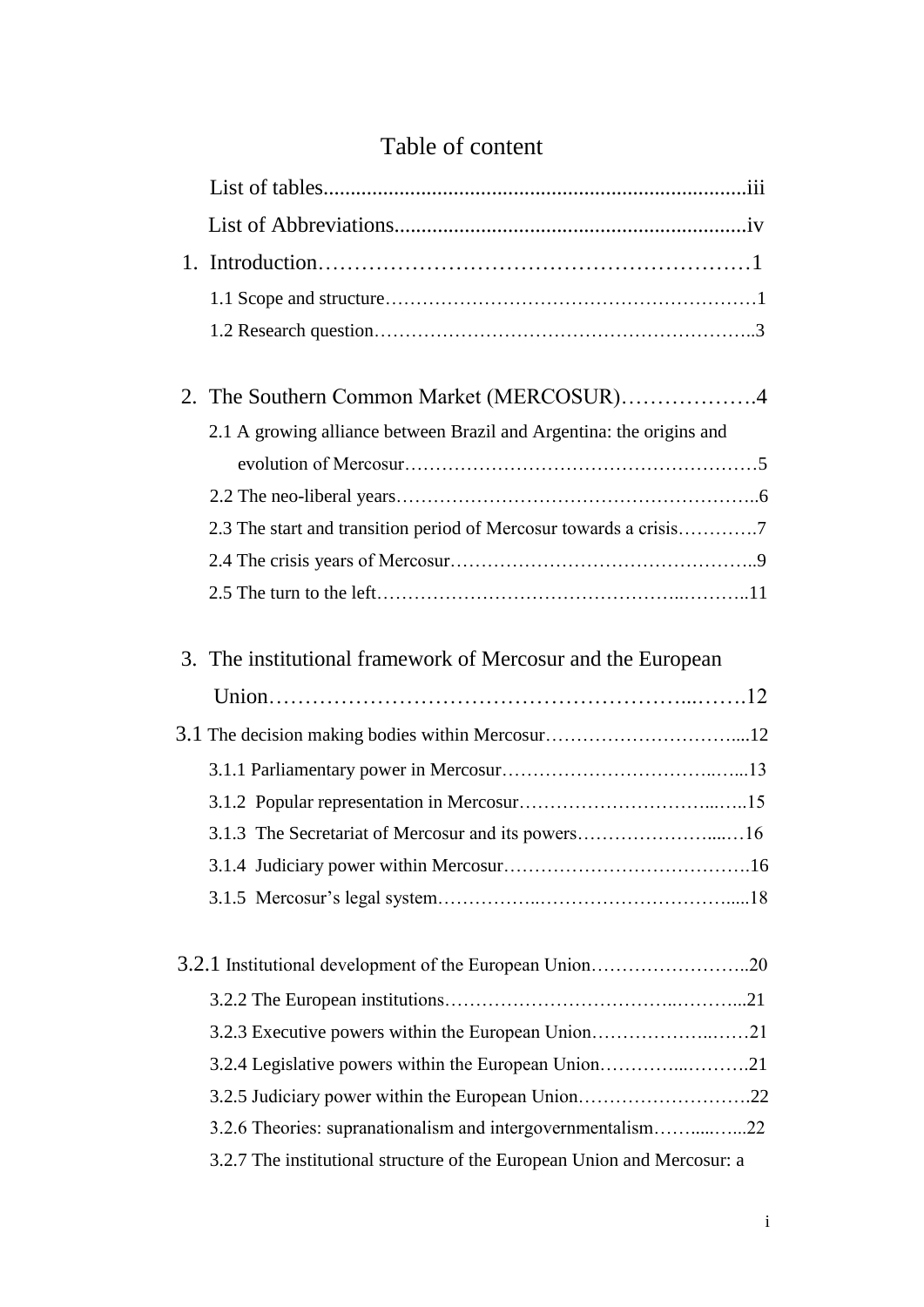| 4. Analyzing economic integration of Mercosur and the European      |  |
|---------------------------------------------------------------------|--|
|                                                                     |  |
|                                                                     |  |
| 4.1 Mercosur's (difficult) economic integration30                   |  |
| 4.2 Asymmetries among the member countries31                        |  |
| 5. Mercosur's member states: political, economical, social role and |  |
|                                                                     |  |
|                                                                     |  |
|                                                                     |  |
|                                                                     |  |
|                                                                     |  |
|                                                                     |  |
|                                                                     |  |
|                                                                     |  |
|                                                                     |  |
|                                                                     |  |
|                                                                     |  |
|                                                                     |  |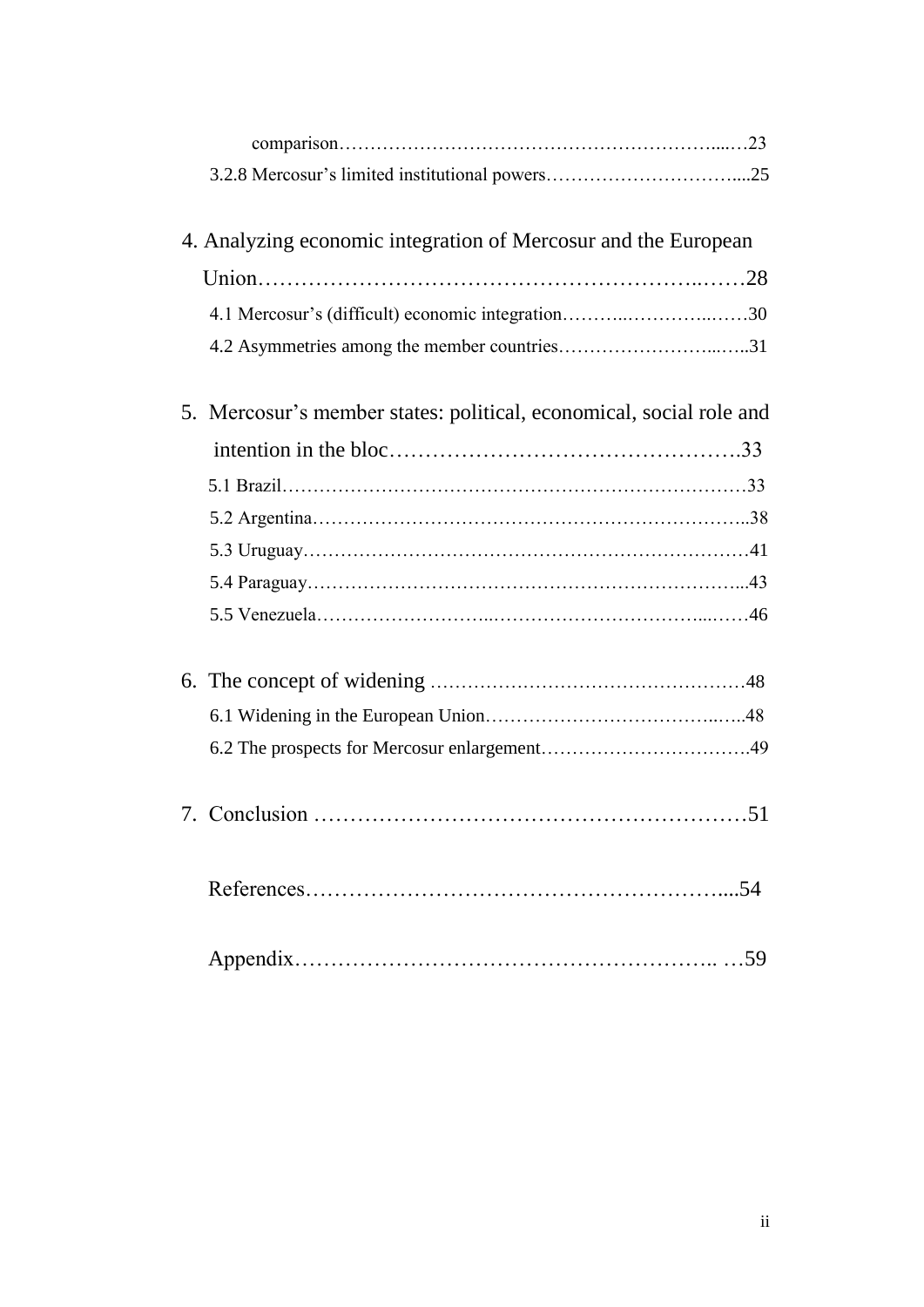## List of tables

| Table 1  | <b>Institutions of Mercosur</b>                              |
|----------|--------------------------------------------------------------|
| Table 2  | Division of power in Mercosur and the European Union         |
| Table 3  | Economical facts of Mercosur in short                        |
| Table 4  | Geographic, demographic and economic asymmetries of Mercosur |
| Table 5  | Timeline: history and evolution of Mercosur                  |
| Table 6  | Mercosur trade flows in million of US Dollars                |
| Table 7  | Intra-regional trade in Mercosur in billions of US Dollars   |
| Figure 8 | <b>Composition of Mercosur</b>                               |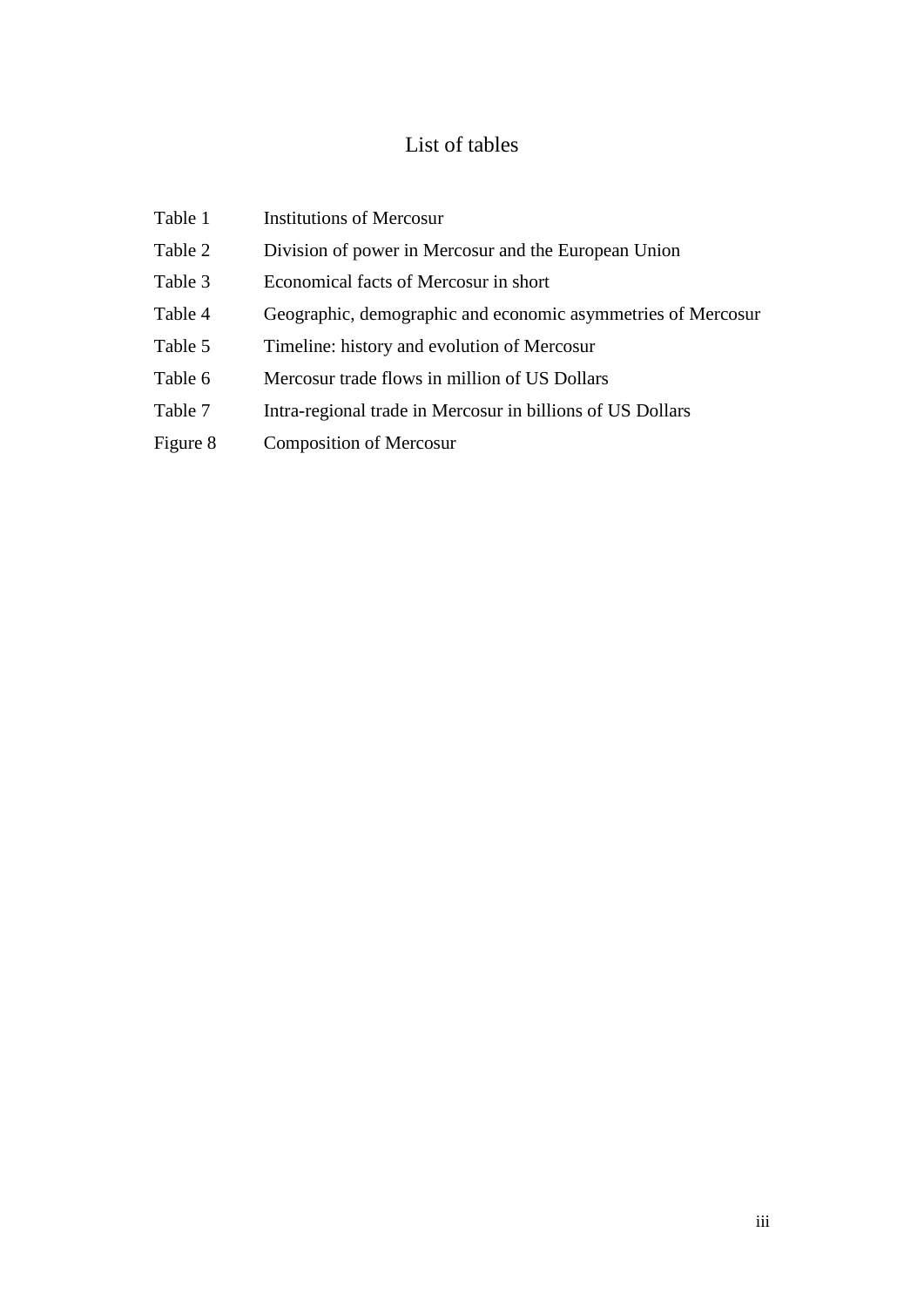## List of abbreviations

| <b>ALADI</b>  | Latin American Association for Integration       |
|---------------|--------------------------------------------------|
| <b>CAN</b>    | <b>Andean Community</b>                          |
| <b>CET</b>    | Common External Tariff (Mercosur)                |
| <b>CELAC</b>  | Community of Latin American and Caribbean States |
| <b>CMC</b>    | Common Market Council (Mercosur)                 |
| <b>CMG</b>    | Common Market Group (Mercosur)                   |
| EC            | <b>European Commission</b>                       |
| <b>ESCF</b>   | <b>Economic Social Consultative Fund</b>         |
| EU            | European Union                                   |
| EP            | European Parliament                              |
| <b>FOCEM</b>  | Mercosur Structural Convergence Fund             |
| <b>FTAA</b>   | Free Trade Area of the Americas                  |
| <b>GDP</b>    | <b>Gross Domestic Product</b>                    |
| <b>LAFTA</b>  | Latin American Free Trade Association            |
| <b>MTC</b>    | <b>Mercosur Trade Commission</b>                 |
| <b>NAFTA</b>  | North America Free Trade Agreement               |
| <b>ODM</b>    | <b>Democracy Observatory</b>                     |
| PA            | Pacific Alliance                                 |
| <b>PICE</b>   | Program for Integration and Economic Cooperation |
| <b>UNASUR</b> | <b>Union of South American Nations</b>           |
| <b>US</b>     | <b>United States</b>                             |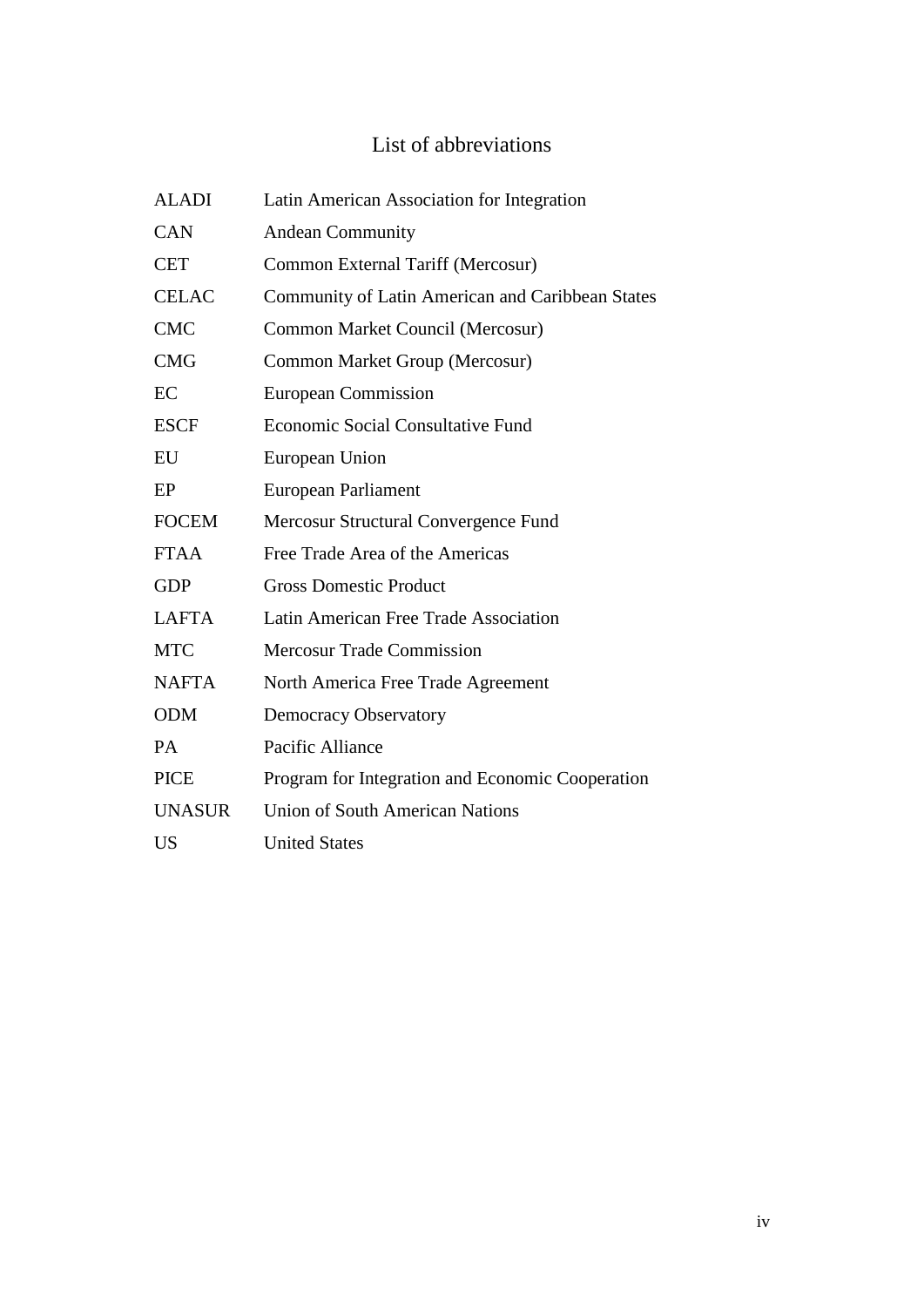#### 1. Introduction

#### *"Mercosur RIP<sup>1</sup> "?*

Nobody can deny that today's world is intertwined in every aspect of life; social, cultural and political, and especially economical. After the end of the Cold War the world faced a huge transformation, which resulted in the end of the American domination and gave rise to emerging powers as China, Russia, India, and Latin-America. Latin-America went through a phase of transition. In 1980 most of the Latin-American countries were still ruled by authoritarian leadership. But these were soon to be replaced by a form of democracy. In this more open world the concept of globalization was an opportunity, as well as a challenge for Latin-America to integrate their (economic) relationships to give an answer to the fast changing world. The attempt to bring their economies closer together had already started in the 1960s. After the great depression, the Latin- American countries began to industrialize. In order to develop more, processes of integration came into the minds of the country's leaders. In 1985 Brazil and Argentina started a process of economic integration that paved the way for the creation of The Common Market of the South, Mercosur (Mercosul in Portuguese) in 1991. Mercosur was in a way a response to the various changes and developments in the international system. The rest of the world saw Mercosur as a promising integration plan for Latin America, because of its final objective of creating a common market and by representing a powerful bloc more independent from the United States. In general, Mercosur has been considered as the most sophisticated and long lasting example of integration of the region. No other Latin-American integration project has reached (in theory) the level of Mercosur.<sup>2</sup> Nonetheless, the bloc is far from reaching its initial goals the founders dreamed of.

#### *1.1 Scope and structure*

This research paper tries to answer the question whether or not Mercosur can reshape its current institutional structure and economic policies to further develop into a strengthened politically and economically integrated bloc, by referring to

<sup>&</sup>lt;sup>1</sup> The Economist *Mercosur RIP?* (online) Accessed on June, 14, 2013.

<http://www.economist.com/node/21558609>

<sup>2</sup> G.L. Gardini. *Latin-America in the 21st century*. Zed Books, London/New York, 2012, p. 61.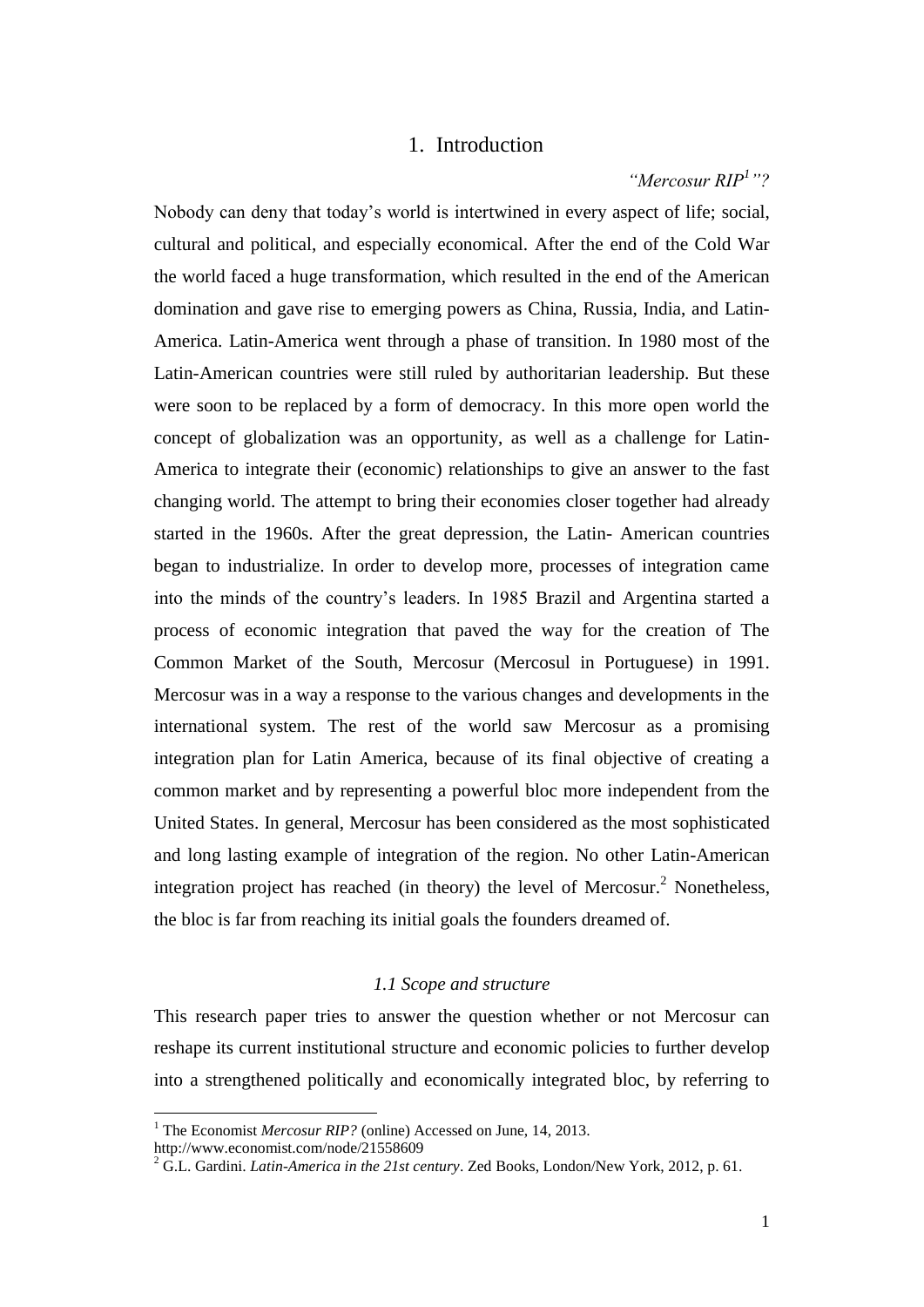the level of integration of the European-Union. The research will follow a practical approach by essentially focus on the internal (institutional) structure of Mercosur and its member countries by analyzing the main deficits in Mercosur's road of (economic) integration and hereby 'predict' Mercosur's prospects for the future, and its potential to deepen institutional and economic integration in order to continue more successful. By answering the research question, historical factors cannot be ignored, since they make up the groundwork for successes and failures of the integration project. By taking this into consideration, the (asymmetric power) relations between the member states, their domestic interests and their objectives, motivations and role in Mercosur are analyzed, since it became clear that asymmetries in terms of size and level of development existed from the beginning and persisted over time.

To this day, the European Union is the most far reaching project of integration, and its experiences inspired the integration process of Mercosur. For this reason, the (institutional and economic) integration process of the European Union is examined in a separate chapter. However, one has to keep in mind that the two blocs differ tremendously in almost every aspect. They have made a completely different road of integration which makes it unrealistic to place Mercosur in the same category as the European Union, or to state that this is necessarily preferred by Mercosur (although since the creation of Mercosur there was the hope that the bloc could repeat the successful process of the European-Union). These issues will be discussed more detailed in the subsequent chapters, but in order to be clear it has to be said that the European- Union and Mercosur both came from a different start point whereby the European-Union has a long history of integration which started in the 1950s as an initiative of developed countries. Mercosur, formed by less developed countries, dominated by poverty and inequality, is a relatively young phenomenon (it was launched in 1991).<sup>3</sup> The decision to create a European Community was dominated by political interests, executed by economical methods. Similar, it was first and foremost a political (presidential) decision to integrate Latin-America in order to establish regional security and build democracy, in which economic integration was seen as the

<sup>&</sup>lt;sup>3</sup> J.W. Cason. *The political economy of integration; the experience of Mercosur.* Routledge, 2011, pp. 2-3.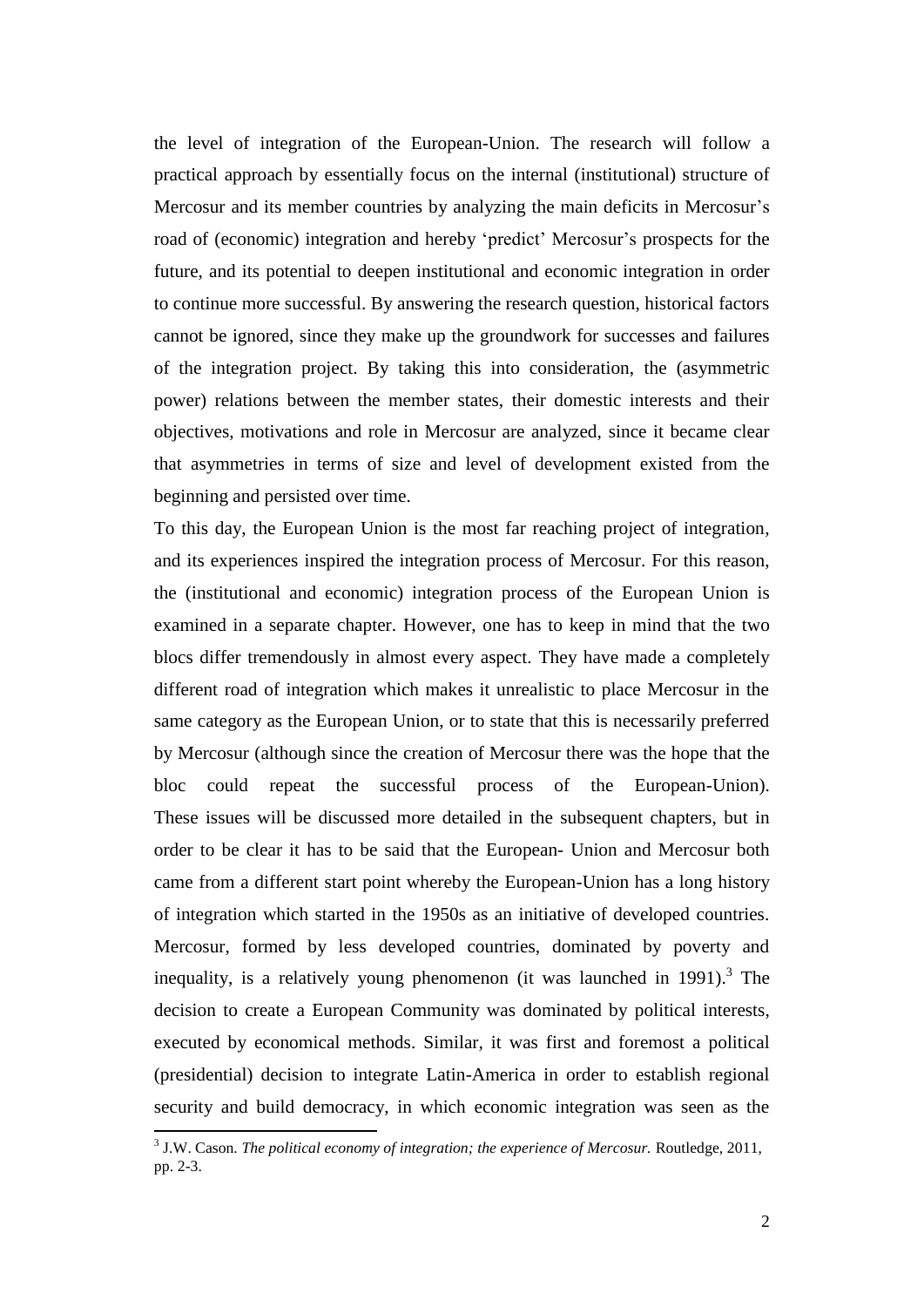method for integration. In this context, the European regional integration theory is used as a reference for Mercosur's integration. In the concept of regional integration, a region that becomes economically integrated should become politically integrated as well, via a combination of supranational institutions and intergovernmental decision making.<sup>4</sup> The EU can be considered as a more advanced model of regional integration. Mercosur's process of (economic) integration revealed economic policy flaws and the final objective of establishing a common market has not been achieved. In addition, the process has been characterized by a state-led, intergovernmental or even 'inter-presidential' decision making. 5

#### *1.2 Research question*

The following structure will be used to answer the research question: *"Can Mercosur further develop into a strengthened politically and economically integrated bloc, towards a level of integration according to the European Union"?* 

In the first chapter, general information about The Common Market of the South (Mercosur) will be given and its origins and evolution will be explained. Following, an analysis of the road Mercosur has followed from the beginning years of 1990 until the present day will be given. Subsequently, chapter 3 will focus on the institutional framework of both Mercosur and the European Union by give an explanation and comparison of the legislative powers, the executive powers and the judiciary powers, by studying the concepts of intergovernmentalism and supranationalism. Chapter 4 will examine Mercosur's process of economic 'integration', while taking a look at the economic integration of the European Union as well. Chapter 5 will discuss the different member countries of Mercosur and explicate their political, economic and social role in Mercosur as well as their intention of being in the partnership. The recent accession of Venezuela will be addressed and assumptions will be made about how this will affect the political dynamics within the trade bloc. In relation to this,

<sup>&</sup>lt;sup>4</sup> F. Cameron. *The European Union as a model for regional integration (online) Accessed on June, 3, 2013.* <http://www.cfr.org/eu/european-union-model-regional-integration/p22935>

<sup>&</sup>lt;sup>5</sup> A. Picard, et al. "The European Union: promoter of regional integration in Latin America?" *Alternative Regionalisms Programme,* April 2009, pp. 13-14.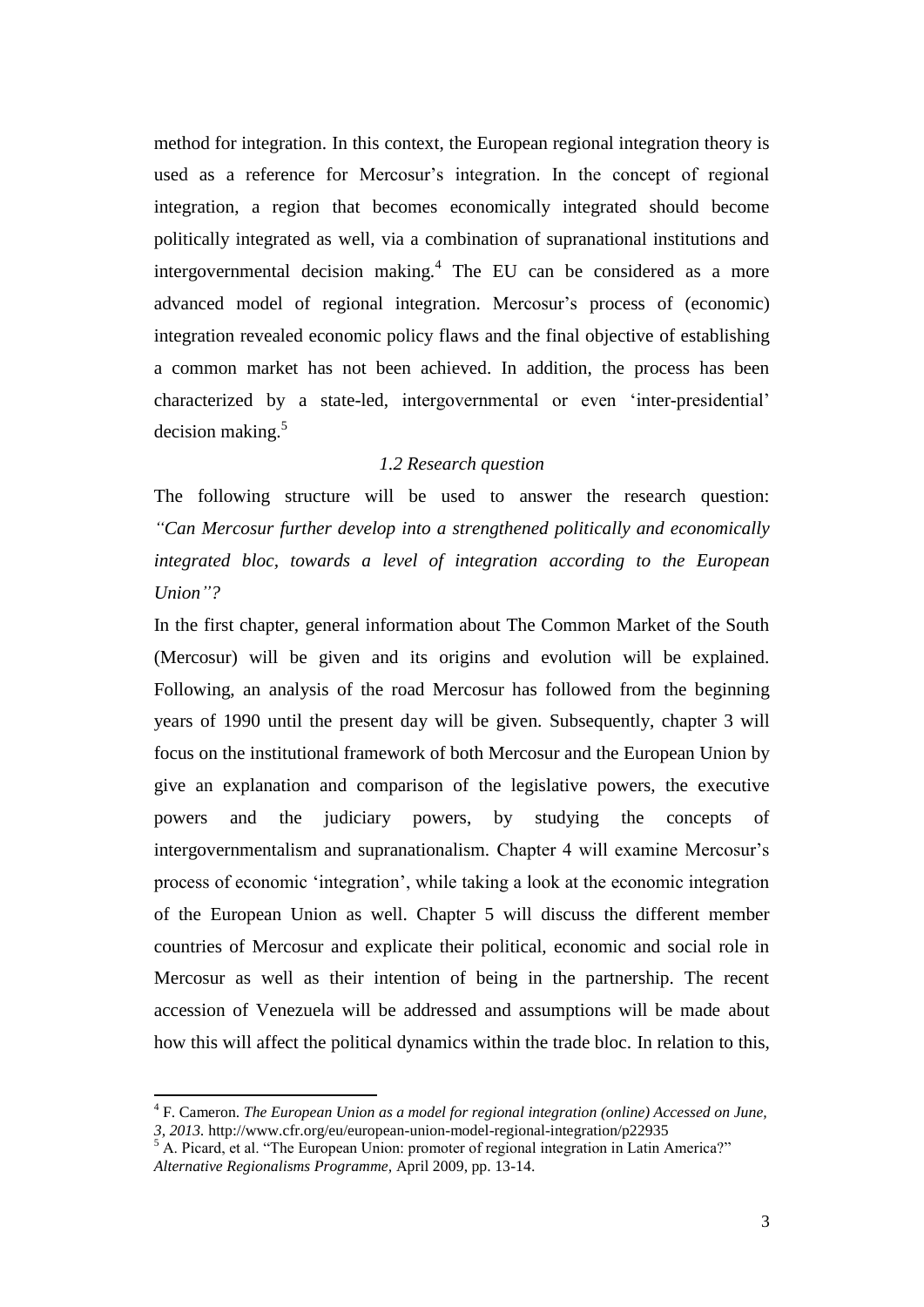the concept of widening will be discussed, to answer the question whether or not enlarging Mercosur would be beneficial for the bloc itself or for the rest of Latin America. The conclusion will try to put in plain words the future perspectives for Mercosur by making the strengths and weaknesses of the bloc clear and to see the problems, obstacles and opportunities that will be faced by a potential deepening of Mercosur. Hereby an answer at the research question will be given.

#### 2 THE COMMON MARKET OF THE SOUTH (MERCOSUR)

The Common Market of the South (Mercosur<sup>6</sup>) is an economic and political agreement originally between Brazil, Argentina, Paraguay and Uruguay<sup>7</sup> (currently Paraguay is suspended from Mercosur and Venezuela joined in 2006 but the ratification just completed in July 2012) that commenced on 26 March 1991 with the signing of the Treaty of Asuncion. The purpose was the establishment of a common market<sup>8</sup> and a common external commercial policy (custom union<sup>9</sup>) by December 1994.<sup>10</sup>

A transition period would involve trade liberalization, (the free circulation of goods, services and factors of production among the member countries) a common external tariff, the coordination of macroeconomic policy and the adoption of sectoral policies for fair internal competition to create the common market. There was no real management (with the exception for interregional trade liberalization) for how these instruments should be implemented and the adoption of the common external tariff in 1995 saw a lot of imperfections. Accordingly the goal of implementing the common market was not met in the projected time frame. In practice Mercosur is still a mixture of a free trade area and an incomplete custom union.<sup>11</sup> Nevertheless, Mercosur is the world's-fourth largest

<sup>6</sup> Mercado Comun del Sur in Spanish or Mercado Comum do Sul in Portuguese.

 $<sup>7</sup>$  Associate members are Bolivia (accessing member), Chile, Colombia, Ecuador and Peru. They</sup> don't have all the privileges full Mercosur members have.

<sup>&</sup>lt;sup>88</sup> A common market is a customs union, where also capital and labor move freely within the regional borders.

 $9 \text{ In a custom union, free trade is complemented by a common external tariff.}$ 

<sup>&</sup>lt;sup>10</sup> F. Dominguez, M. D. De Oliveira. *Mercosur: between integration and democracy*. Peter Lang AG, 2004, p. 11.

 $11$  G.L. Gardini, p. 63.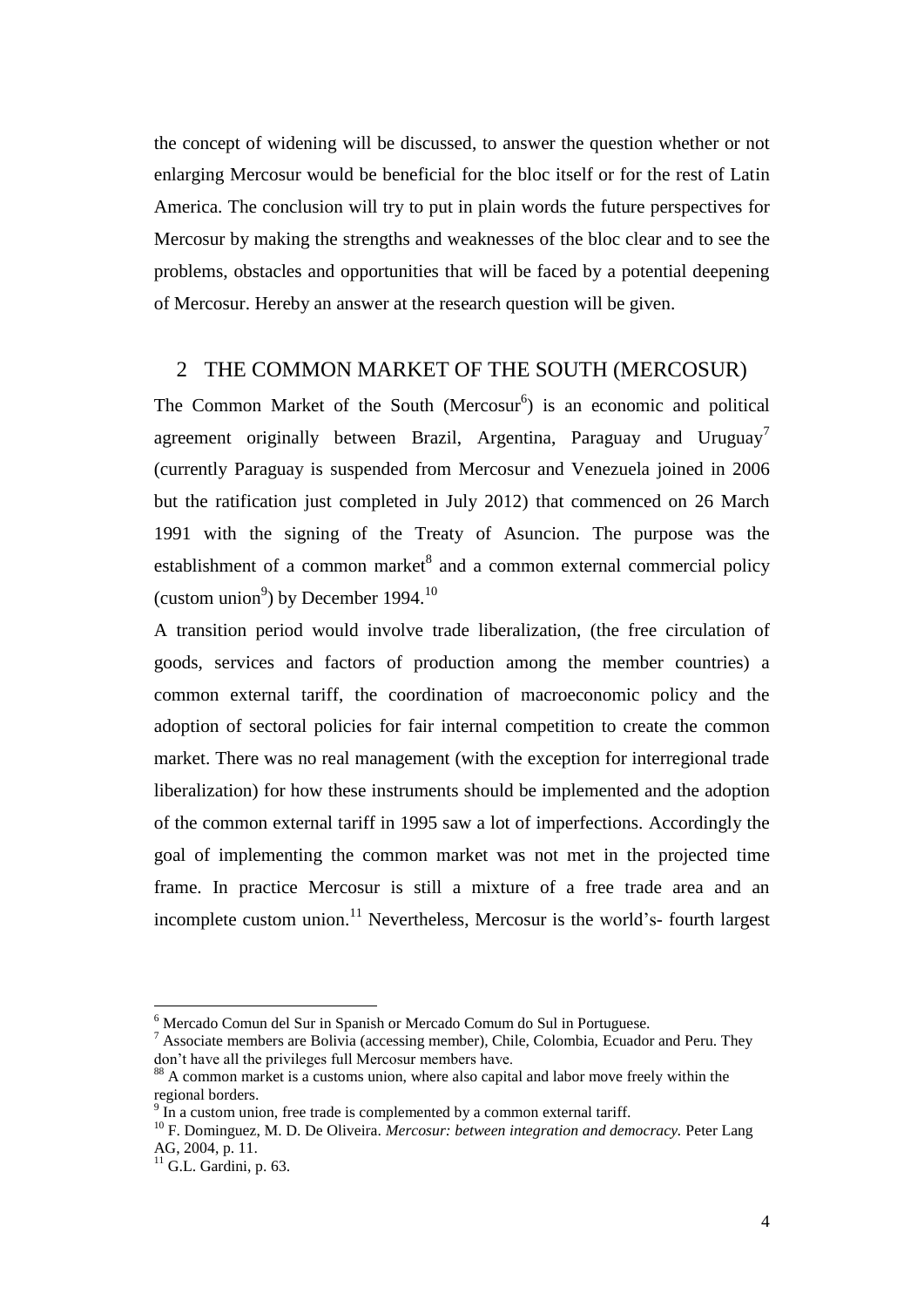trade bloc and the biggest economic bloc in Latin America, with a population of approximately 276 million and a GDP of circa 3,5 trillion US dollars.<sup>12</sup>

### *2.1 A growing alliance between Brazil and Argentina: the origins and evolution of Mercosur*

It is useful to go back to the origins of Mercosur, since economic integration was already entangled in the Southern Cone countries<sup>13</sup> since the 1960s, when the Latin American Free Trade Association (LAFTA) was founded. Two decades later the Latin American Integration Association (ALADI) was created in an attempt to promote economic and regional integration. The ALADI was badly timed because of the debt crisis in 1982; but both treaties did not accomplish remarkable results. With these failures in the back of their mind, diplomatic relations between former rivals Argentina and Brazil started to improve. Different agreements on important issues as nuclear energy and energy supply were signed and a tripartite agreement involving Argentina, Brazil and Paraguay resolved a dispute about the use of border water resources, which had damaged relations between Brazil and Argentina in the 1970s.<sup>14</sup>

The improved political relations should lead to political stability and democratic rule and therewith restore international credibility, but it did not directly lead to a development of economic relations. The two countries were traditionally led by authoritarian regimes that faced the pressure of democratization, thus the political instability followed by this as well as the foreign debt crisis of 1982 prevented the start of new (economic) integration projects. Nevertheless, the course of 'redemocratization' in Brazil (1985) and Argentina (1983) brought the two closer together. Both the Argentine and the Brazilian leadership had a clear view of the goals the new democracy had to pursue. For Argentina it was essential to modernize the economy and integrate the democratic values with respect for human rights. Brazil had an outdated development model and was in need of an improved external image, as well as improved financial and administrative

<sup>&</sup>lt;sup>12</sup> W. Grabendorff, R. Seidelmann, p. 280.

<sup>&</sup>lt;sup>13</sup> The Southern Cone is a region with the most Southern countries of Latin America; it consists (geographically) of a part of Brazil, Argentina, Chile, Uruguay and Paraguay. The Southern Cone is supposed to be the most prosperous region of Latin America.

 $14$  R. Roett, p. 9.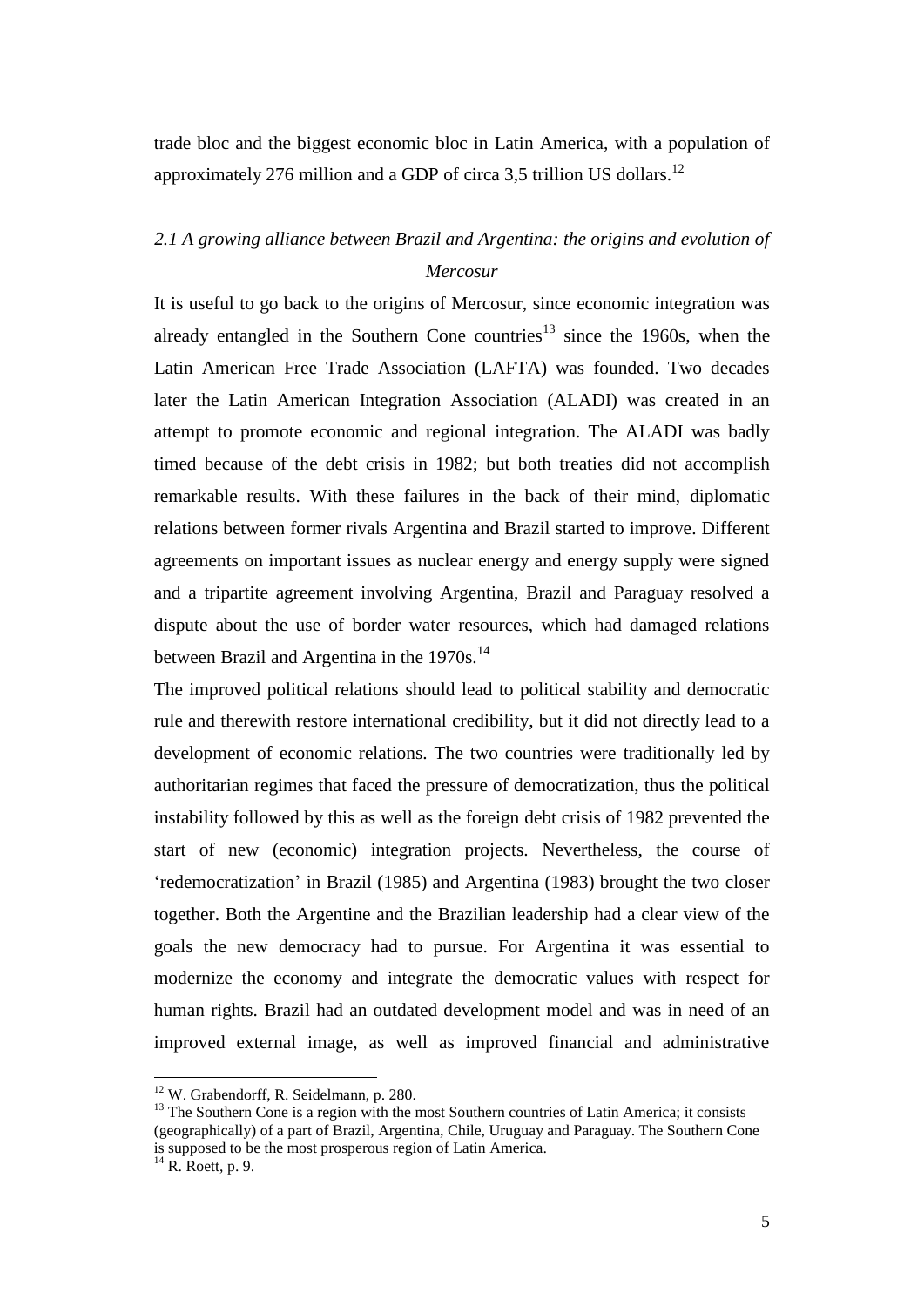policies.<sup>15</sup> For the first time in history, the countries underwent a political transition in a more open world which provided the opportunity for an improved relationship and overcome their traditional rivalry.

This resulted in a closer alignment in 1986 with the Program for Integration and Economic Cooperation (PICE), followed by the Treaty on Integration, Cooperation and Development in 1988.<sup>16</sup> The Argentine President Raul Alfonsin was one of the main figures in the stressing for economic integration. However, in the next period, the spirit of integration went down. Few of the initial goals of the agreements were reached and domestic economic and political obstacles prevented further integration.<sup>17</sup> The economic situation in Argentina and Brazil weakened with slow growth and a high level of inflation. A change in economic policy was needed.

#### *2.2 The neo-liberal period*

The period of neo-liberalism in Latin America brought significant change in many areas. In negotiations between Argentina and Brazil there was no longer a focus on industrial policies, but on opening trade, on privatization and deregulation. For opening up the market, the Presidents saw regional integration as the ultimate method. Macroeconomic stability was, together with an open trade policy, the main goal.<sup>18</sup>

The process of integration prolonged when in 1990 president Menem and Collor de Mello signed the Act of Buenos Aires, with the creation of a common market in their mind to be completed in 1995. This introduced a further motivation for integration and finally the Treaty of Asuncion was signed, creating Mercosur, by bringing Paraguay and Uruguay also in the process.

#### *Conclusion*

The years before the creation of Mercosur had gone through a period of problems, but also new challenges. There was a need for democracy, stability, security,

<sup>15</sup> G.L. Gardini. "Mercosur at 20: the state of the art and the shadow of the EU"*. European law journal*. *Volume 11, issue 5*, September 2011, p. 375.

 $16$  Gardini, pp. 9.

<sup>&</sup>lt;sup>17</sup> K. Kaltenthaler, F.O. Mora. "Explaining Latin American integration: the case of Mercosur". *Routledge*, 2010, p. 75.

 $18$  J.W. Cason, p. 49.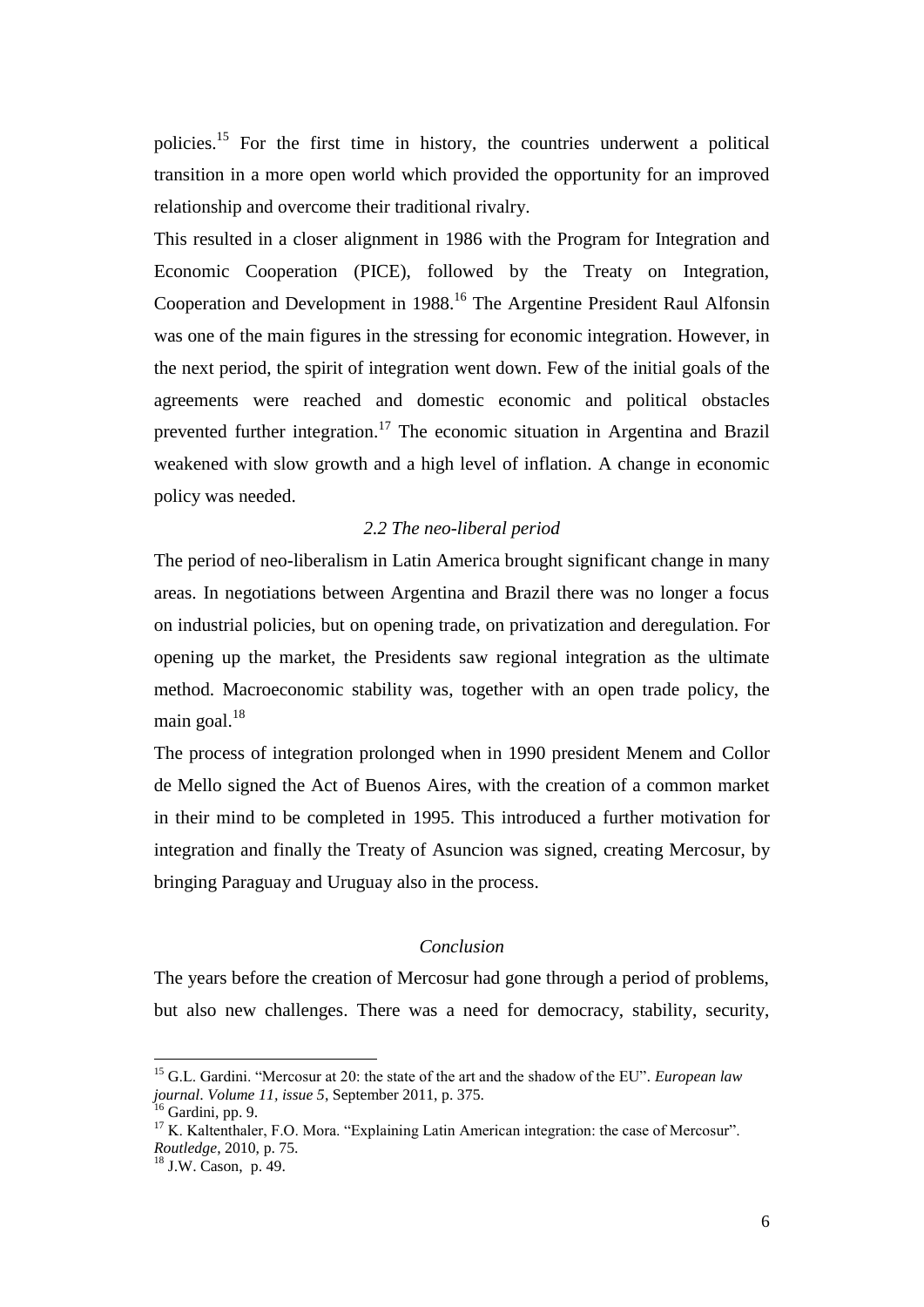cooperation and progress but especially economic development and democratic consolidation were important for the governments of Brazil and Argentina. Latin America needed to adjust to a changing international order. Therefore they were seeking to become an independent economic and political bloc inside the global economy, instead of outside. As it was better to face this new global situation together, Paraguay and Uruguay were also brought in to Mercosur, to create a possibly stronger and more influential bloc. Thus the choice to deepen the (bilateral) integration process is mostly because of (new) national objectives in an upcoming trend of regionalization of the global economy, when Brazil and Argentina recognized a growing asymmetric situation in the world, with (new) economic powers such as the United States. After the announcement of Bush in 1990 to create a free trade in the America's, especially Brazil was seeking for greater leverage in hemispheric and international negotiations.<sup>19</sup>

#### *2.3 The start and transition period of Mercosur towards a crisis*

This chapter covers the first years of Mercosur during the transition period of 1990/1991 until 1994 wherein negotiations took place about the formation of the customs union followed by the developments from 1995 onwards when issues of deepening integration came on the agenda, until crisis hit the Latin American countries in 1999.

With the Treaty of Asuncion which created Mercosur, the heritage of the neoliberal ideology reflected the objectives to establish macroeconomic stability and an open trade policy, by creating a customs union and finally establishing a common market. The first step was the elimination of trade barriers. The limited institutional structure in the first period contained of the Common Market Council (CMC) and the Common Market Group (CMG), intergovernmental bodies that made decisions by consensus.<sup>20</sup>

The signing of the Ouro Preto Protocol in December 1994 put an end to the transition period for reducing trade barriers and consolidated the agreements negotiated on. There were few institutional changes, except a change for Mercosur of the international legal status, which made it possible for the bloc to

<sup>&</sup>lt;sup>19</sup> K. Kaltenthaler, F.O. Mora, p. 75.

 $^{20}$  Ibid, pp. 9-11.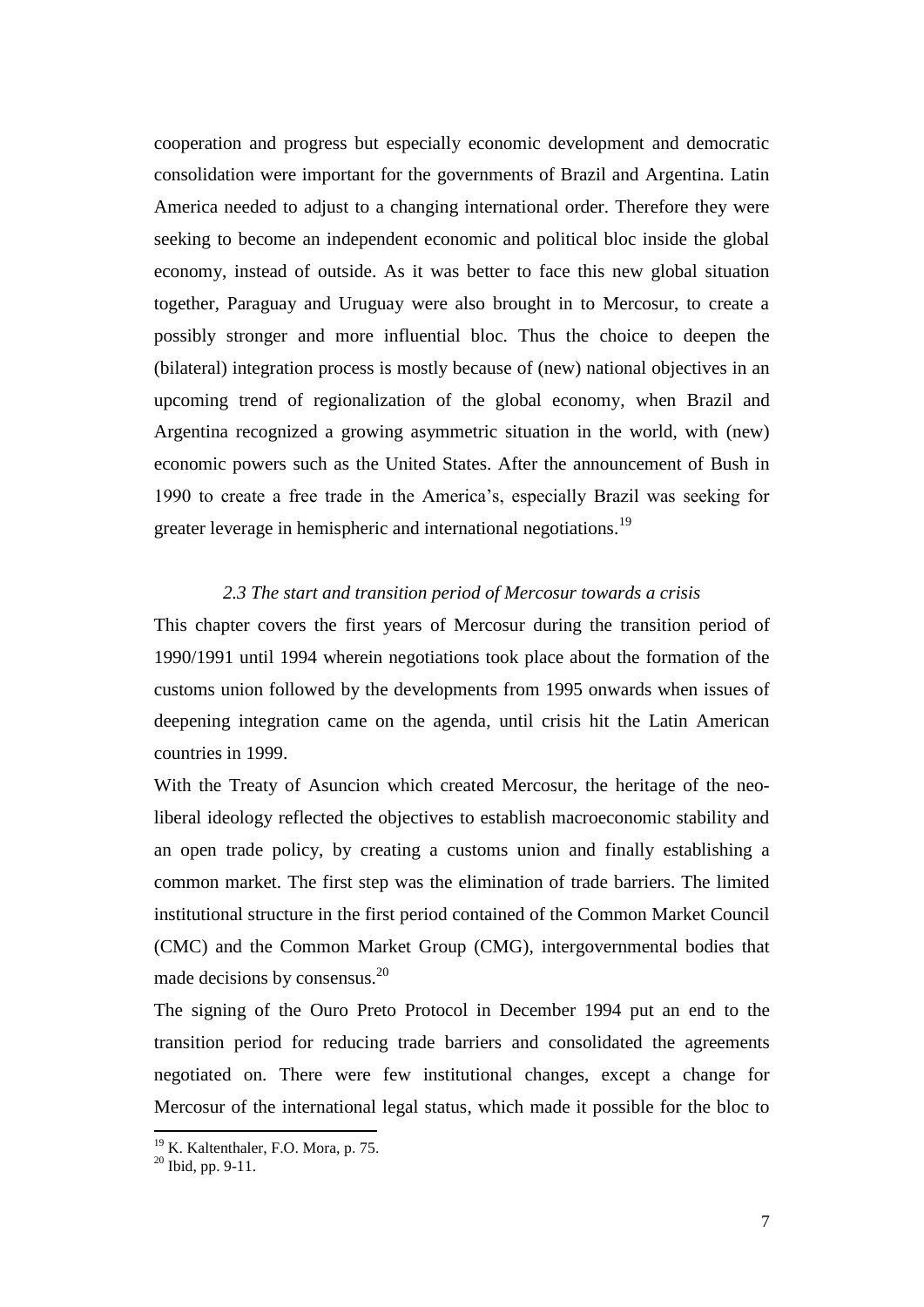participate in the international arena as single entity.<sup>21</sup> The Mercosur Trade Commission (MTC) was established, which supervised and implemented the instruments for common trade policy within Mercosur and between Mercosur and third countries.<sup>22</sup> Besides, two other intergovernmental bodies were set up: the Mercosur Joint Parliamentary Commission (superseded in 2006 by Parlasur, the regional Parliament), the representative and consultative body existing of legislators from the member countries<sup>23</sup> and the Economic Social Consultative Forum (ESCF), which represented social and economic issues in Mercosur and was formed in regard to the participation of business and labor from outside the government. As support body, the Administrative Secretariat was created, which mainly assisted the CMG. $^{24}$ 

The transition period was of limited success considering the realization of common regional policies, rules and institutions. The economic asymmetries between the member countries appeared and these asymmetries were followed by an atmosphere of tension and uncertainty how to deal with conflict situations.<sup>25</sup> Nonetheless, after the transition period the countries expected a move forward in the integration process.

In contrast, the years 1995 and 1996 saw little effort for the improvement of Mercosur's institutional infrastructure. Following the financial crisis of Mexico in 1994, the Mercosur countries preferred to address their attention to stabilization plans. In addition, the countries retained a sensitive attitude in the macroeconomic environment where they rather solved problems on a national level than collectively. Overall, the Mexican crisis had severe impact on the bloc, and together with the reluctance of Brazil to give up sovereignty, Mercosur showed its weaknesses.<sup>26</sup>

Nevertheless, at a later stadium negotiations continued and the integration process was picked up. In 1995 Mercosur's Program of Action to the Year 2000 was

 $21$  J.W. Cason, p. 11.

<sup>22</sup> F. Dominguez, M. D. De Oliveira, p. 92.

<sup>23</sup> Ibid, p. 92.

<sup>24</sup> Ibid, p. 93.

 $25$  R. Roett., p. 13.

 $^{26}$  R. Roett, pp. 14-15.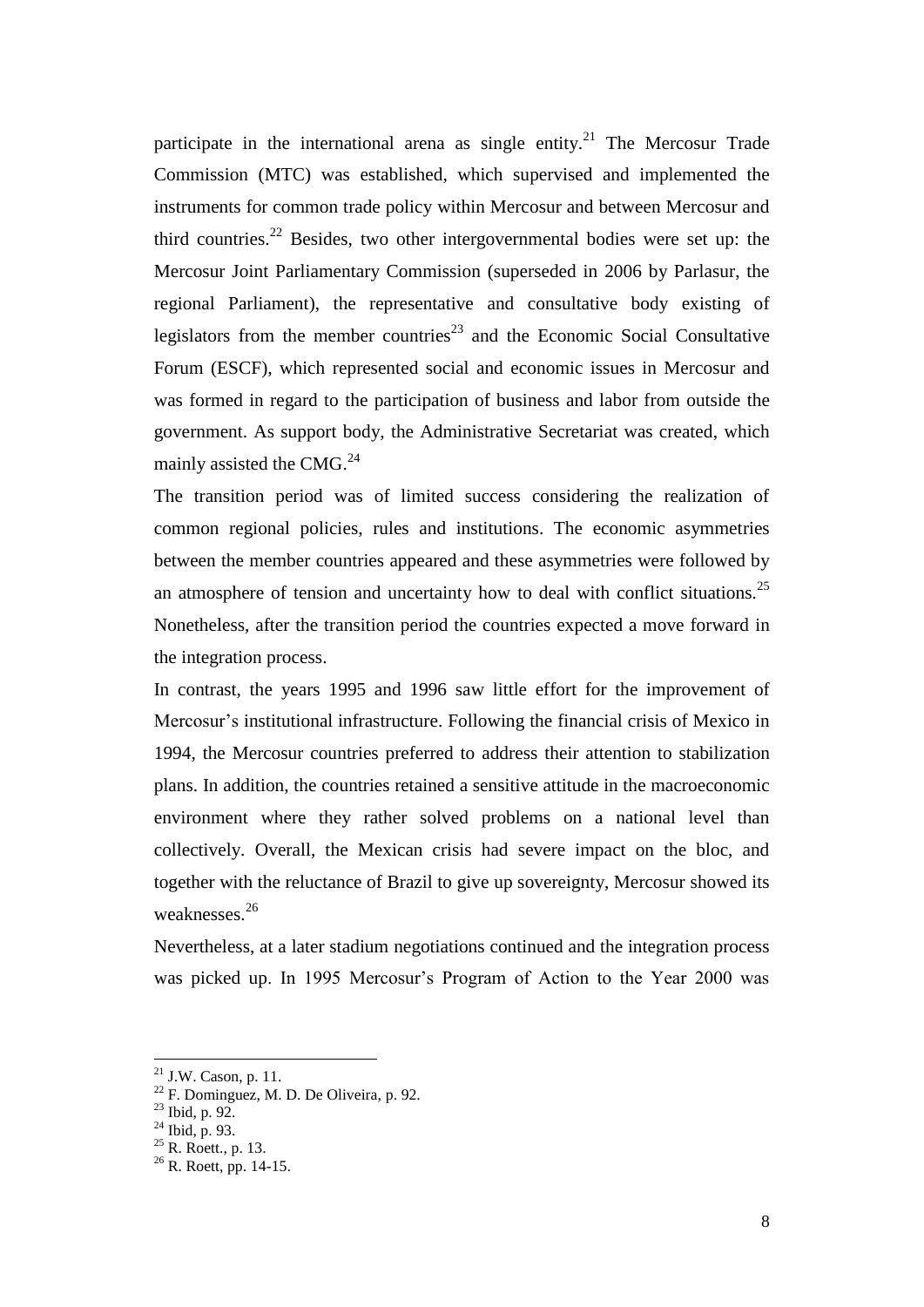launched to develop the social aspects in Mercosur.<sup>27</sup> Other priorities in this proposal were the improvement of the customs union and the deepening of integration, which spread to foreign and security policies, such as environmental protection, drug trafficking, and nuclear and military cooperation.<sup>28</sup>

However, the neoliberal policies proved to be unsuccessful to encourage further progress in the institutional structure of Mercosur after 1995. In this context, the bloc itself did not set concrete achievements. Although member states negotiated about the institutional interaction within Mercosur, no proposal was given for a solid and more powerful institutional structure, especially because of the reluctance of Brazil to create supranational institutions.<sup>29</sup>

#### *Conclusion*

The launch of Mercosur with the Treaty of Asuncion had focused mainly on tariffs and macroeconomic policies, without thinking about how to structure and regulate these in practical terms considering the different and weak economical situations of the member countries. Aside from reducing the intra-regional tariffs, Mercosur did not go further in the integration process during the first years. There was a political will for integration, but facilitating progress would be a slow process since no decision could be made without the unanimous agreement of the member countries. Disputes and problems were mainly dealt with at the presidential level. The objective of becoming a free trade area and agreeing on the rules of a customs union by 1995 were (too) ambitious and eradiated the visions, ideas and especially the expectations of the governments about Latin America in a globalized world.

#### *2.4 The crisis years of Mercosur*

The speed of the integration process between the Treaty of Asuncion and the Ouro Preto Protocol had surprised many. But after the Ouro Preto Protocol economic cooperation in Latin America was brought to a halt. The growing economies of Brazil and Argentina (Argentina more than Brazil) and the increase in trade during the first years of the 1990s had made it possible to accomplish the

 $27$  Ibid, p. 14.

 $^{28}$  However, the Action Plan to the year 2000 was limited to consultation and recommendation.

 $^{29}$  R. Roett. pp. 16-17.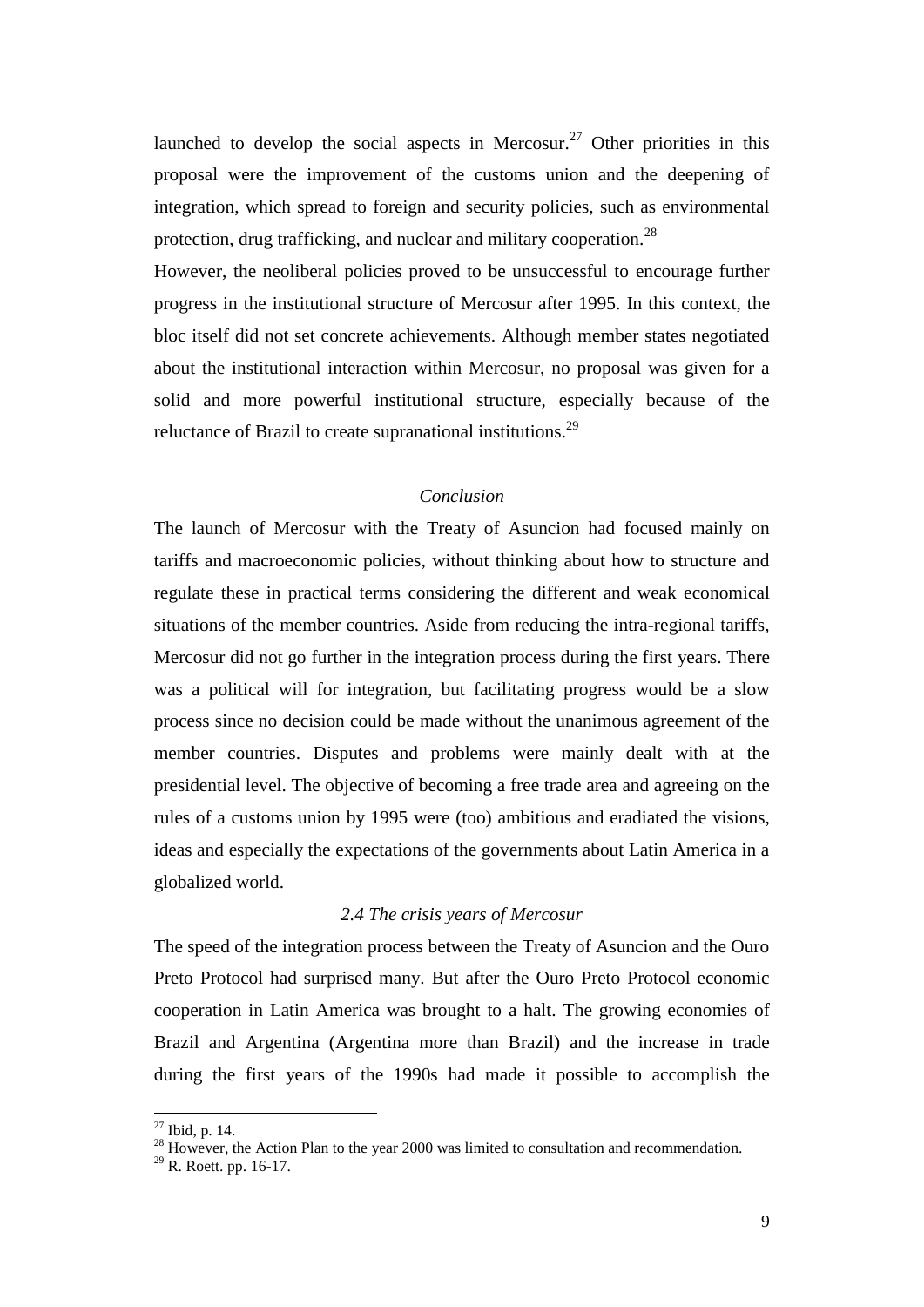economic integration up to that point, together with a high political commitment to move the integration process forward. The spirit that existed in Argentina and Brazil pushed the integration process forwards. Optimism about the future of Mercosur had spread. However, Mercosur showed its weaknesses and the years after 1995 marked the end of a period of a stable international political economy. By 1999 the Latin American countries faced a period of economic insecurity.<sup>30</sup> Brazil, under president Cardoso, experienced a severe crisis with the devaluation<sup>31</sup> of the Brazilian currency, after the Asian financial crisis had spread from Russia to Brazil. The devaluation caused problems for Brazil's neighbor countries in terms of trade and export.<sup>32</sup> On top of this the economy of Argentina collapsed<sup>33</sup> in 2001 that together with the problems in Brazil caused a major setback for Mercosur.<sup>34</sup> The weaknesses of the bloc came to the front when different conflicts within Mercosur put integration at risk as national interests were placed before regional solidarity.<sup>35</sup>

Suggestions were made about the 'relaunch' of Mercosur to strengthen integration through a process of convergence between the countries of not only the economic sector but especially the political sector. In 2002 Luis Inacio Lula da Silva was elected as President of Brazil. With his statement that Mercosur would become of supreme importance, the bloc could be saved from its problems.<sup>36</sup> But to put this ideology into practice proved to be problematic. The crisis in the economies of Argentina and Brazil had damaged their relationship. It revealed the need of a dispute settlement system, which was actually set up with the Ouro Preto Protocol, but this system did not help the countries in solving disputes because the decision making was not binding and conflicts were dealt with at an ad hoc basis.

 $30$  R. Roett, p. 64.

<sup>&</sup>lt;sup>31</sup> The Brazilian currency was devaluated by 40%, and Brazil adopted a new floating exchange rate regime. The impact on Mercosur in terms of trade within the bloc was huge. A decline in trade lasted for several years.

<sup>32</sup> G.L. Gardini. p. 377.

<sup>&</sup>lt;sup>33</sup> The Argentinean economy had been in down turn for a few years already and its currency was overvalued. In 2001 this reached a point of explosion.

<sup>34</sup> J.W. Cason, p. 85.

<sup>35</sup> Ibid, p. 86.

<sup>36</sup> J.W. Cason, pp. 86-104.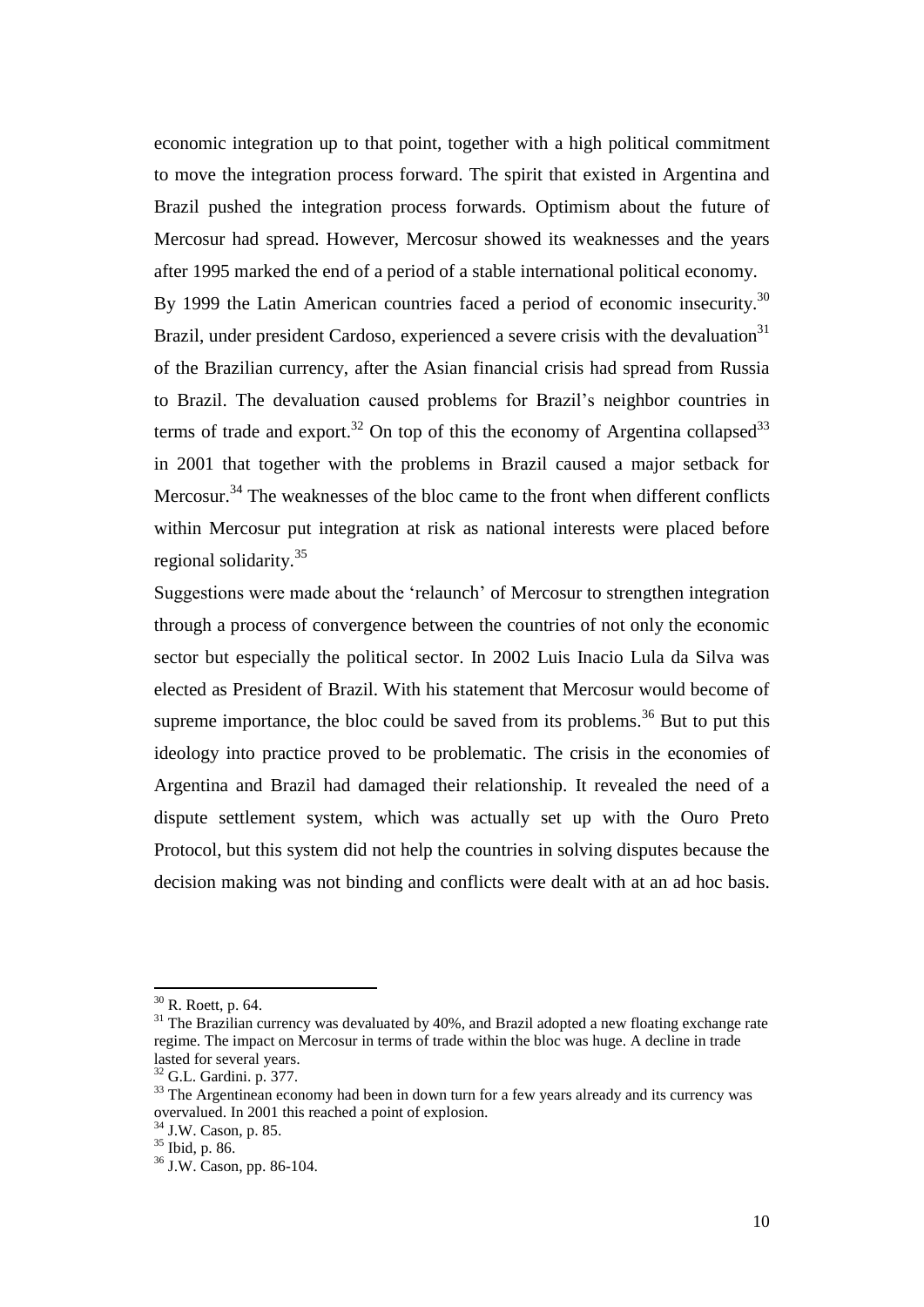Brazil was reluctant to give up sovereignty on this issue, but also the smaller countries did not want to commit themselves completely.<sup>37</sup>

In sum; the international and domestic environment under the integration process changed around the turn of the century which shaped also the ideas of the most important states of Mercosur, Argentina and Brazil with their new presidents.<sup>38</sup> To take a step further in the integration process, Mercosur depended on these actors. The bloc had faced international and domestic crises, and together with a lack of supranational institutions, the bloc exposed its limits.<sup>39</sup>.

#### *2.5 The turn to the left*

From the year 2000, Latin American faced an upcoming of left wing politics, including in the countries of Mercosur. This 'turn to the left' or 'Pink Tide' brought left leaning progressive and reformist presidents to power.<sup>40</sup> They were critical towards neo-liberalism and shared a tendency to nationalism. The state became the main actor in the promotion of regional integration and development. After almost a decade without any remarkable progress, the plan was to give Mercosur a new identity in order to grow economically and at the same time develop effective social policies, to boost the evolution of the bloc.<sup>41</sup> In this context, President Lula and President Kirchner signed a document that put social concern more on the agenda, the *Consenso de Buenos Aires.* The process of renewal confirmed the right of the people to develop with the importance of integration and the involvement of civil society. In addition, summits of social actors were organized and the Social Institute of Mercosur was established.<sup>42</sup>

## 3 The institutional framework of the European Union and Mercosur

<sup>&</sup>lt;sup>37</sup> J.W. Cason, p. 105.

<sup>38</sup> Ibid, p. 108.

<sup>39</sup> G.L. Gardini. "Mercosur at 20: the state of the art and the shadow of the EU"*.* p. 377.

<sup>40</sup> Ibid, p. 378.

<sup>41</sup> Ibid, p. 378.

<sup>42</sup> M. L. Pont. *Southern American Common Market.*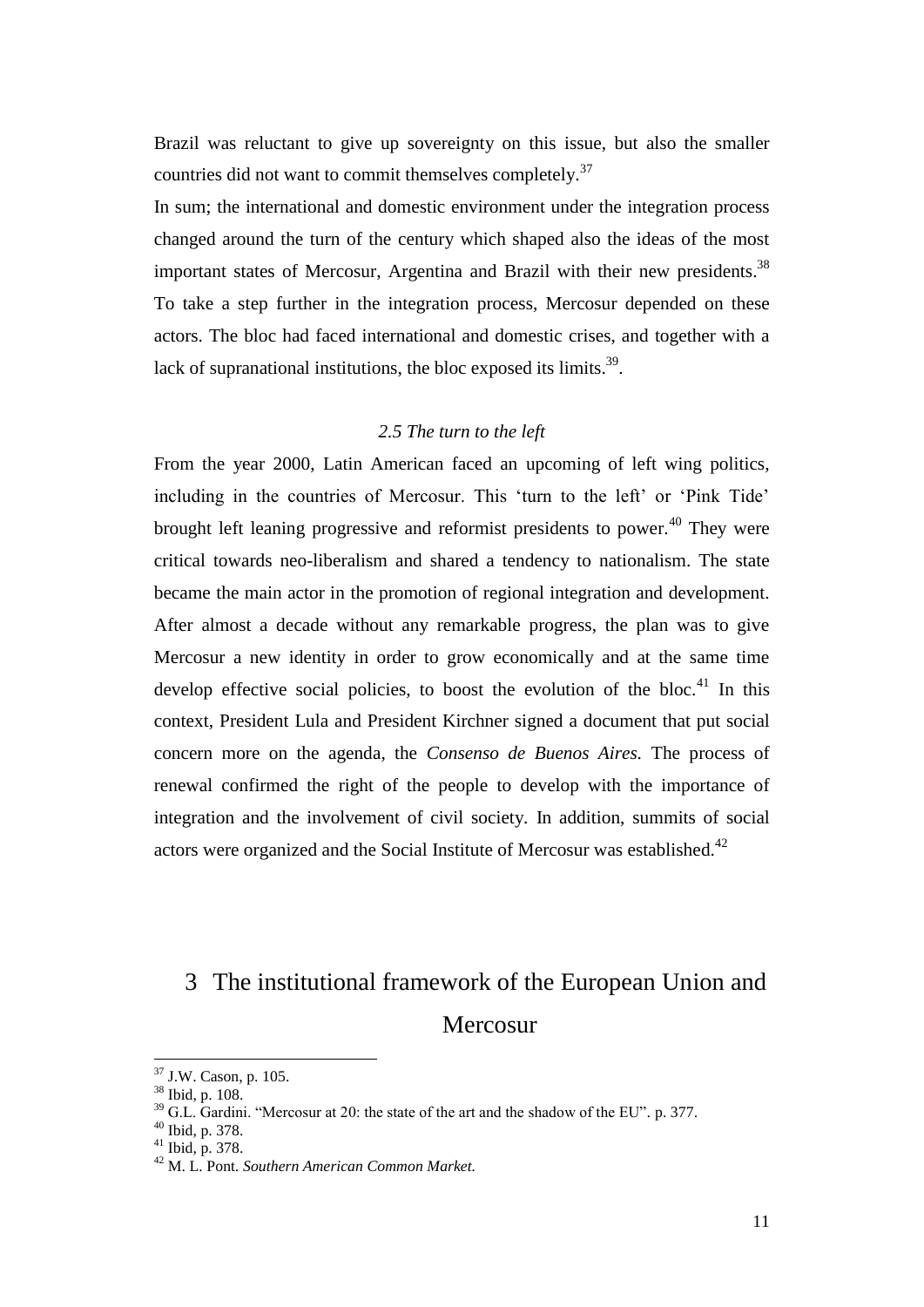As Mercosur is often compared to the European Union, critics about the inadequate supranational institutional framework are heard frequently. The institutions of Mercosur are subscribed as 'weak' and 'powerless'.<sup>43</sup> To further examine this, this chapter will focus on the institutional structure of Mercosur and the European-Union. The analysis is divided in the executive, the judiciary and the legislative powers of both blocs.

In the foundation years of Mercosur discussion prevailed about the shape of the political apparatus. The Latin American states went through a long history of fragile economic situations, where crisis and huge debt problems were not absent. Together with corruption, social inequality and exclusion, poverty and the struggle for security and democracy this kept the countries occupied with their domestic problems and made them reluctant to transfer power to another (higher) level. Accordingly, the two promoters of the bloc, Argentina and Brazil 'chose' for intergovernmental procedures taken by unanimous decisions.<sup>44</sup> In addition, the rules and procedures set up from the Treaty of Asuncion and the Ouro Preto Protocol were broad and not effective. Brazil and Argentina preferred staying flexible which in their view would make it easier to progress in the integration process. 45

#### *3.1 The decision making bodies within Mercosur*

The treaty of Asuncion and the Ouro Preto Protocol together established six institutions that implemented Mercosur´s principles and rules. The decision making bodies consisted out of three: The Common Market Council, the Common Market Group and the Mercosur Trade Commission. The political leadership of Mercosur is in the hands of the Common Market Council, its most powerful body, consisting of the member states ministers of Foreign Relations and Economy, but without permanent staff. The CMC carries out the legal personality of Mercosur and is in charge of the integration process. In addition, it formulates policy and responds to policy proposals, send in by the Common Market Group and holds budgetary power. The Common Market Council also communicates and negotiates with third parties and supervises over

<sup>43</sup> M.A. Guedes de Oliveira. "The Southern Cone model". p. 121.

<sup>44</sup> F. Dominguez, M. D. De Oliveira, p. 93.

 $45$  J.W. Cason, p. 26.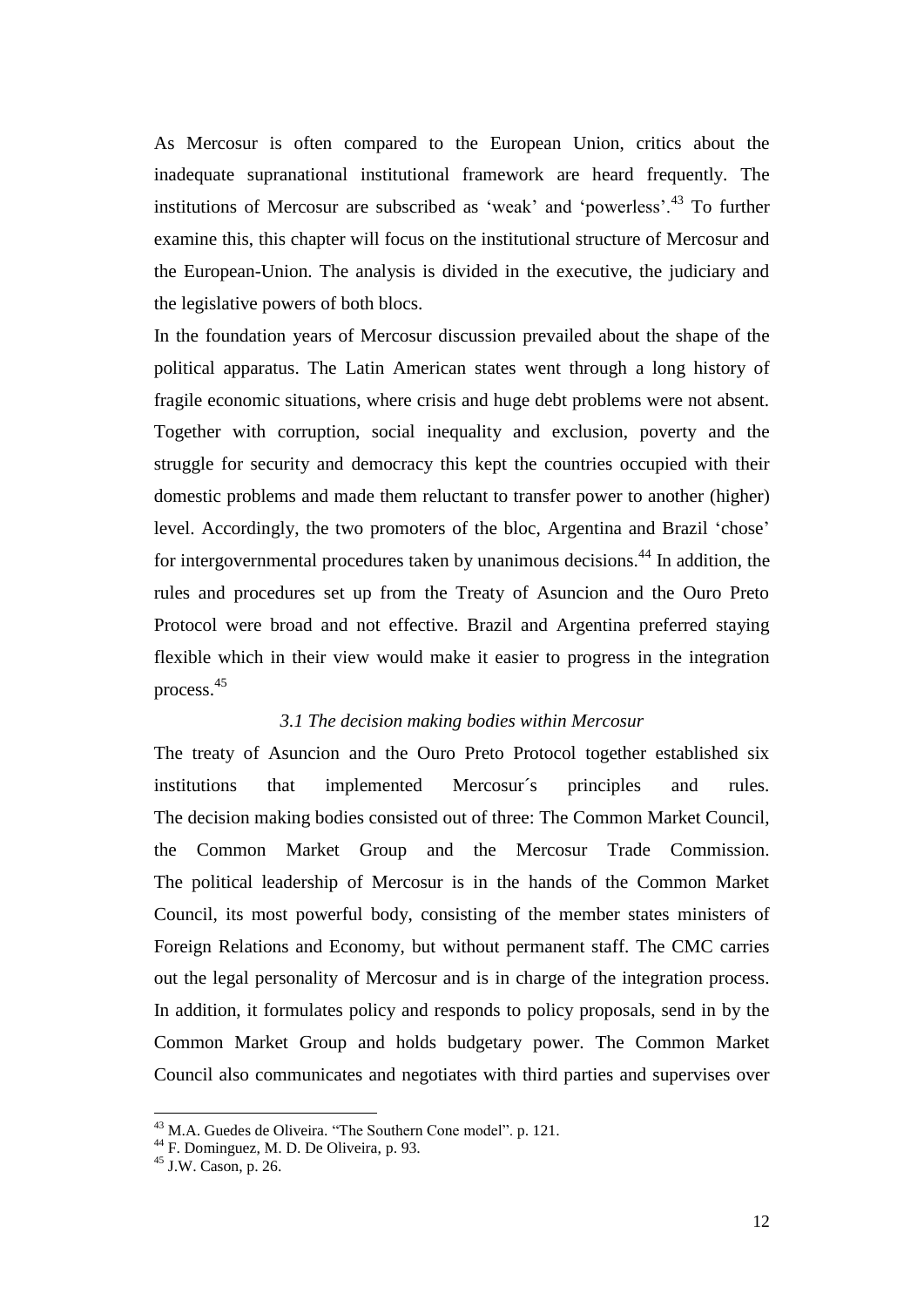the other institutions.<sup>46</sup> The meetings of the CMC are attended by the Presidents of the member countries. The Committee of Permanent Representatives is part of the CMC, and exists of representatives from each member country. In 2003 the informal position of President of this body was created but it lacks any efficient power. The Committee assists the CMC, can give proposals for legislation and is the communicative link between economic, social and parliamentary actors within Mercosur.<sup>47</sup>

The executive organ of Mercosur is the Common Market Group. It is composed of four permanent and four rotating members from each country, appointed by their governments, and must include representatives from the Central Banks and Economic and Foreign ministries. Its tasks include drafting policy proposals, carry out decisions taken by the CMC, and turn them into resolutions.<sup>48</sup>

The Common Market Group is, among other bodies such as working groups and technical committees, supported by the Mercosur Trade Commission. This body has the responsibility of the intra-trade relationships and implements Mercosur's trade policy. Furthermore it controls the implementation of agreements within Mercosur countries and employs the policies agreed on by the CMC. The Mercosur Trade Commission is composed of representatives from each member state, managed by the Ministries of Foreign Affairs.<sup>49</sup> The body enjoys a certain decision making power since it issues Directives and Proposals.<sup>50</sup>

#### *3.1.1 Parliamentary power in Mercosur*

The Joint Parliamentary Commission was the legislative body of Mercosur but changed in 2006 into the permanent body Parlasur, which has its main workplace in Montevideo, Uruguay. It consists of members of the national parliaments from the member countries. The nature of the Joint Parliamentary Commission was advisory. Its main function was to support the implementation of policies and let them harmonize with national legislation as smooth as possible. The

<sup>46</sup> M. Rowat. *Competition policy and Mercosur.* World Bank Technical paper no. 385, 1997, p. 14. <sup>47</sup> J. Magone. "Challenging the Monroe doctrine? The relations between the European Union and Mercosur".

<sup>48</sup> M. Rowat, p. 15.

<sup>49</sup> Mercosur, *European Commission Regional Strategy paper,* 2007-2013,. (online) Accessed on June, 4, 2013. pp. 15[. http://eeas.europa.eu/mercosur/rsp/07\\_13\\_en.pdf](http://eeas.europa.eu/mercosur/rsp/07_13_en.pdf)

<sup>50</sup> M. L. Pont. *Southern American Common Market.*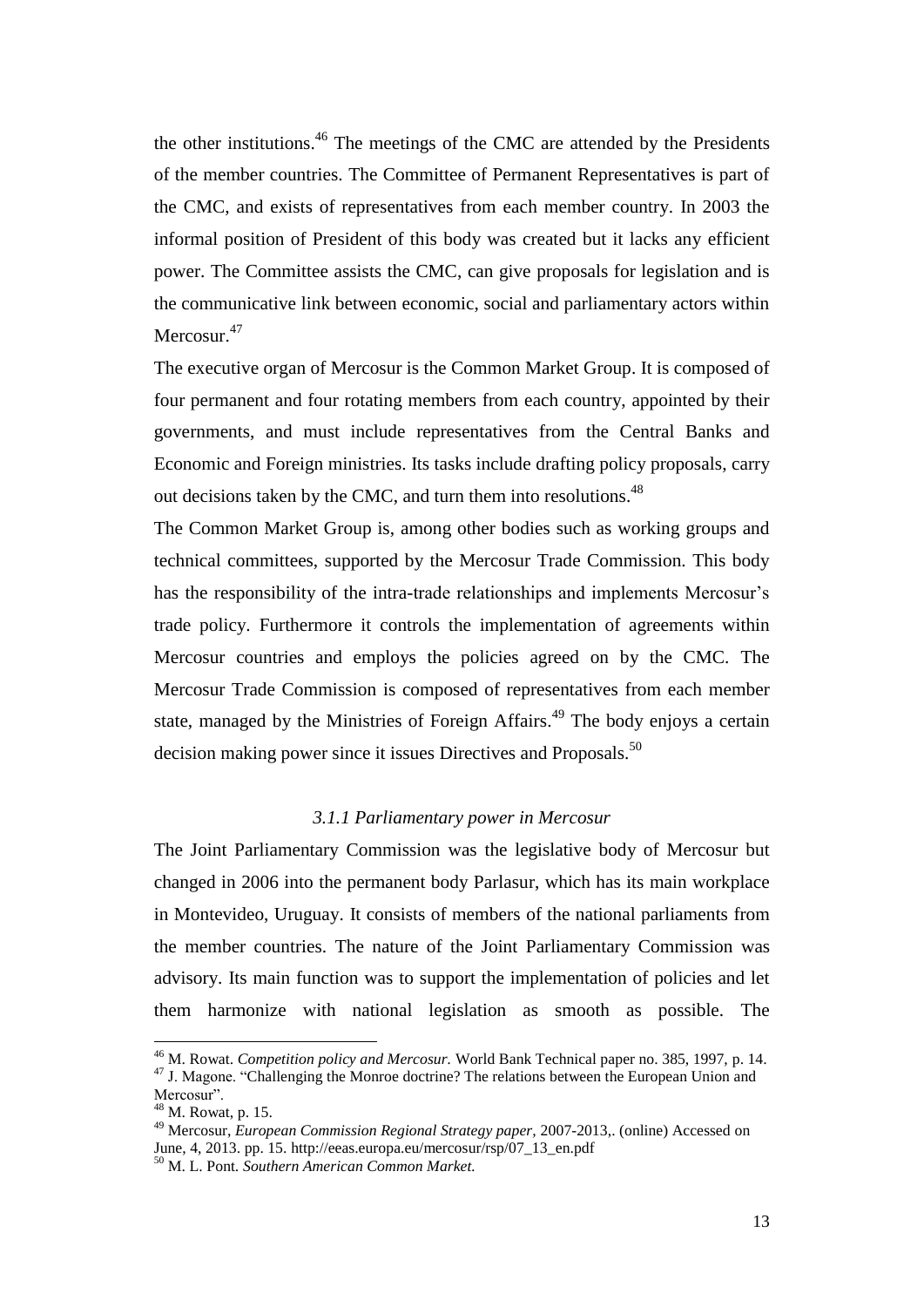transformation into Parlasur went along with the intention of regional integration by increasing the legitimacy of the body and developing popular participation by representing the citizens of the member countries. However, its functioning is still not satisfactory. Parlasur's recommendations have to be approved by the CMC and the advisory bodies of Mercosur. Furthermore, it does not have the authority to appoint or remove members of the three main decision making bodies, or to decide about the budget. In addition, the composition of the organ and the powers transferred to it are still issues being discussed on. The plan was to have direct elections in 2011. But since the population size of the member countries differs, from 3,4 million citizens of Uruguay to 195 million of Brazil, the problem raised how to convert votes into seats. A fair proportional system of seats would still give too much seats to Brazil which would be unacceptable for the smaller countries, when as Brazil would be given less seats the country would not agree on this either.<sup>51</sup> When Parlasur proposed the solution of a fixed number of seats combined with a certain amount of seats according to the population size, the CMC opposed this idea. For the first period the countries agreed upon sending each 18 parliamentarians, each serving four years. They are appointed by the national parliaments, which gives them a double task; on the national and the regional level. Currently Brazil has 37 representatives and Argentina 26. By 2015 the number of representatives for Brazil will rise to 75, Argentina will have 43 representatives while Paraguay and Uruguay will stay with 18 each, without change.

From 2011 onwards, its members should be directly elected. Yet, at the moment not all Mercosur countries have legally approved its representatives to be directly elected for Parlasur, and direct elections are now planned to be held in 2014. The rules of Parlasur are not completely binding, but the body enjoys special jurisdiction in important areas such as the development of the integration process, the implementation process of new rules and member states and the protection of the democratic system in the member countries.<sup>52</sup> As MercoPress defined the

<sup>51</sup> Gardini, p. 285.

<sup>&</sup>lt;sup>52</sup> Mid-term review and Regional Indicative Program for 2011-2013, (online) Accessed on June, 8, 2013. [http://eeas.europa.eu/mercosur/rsp/11\\_13\\_mtr\\_en.pdf](http://eeas.europa.eu/mercosur/rsp/11_13_mtr_en.pdf)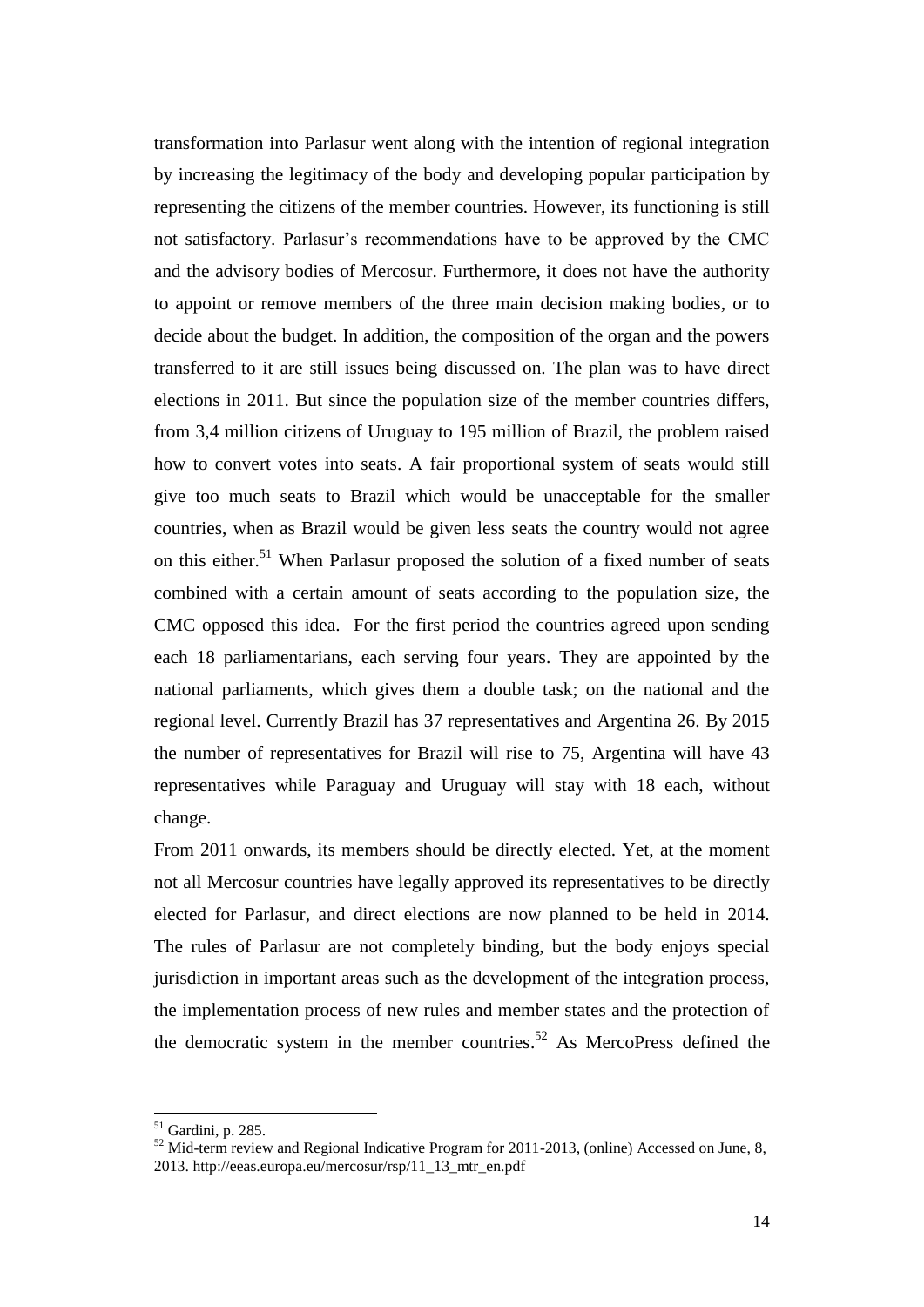future of Parlasur: *"Hopefully, by 2014 it will be elected by universal, direct ballot and have some legislative powers binding the group".<sup>53</sup>*

#### *3.1.2 Popular representation in Mercosur*

The Economic and Social Forum was set up with the Ouro Preto Protocol and consists of representatives from social and economic sectors of the member states, such as business, workers and organizations from civil society. The forum is organized through National Sections and its main task is to give (non-binding) advice to the CMG; therefore its function is mainly consultative. As a support for the Forum, the Mercosur Political Direction body was created in 2003, to strengthen the social, economic and parliamentary relations within Mercosur.<sup>54</sup> The evolution of the participation of civil society in Mercosur is shaped and changed according to Mercosur's integration process, depending on the particular sector. Trade unions and business groups have always been the best represented sectors in Mercosur. In contrast, social groups and citizens were not reasonable represented and criticized Mercosur of being a 'top down' process without giving a voice to the population.<sup>55</sup> Yet, after the 'turn to the left' of Brazil and Argentina, more focus was put on the social and cultural sector, including the expansion of the involvement of civil society, further developed with Agenda 2000. The participation of civil society improved to a certain extent, but the sectors with higher lobby power still disfavored the representation of citizens. In an attempt to increase the influence of civil society, the possibility of taking part in the supportive bodies of the CMG, such as the working groups, is used.<sup>56</sup> However, meetings were decisions are made are closed for public participation. From 2005 onwards, more initiatives were launched for the improvement of the institutional participation of citizens, aiming at improving the social and cultural dimension in Mercosur. Parlasur offers public hearings and a seminar for citizen representation, while plans for establishing a Mercosur Citizenship Statute and a Mercosur

<sup>53</sup> Mercopress, *about Mercosur* (online) Accessed on June, 12, 2013.

<http://en.mercopress.com/about-mercosur>

<sup>54</sup> Mercosur, *European Commission Regional Strategy paper,* 2007-2013, pp. 15.

<sup>55</sup> M. L. Pont. *Southern American Common Market.*

<sup>56</sup> Ibid, pp. 27-28.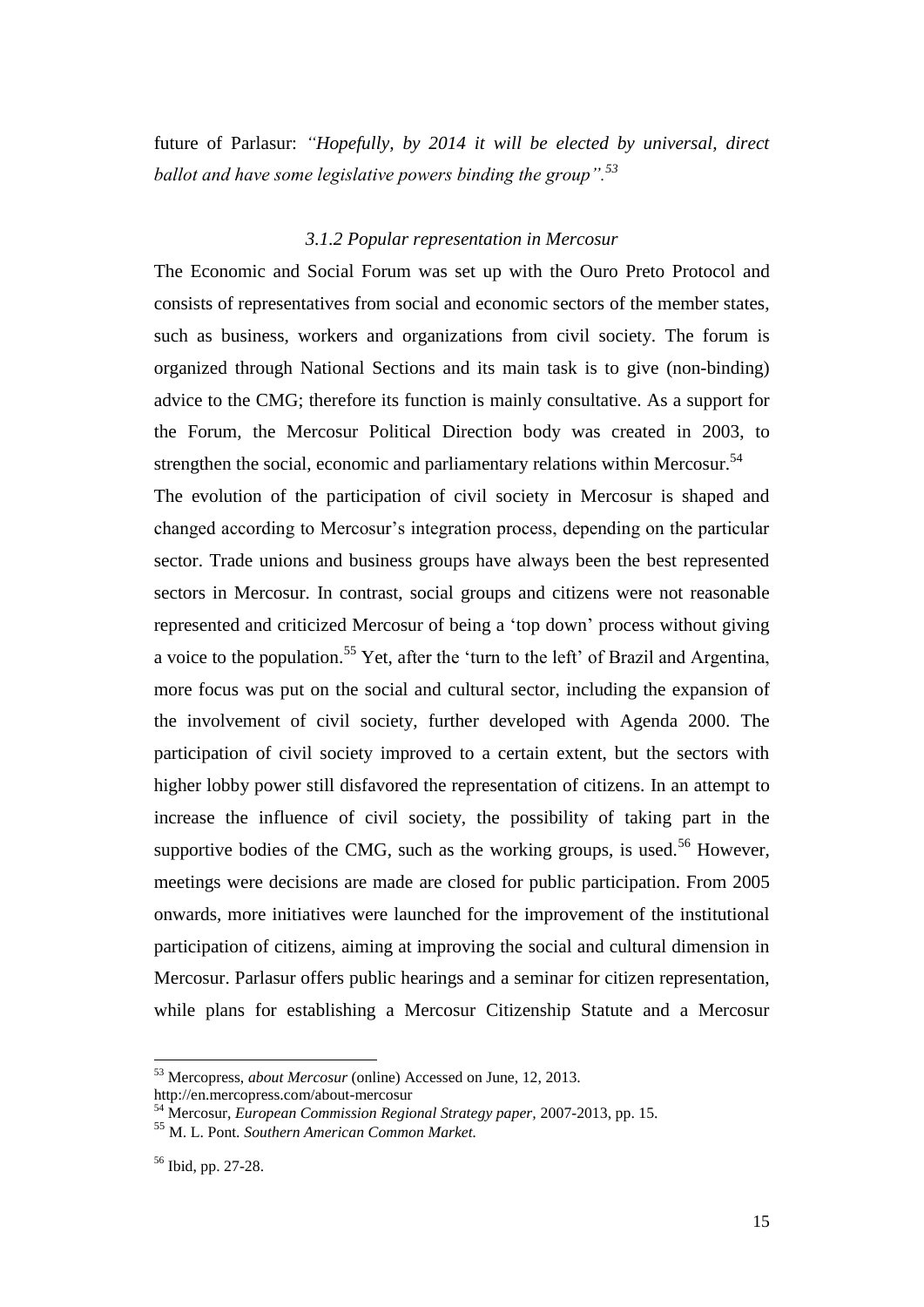Strategic Social Action Plan are created. In addition, the Mercosur Social Participation Support Unit was set up.<sup>57</sup>

#### *3.1.3 Secretariat of Mercosur: powers*

In 2002, the Administrative Secretariat changed into the Technical Secretariat of Mercosur, and is permanently based in Montevideo, Uruguay. It should operate in the interests for regional integration and represent Mercosur as a whole. It consists of a (national) Director, elected by the GMC, and operates on a rotating basis. In 2007 the structure and the function of the Secretariat were further expanded. It has no decision making power, therefore its basic function is to give technical assistance to the other Mercosur institutions.<sup>58</sup>

#### *3.1.4 Judiciary power within Mercosur*

The Dispute settlement procedure was improved with the creation of the Permanent Review Court. This international Court for public law was established in 2002 with the Protocol of Olivos and operates since 2005 at an interstate level. It differs from the ad hoc Arbitration Court, where disputes among member countries were resolved through direct negotiations while working to a solution with help from the CMG. This process was formed under the Brasilia Protocol, which consisted of a dispute resolution process in three steps. The first step included negotiation between the involved member states with supervision of the Secretariat. In case of failure, the CMG stepped in and presented a recommendation. If one of the parties did not accept this solution, it could choose to seek arbitration before an ad hoc arbitral tribunal to resolve the conflict. Since the Arbitration Court was not subject to appeal, the limited functioning of this system required an improved organ, which is presented as the Permanent Review Court. The ambition was to solve conflicts no longer only in a 'diplomatic way'.<sup>59</sup> The Courts main goal is *"to guarantee the correct construction, application and* 

 $57$  IDB Integration and trade sector – Institute for the integration of Latin America and the Caribbean. *Mercosur Report 2010-2011* (online) Accessed on June, 12, 2013. <http://idbdocs.iadb.org/wsdocs/getdocument.aspx?docnum=36712280>

<sup>58</sup> Mercosur, *European Commission Regional Strategy paper,* 2007-2013, p. 15.

<sup>59</sup> A. Malamud. *The internal agenda of Mercosur: interdependence, leadership and institutionalization,* (online) Accessed on June, 17, 2013. [www.ics.ul.pt/rdonweb](http://www.ics.ul.pt/rdonweb-docs/AndresMalamud-)[docs/AndresMalamud-](http://www.ics.ul.pt/rdonweb-docs/AndresMalamud-) p. 128.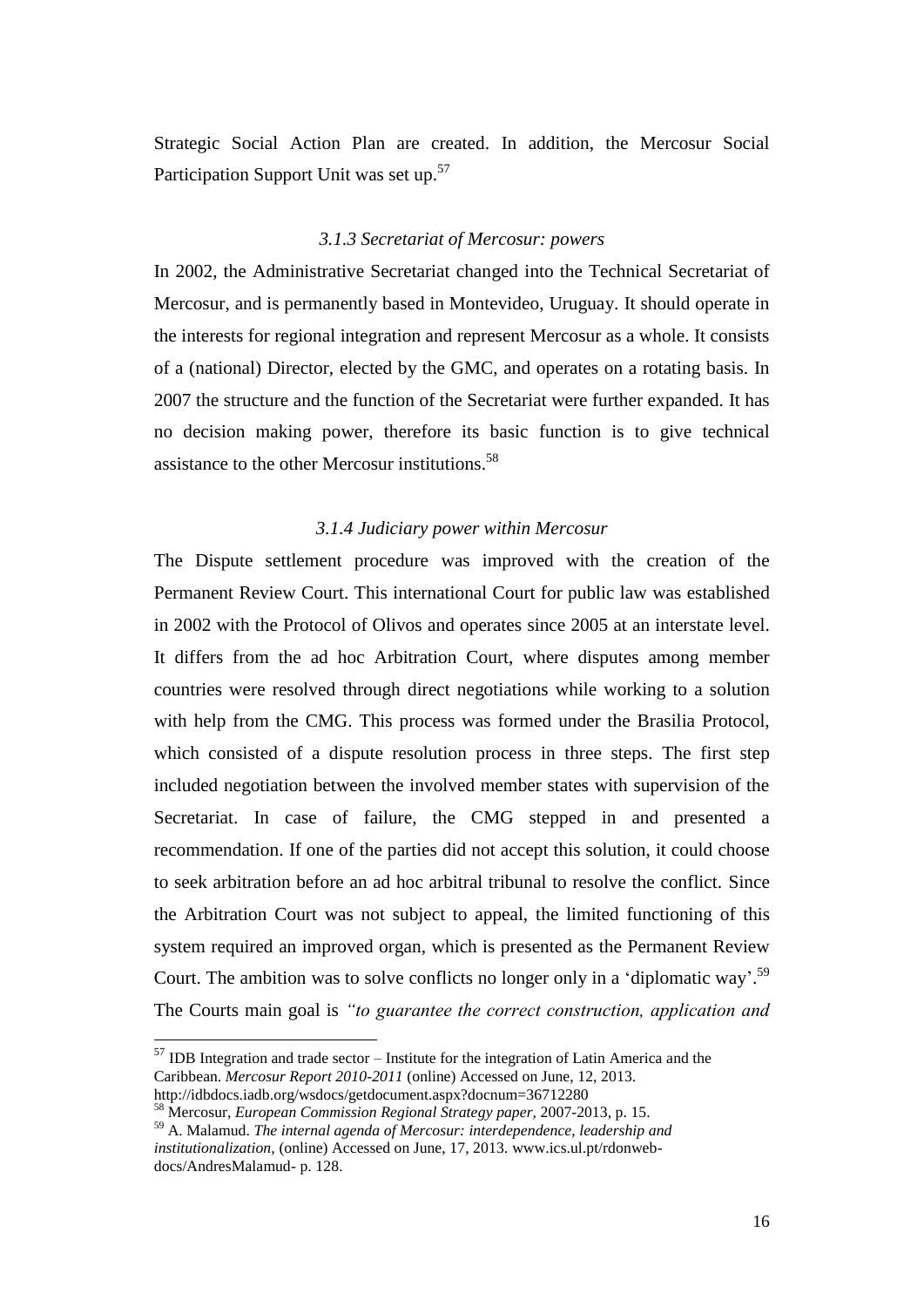*fulfillment of the fundamental instruments of the integration process and the whole set of Mercosur rules in a consistent and systematic fashion."<sup>60</sup>* Thus the Court deals with conflicts between member countries about possible disputes that arise out of the interpretation of the Treaties, Protocols and decisions, resolutions or directives adopted by the CMC, CMG and the MTC. Private parties can submit a claim in case they feel restricted or discriminated by Mercosur's regulation, but only to a member country and not directly to a Mercosur body. However, the Court does not operate completely independent. Under the provisions established in the Protocols of Brasilia and Olivos on Dispute Resolutions, it is only possible to dissolve decisions (from for example the CMC or the CMG) of the bloc in relation to a disagreement, whereby individuals have to turn to the national section of their country.

Thus, when analyzing the functioning of the Court, doubts exist about the permanent character and its 'improved' capacities, since its weak enforcement capacities and intergovernmental based dispute settlement. It basically remains a Court of appeal. In contrast, the European Court of Justice operates completely independent from the European states and granted a role as guardian in its ability of applying EU law to all the member states. In addition, it can operate as arbiter between the institutions and EU governments, as individuals and states have direct access.

The Centre for the Promotion of the Government of Laws was created in 2004. Its main tasks are all concerned with the regional integration process of Mercosur, and it operates through the Permanent Court in Asuncion. Together with the Permanent Representatives of Mercosur, it coordinates the Democracy Observatory (ODM) which was created to commit Mercosur (and Bolivia and Chile) to democracy, considering the tensions Latin America and Mercosur had experienced with democracy. Already in 1998, Paraguay had presented itself as the main supporter of the 'democratic clause', which was introduced to ensure a democratic government of countries aspiring Mercosur membership.<sup>61</sup>

<sup>60</sup> M. L. Pont. *Southern American Common Market.*

 $61$  Gardini, p. 63.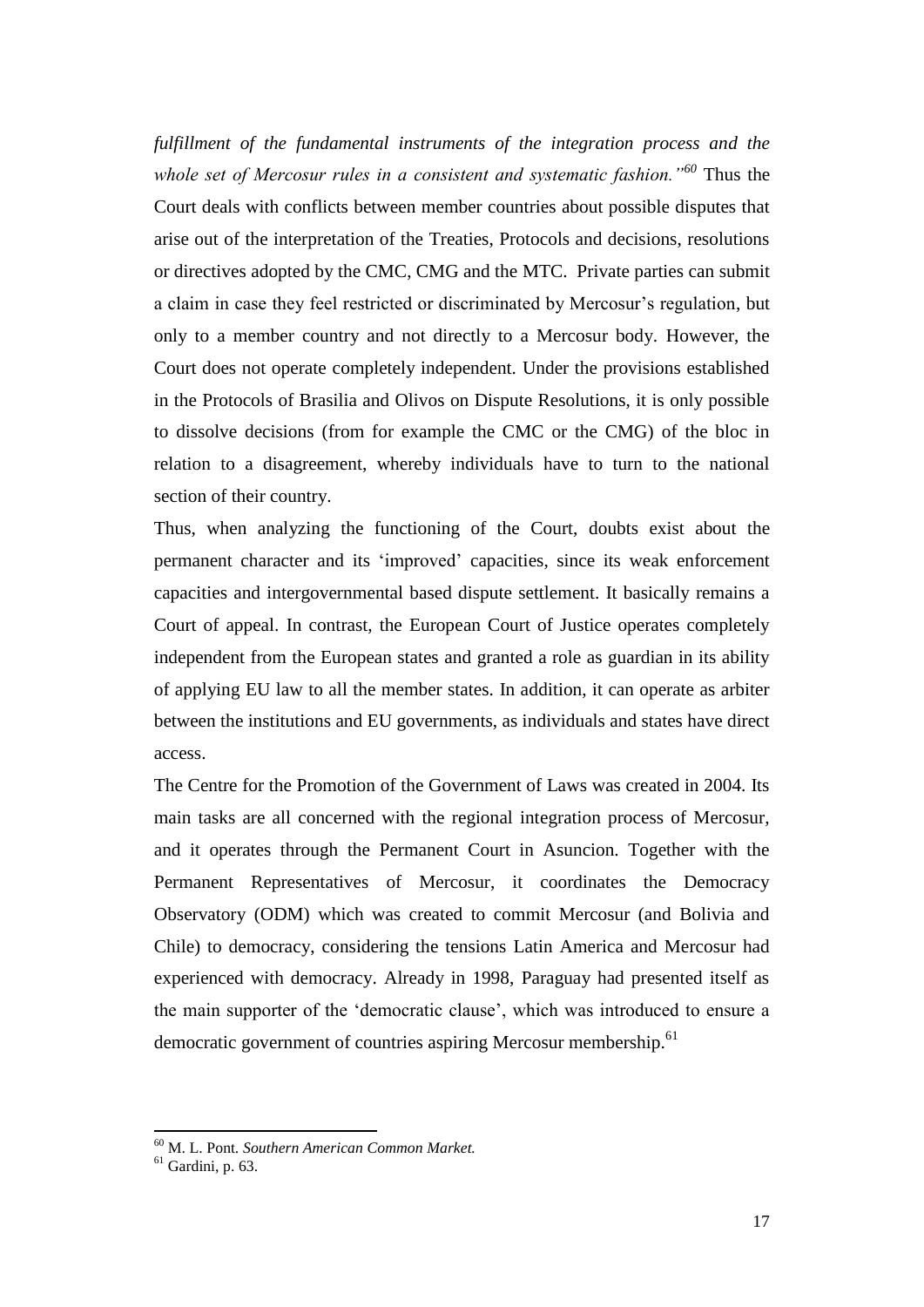#### *3.1.5 Mercosur's legal system*

The legal system of Mercosur consists of the regulations of the different treaties, protocols and annexes agreed on. It depends on the national law system of each country how effective these treaties are on the national level, as the place of the 'community law' depends on the different constitutional law of each member state. Therefore, in every country a common rule of the CMC, the CMG or a recommendation of the Trade Commission must first be internalized in the member countries legal system to come into force. The 'administrative law' of Mercosur is obliged (with the Ouro Preto Protocol) for all member countries to implement on the national level, but not performed consequently. Only 48% of the Mercosur legislation was in force in  $2004$ .<sup>62</sup> Especially Brazil and Uruguay had difficulties in amending their constitutions according to Mercosur law and erasing the inconsistency between domestic law and Mercosur law. International treaties do not enjoy the supremacy over national law, although the constitution of Uruguay mentions the importance of integration of Latin America in social and economic sectors.<sup>63</sup> In contrast to this, the Argentine and Paraguayan law systems place international treaties and the 'community law' above the national law.<sup>64</sup> In sum, Mercosur's common law lacks direct applicability, effect and superiority over the national legal systems. The rules of the bloc first have to be converted through the institutions and hereby are subject to the different interests of the member states' representatives. More than half of the rules of the bloc need requirements before application. On top of this, member states in different occasions fail to implement them. The nature of the rules and the process of their application is thus an issue that has to be improved. $65$ 

<sup>62</sup> Mercosur, *European Commission Regional Strategy paper,* 2007-2013, p. 14.

<sup>63</sup> M. L. Pont. *Southern American common market.*

<sup>64</sup> M. Rowat, p. 83.

<sup>65</sup> M.L. Pont. *Southern American common market.*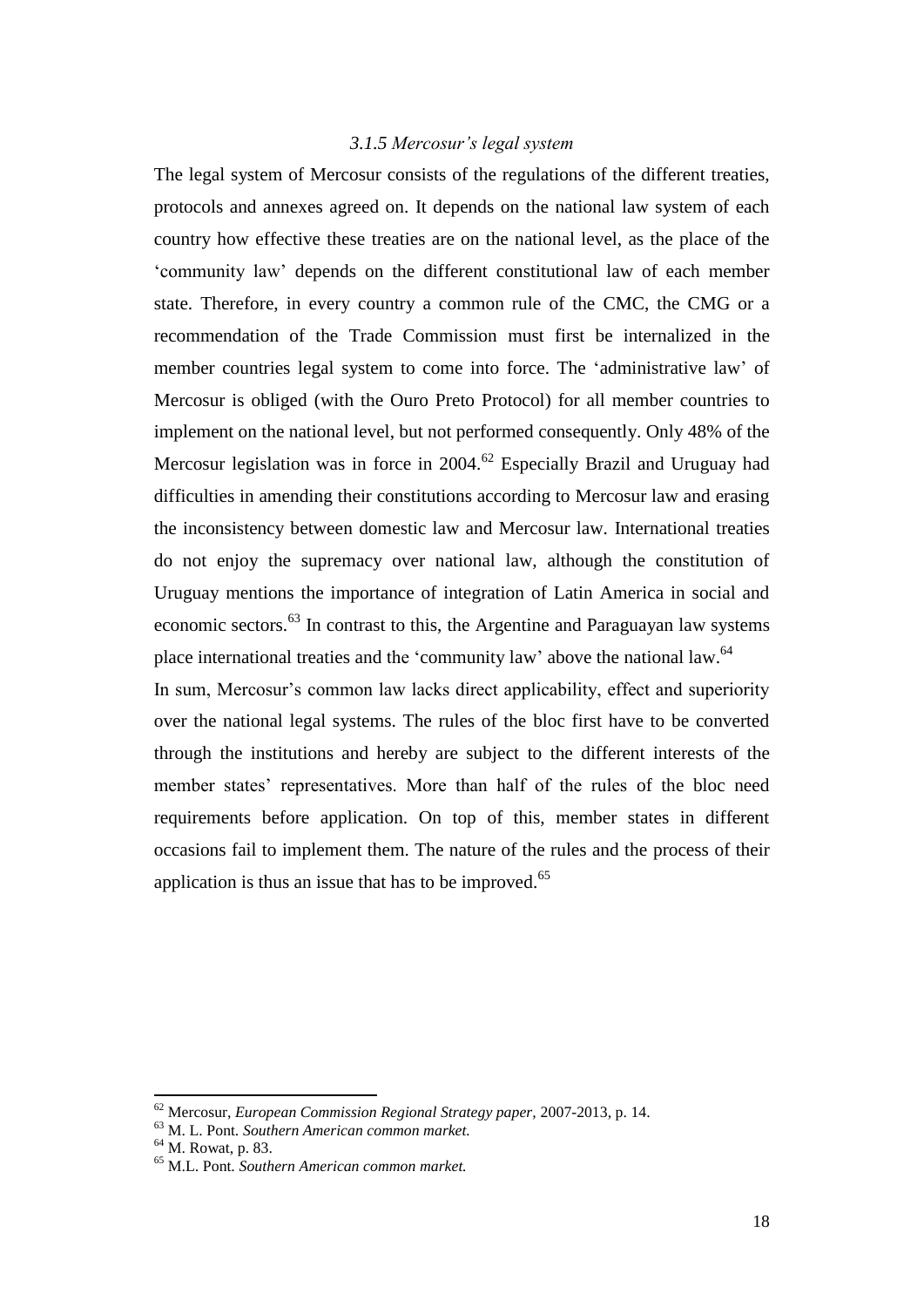*Table 1. The institutions of Mercosur*



Based on *Mercosur*, (online) Accessed on June, 1, 2013.

[http://www.mercosur.int/t\\_generic.jsp?contentid=492&site=1&channel=secretaria,](http://www.mercosur.int/t_generic.jsp?contentid=492&site=1&channel=secretaria) modified by the author.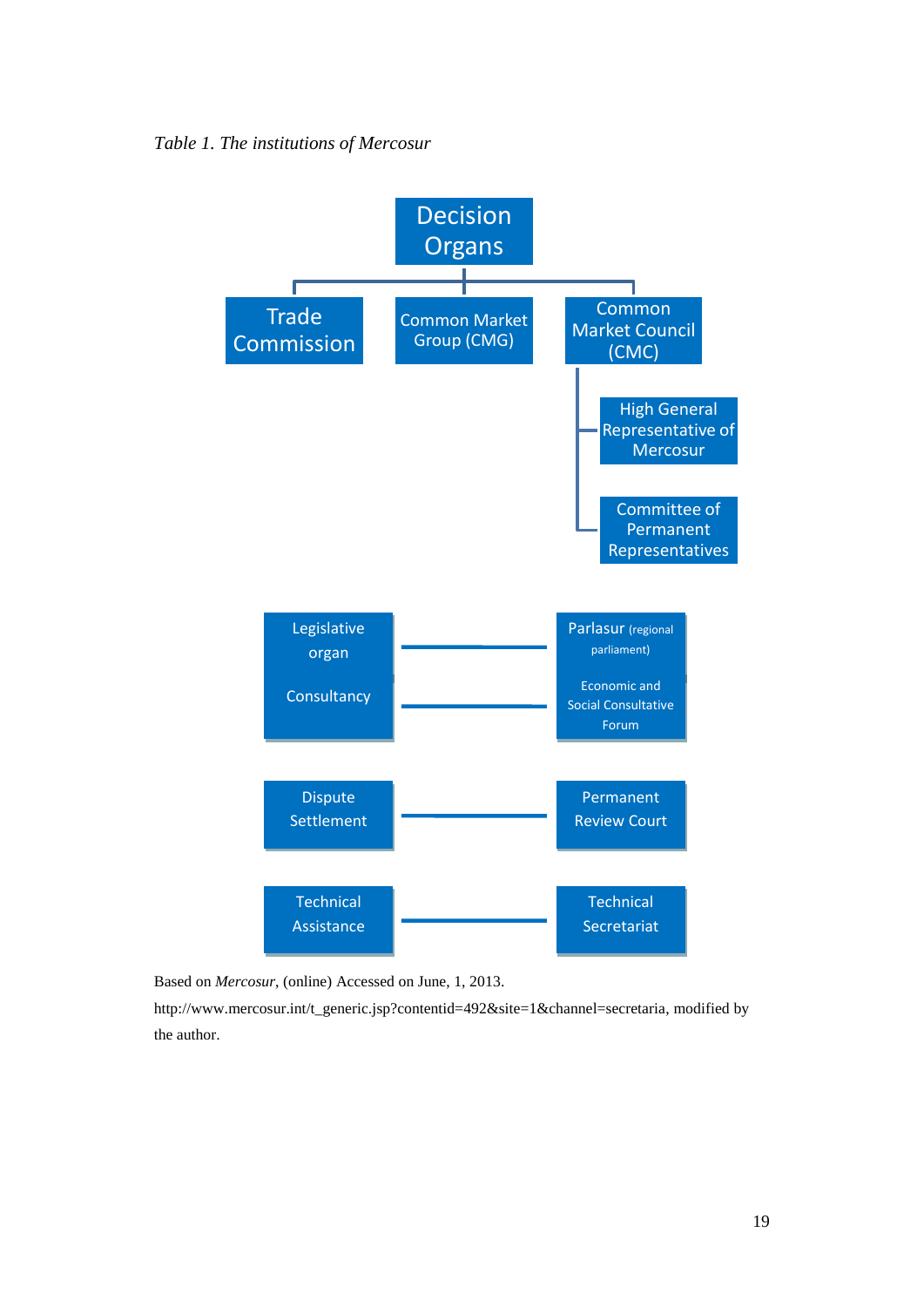### *3.2.1 Institutional development of the European Union*

The European Union is by many considered as the most advanced integration model in the world. Therefore, the European Union is constantly used as a reference for Mercosur. Integration in Europe has been going on for more than 60 years. It started after the Second World War, when the European states were completely destroyed in social, political en economical aspect. To make sure a war would never occur again, the Schuman Plan was proposed by Jean Monnet with the aim to create a supranational community of Europe. As traditional rivals, France and Germany were particularly meant to cooperate in accomplishing this goal. When the European economies grew, the integration process also went forward. But European integration was not free from problems and faced many obstacles. In the 1960s France, under President Charles de Gaulle, was reluctant to give up sovereignty to supranational institutions. The integration process got a further setback with the oil crisis of the 1970s. However, in the 1980s an incentive for further integration finally resulted in the Maastricht Treaty of 1992. From then on a process of widening started. Criteria for accession to the Union were formulated and the European Union expanded significantly in the years that  $followed<sup>66</sup>$ 

European Integration has been very different from the integration process of Mercosur. From the start, European promoters of integration had a clear view about why and how integration should be accomplished. This tendency was mostly absent in Mercosur. Besides, the member countries of the European Union have (voluntary) given up sovereignty in the interest of economic integration. Since all states did this and actually saw it as beneficial, power could be transferred to supranational institutions, which has been a decisive factor in the success of the European Union. The integration process started with developed countries and still is largely dominated by developed countries. They depend to a much lesser extent on the international economical situation, in comparison to Mercosur, which consists of developing countries. When an economical crisis

<sup>&</sup>lt;sup>66</sup> D. Dinan. *Ever closer union: an introduction to European Integration*. Lynne Rienner, 2005. pp. 13-23.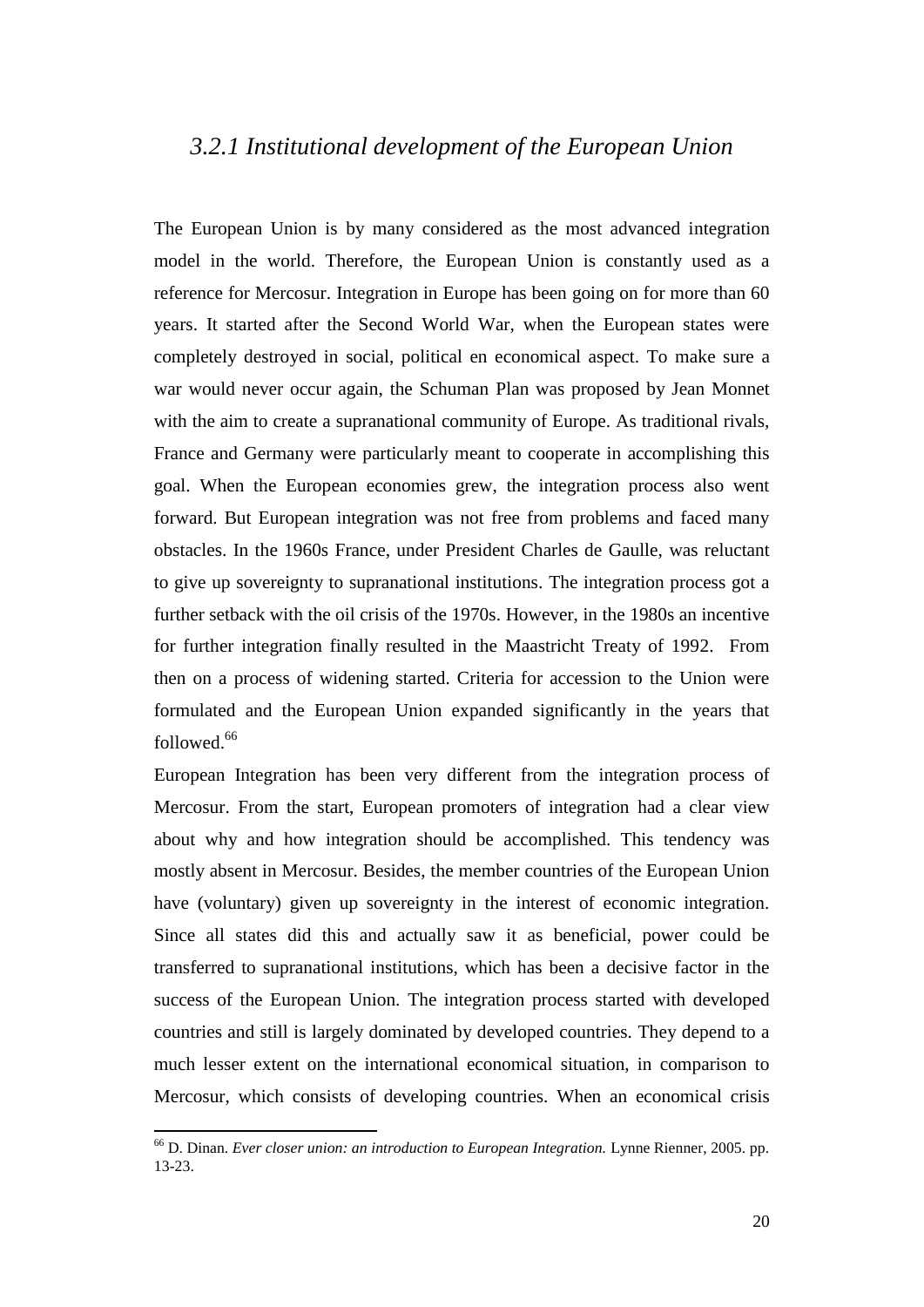occurs (in one of the neighboring countries or worldwide), the integration process in Mercosur is heavily affected. However, with the debt crisis of 2008, the European countries faced severe problems as well, which forced them to focus on their economic and monetary system to consolidate their future within the euro zone, and exposed a fragility of the supranational institutions in overcoming the crisis.

#### *3.2.2 The European institutions*

The European Union consists of seven institutions, from which the ones relevant in connection with Mercosur will be analyzed in this paragraph.

#### *3.2.3 Executive powers within the European Union*

The European Council (officially not a European organ) is made up by the heads of state from each member state. It gives the European Union impetus for development and defines the general political directions and priorities.

The European Commission came into existence with the Treaty of Rome in 1957. This executive body proposes legislation and implements decisions and European laws. It is the day to day running of the European Union and consists of 27 members who defend the interests of the EU, not of their home state. The Commission by time became more important in promoting the integration process of the European Union. The administrative body of the Commission, the Directorates-General, each deals with a certain policy area.<sup>67</sup>

#### *3.2.4 Legislative power within the European Union*

The EP is the (supranational) parliamentary institution of the European Union. The European Parliament has gone from a long way and transformed significantly over time. It achieved more and more power and today it is the main law making body of the Union as it passes European laws and has the budgetary power together with the Council of the European Union. The European Parliament consists of 754 parliamentarians which are directly elected by the European

 $67$  Ibid, p. 187.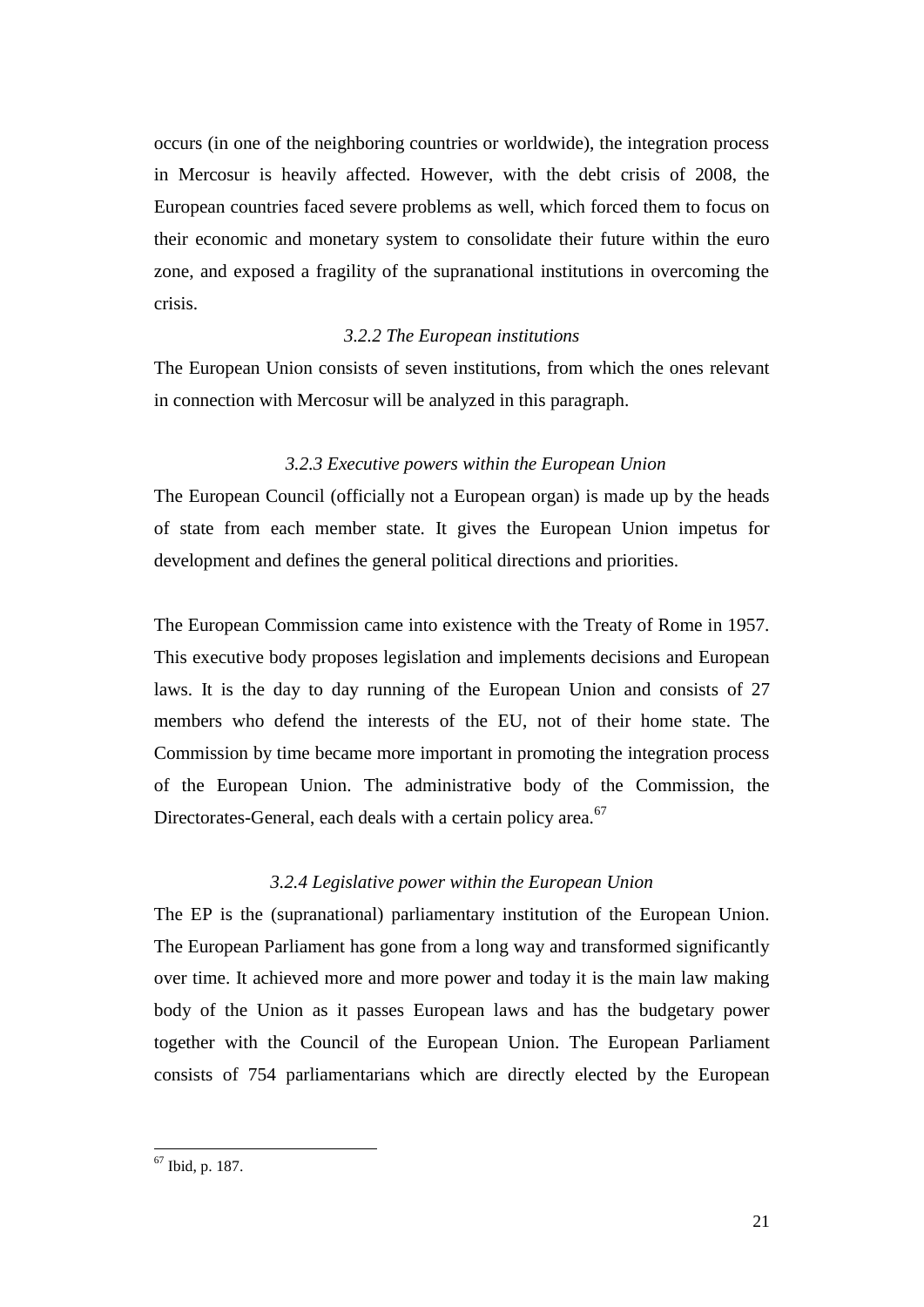citizens. The Parliament elects the president of the European Commission, as the Commission is accountable to the Parliament.<sup>68</sup>

The Council of the European Union (or Ministers), is an intergovernmental body that represents the governments of the member states. It is a core decision maker since it decides on all legislative acts (together with the European Parliament), and passes European laws, coordinates the (economic) policies of the member countries and adopts the budget with the EP.<sup>69</sup>

#### *3.2.5 Judiciary power within the European Union*

An important organ that could push an integration process forward is a supranational court. In the European Union it is the Court Of Justice that establishes the Community Law. The body became a significant and legitimate judiciary power in the European Union. It has a crucial role in policies relating to the internal market, but a limited role in external policies. Its 27 judges take action when a member state does not implement European law, since European law breaks the national law. Furthermore it puts into practice the binding interpretation of the European treaties.<sup>70</sup>

#### *3.2.6 Theories: supranationalism and intergovernmentalism*

In the 1950s, Jean Monnet already stressed the importance of supranationalism in the European Union. With the European Coal and Steel Community, the High Authority was based on the principles of supranationalism. Supranationalism suggests the process of giving up sovereignty in favor of a different body beyond the national level in order to create common policies. In the European Union supranational bodies were created gradually; today consisting of the European Commission, the European Parliament, the European Central Bank and the European Court of Justice. These bodies defend the upper interests of the EU. On the other hand, intergovernmental institutions defend the national interests of the member states and are performed through the Council of the EU and the European Council.

<sup>68</sup> D.Dinan, p. 259.

<sup>&</sup>lt;sup>69</sup> D. Dinan, p. 225.

<sup>70</sup> Ibid, p. 289.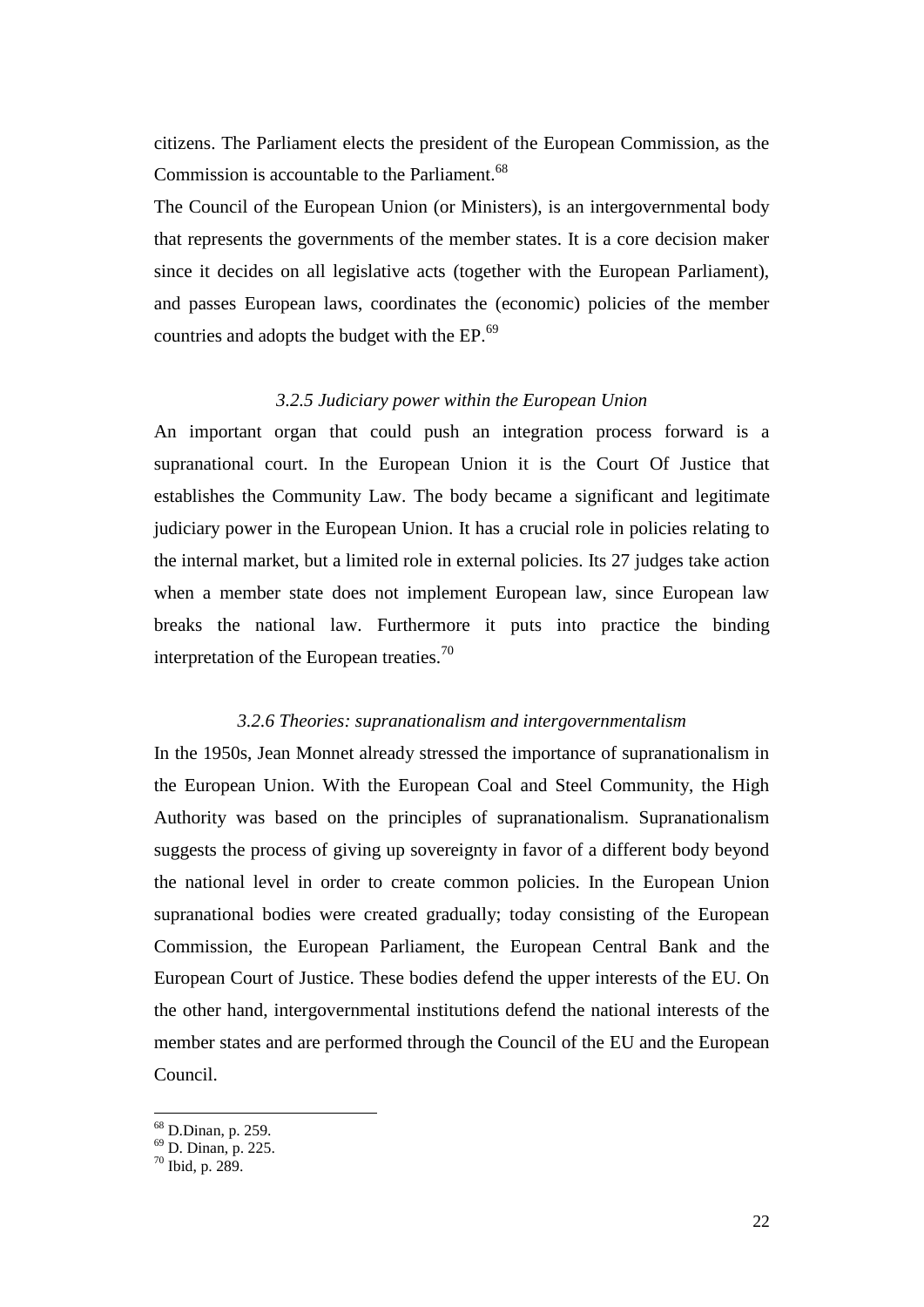The two concepts are not contradictory; they complement each other as the relationship between them is in constant movement. At times the range of policies within Europe has extended gradually, but member states also have changed treaties in order to revive European integration. Supranationalism became one of the most important principles of the European Union. Since it makes the integration process more predictable and committable, it is easier to move forward, were in the case of the EU, national economies became interdependent which led to further integration of other areas as an effect of 'spill-over'.<sup>71</sup> In the case of Mercosur, ever since its creation, and despite some modest improvements, the bodies within the institutional framework depend on the member states. This makes the process of integration in Mercosur an intergovernmental one, which gives the heads of state the legislative power, the ultimate say over parliamentary decisions, the power to decide over Mercosur's agenda and overall the executive power, to the loss of common institutions.<sup>72</sup>

## *3.2.7 The institutional structure of the European Union and of Mercosur: a comparison*

The CMC could see its counterpart in the European Council. In both intergovernmental organs, representatives of the member states (national ministers) represent the body and set out the general political objectives and process for integration. The office of President in the CMC is held by a member country for six months. The heads of State meet once a semester in a (presidential) Summit, but could meet more frequently when necessary. Representatives of the economic and social sector or international organizations are not excluded from attending these meetings.

The Summits of the European Council take place twice per six months with the national leaders, who set out the general agenda for the EU and stimulate the process of integration. The EU Council officially lacks any formal powers, but employs a great influence in high policy areas and thus could be described as the most essential body of the European Union, similar to the CMC, the highest political body of Mercosur.

 $71$  R. Roett, pp. 52-55.

<sup>72</sup> M. L. Pont. *Southern American Common Market.*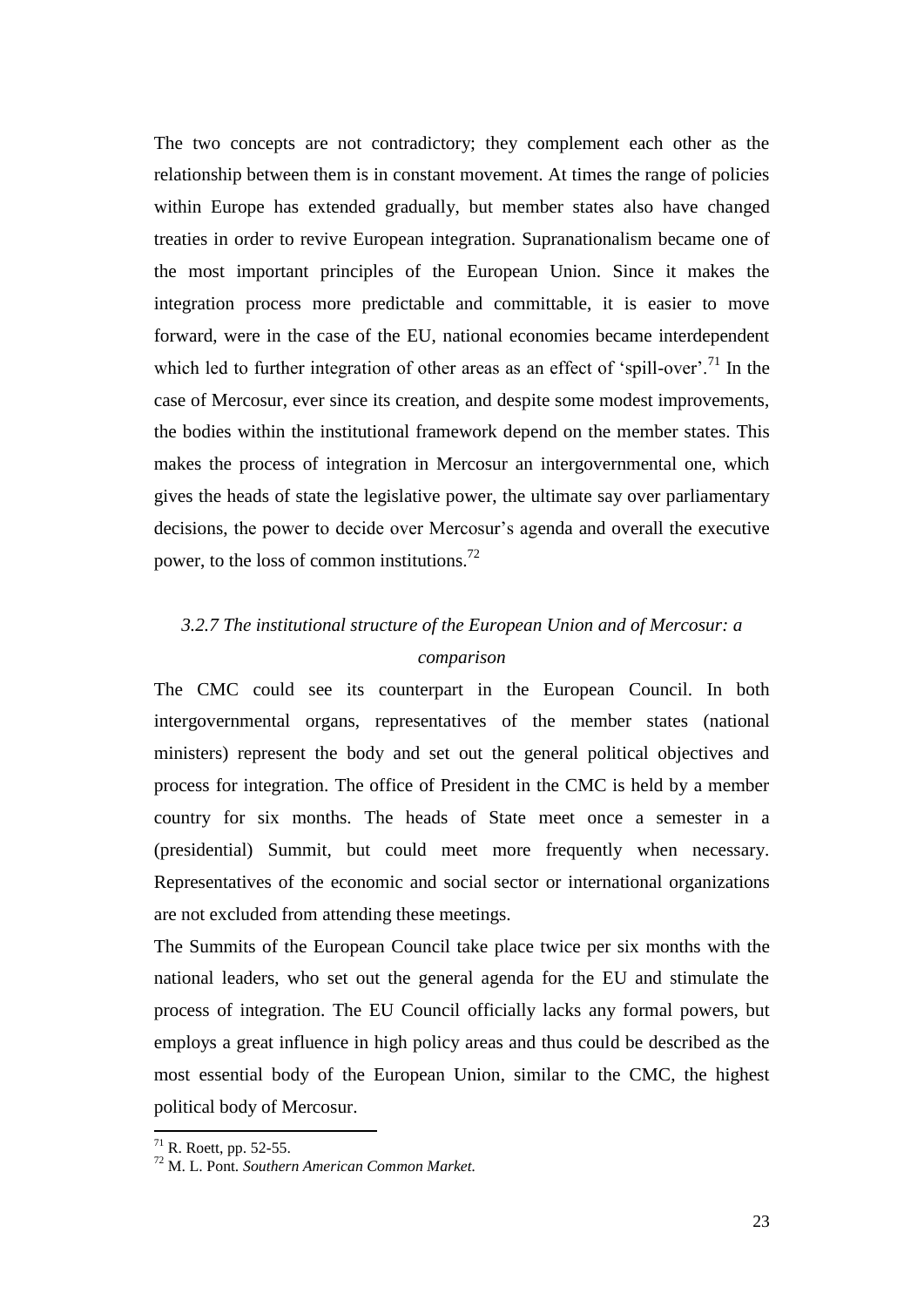The CMG can be compared with the European Commission for the reason that both organs have the power to propose and implement policy. However there are significant differences between the European Commission and the CMG that challenge this comparison. The European Commission is a supranational body that consists of 27 commissioners who represent the European Union as a whole, without political control of the member states. The Commission has the right of initiative; it proposes new legislation to the European Parliament and the Council, and is not accountable to the national parliaments. In contrast, the Common Market Group consists of representatives of the member states governments, accountable to the national parliaments of the member states, and under the supervision of the national Foreign Ministries. Proposals from the Trade Commission are coming through the CMG (to the CMC) and the CMG monitors the implementation of the agreements made by the CMC.<sup>73</sup> Because the CMG has 'strong' executive powers and prepares the decisions of the CMC, at some point it controlled the activities of Mercosur's meetings, and gave the members, among them national Foreign and Economic Ministries, more influence in negotiations, while the decision making kept within the CMC. In addition, lower ranking bodies do not fully participate in the preparation of the higher ranking bodies. Thus, the overlap of decision-making bodies could lead to discrepancy, conflicts and differing priorities. The dominance of the member states influence representing the CMG clearly sets out the difference with the independently acting members of the European Commission. The European Commissioners solely act in the European interest, and take on the 'European identity' in their daily work.

Parlasur, Mercosur's parliament, resembles the European Parliament. Both organs have the legislative power. However, efficient decision making in Parlasur is still not obvious, as the body faces difficulties while trying to improve its own role and to give the Mercosur citizens a voice. However, the power of the European Parliament as it exists today also developed over time. The body made great

 $^{73}$  M. Rowat,, p. 94.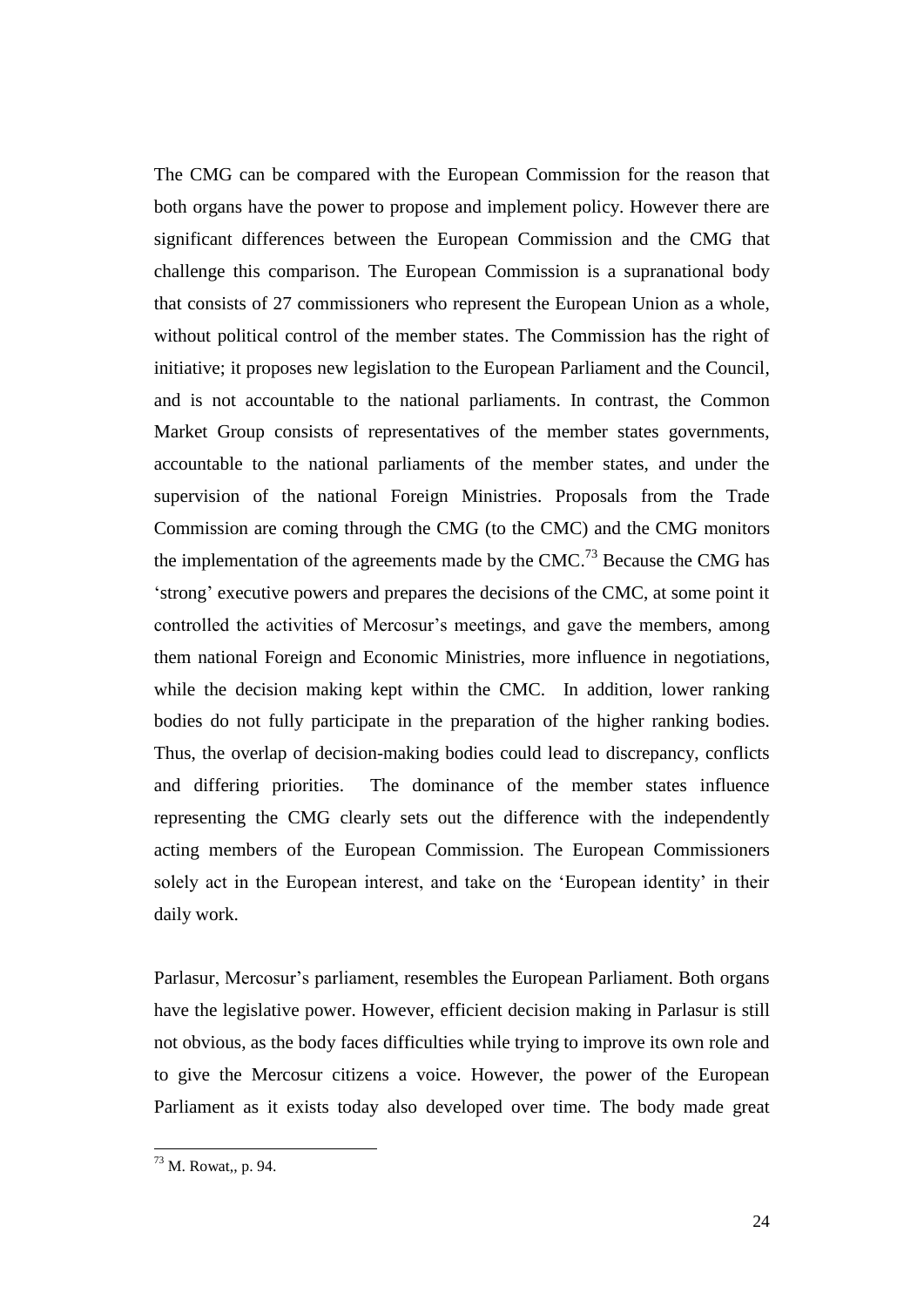transformation overtime. When the European Parliament was founded, its members were appointed. It was in 1979 when the first direct elections took place. It started with an advisory role but after the Maastricht Treaty and the Treaty of Amsterdam it gained more parliamentary and representative powers. It was with the Lisbon Treaty that the European Parliament got more competences in budgetary affairs and gained the same right in decision making as the council of the European Union, although the Parliament is not always involved. In contrast, Parlasur is still not completely settled, as its power and composition remain unsure, but it has the potential to expand progressively in a body that is involved in every area of Mercosur policy. It is the only body in Mercosur that decides by majority, but the power of the legislative function of the EP is superior weighed against to the non binding decisions of Parlasur. However, as we have seen with the European Parliament it takes time to become an efficient operating and powerful body.

The Economic and Social Forum of Mercosur can be compared to the European Economic and Social Committee. European workers, employers and trade unions represent this body that is of consultative nature because it gives advice to the EU Council, the Commission and the Parliament. Both consultative bodies represent civil society in advising their superiors, wherein their members act independently from their national governments. However, the European counterpart represents a wider area of interest groups, which extended to for example education, health, environment and taxes. Mercosur's representation of civil society is of a much more limited nature to have an effective impact on the decision making within the  $bloc.<sup>74</sup>$ 

#### *3.2.8 Mercosur's limited institutional powers*

The institutional structure of Mercosur can be referred to as weak, in regard to the separation of the different bodies. The three bodies (CMC, CMG, and the Trade Commission) all consist of representatives of national governments but differ in status and capacity. They can be divided in the highest body represented by the

<sup>74</sup> M. L. Pont. *Southern American common market.*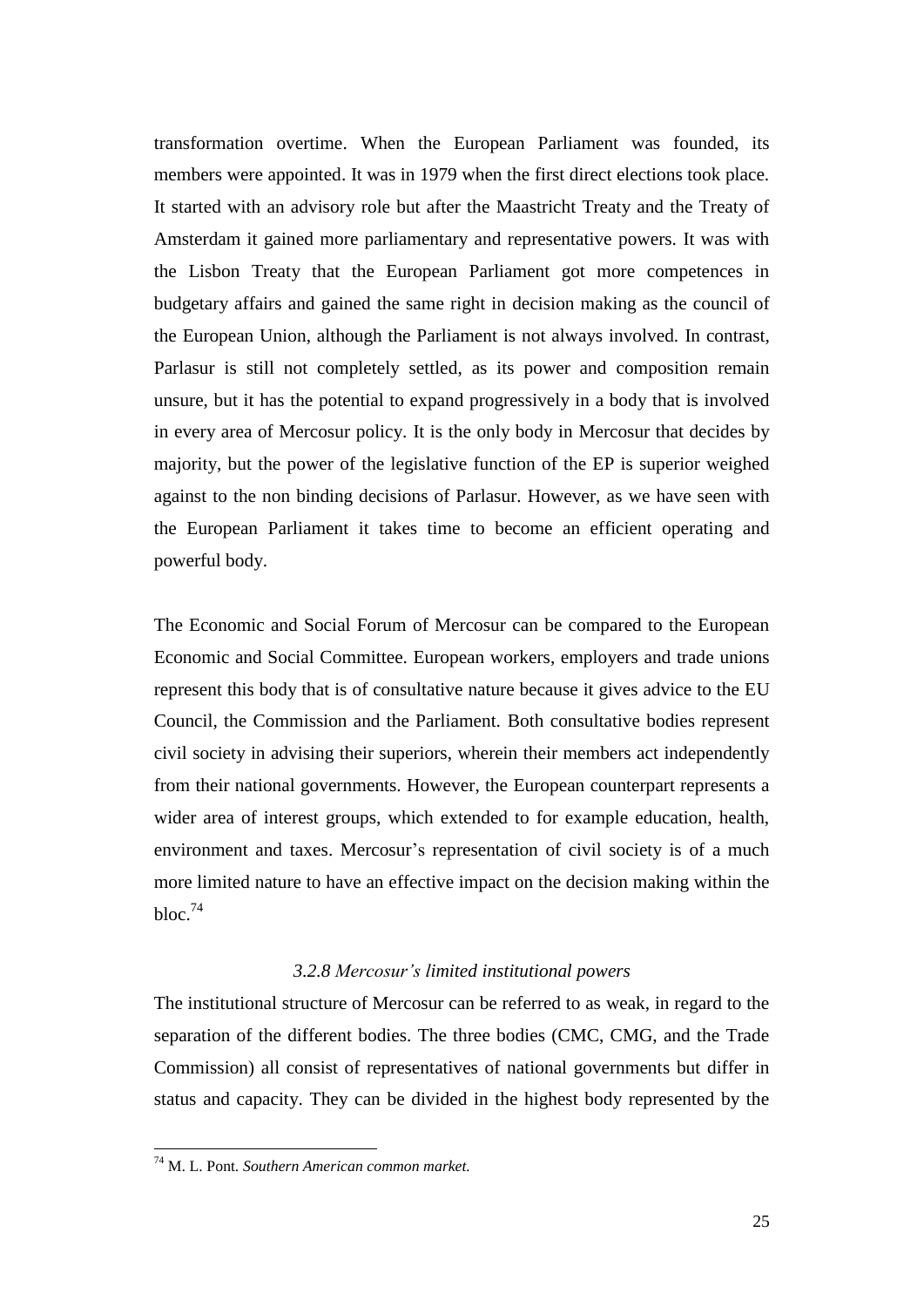CMC, the executive body represented by the CMG and the Trade Commission with more limited powers. What's more, the incomplete identity of the parliament and its liability on the CMC results in limited effective legislative power. Even though the powers of the Permanent Review Court improved the last years, it not yet established a uniform system with consistent rules, equal liability for all parties and individuals, and the ability to give penalties. The existing difficulties within the Parliament and the Permanent Court make it obvious that effective means of control of the actions of the member states' governments lack within Mercosur. Also external means of control, for example from civil society are limited. The way civil society is integrated in the bloc excludes powers for decision making, liability and control capacity over the decisions adopted by the bodies of Mercosur.

#### *Conclusion*

Supranational institutions are considered to be a tool for the creation of common juridical rules that will guide and regulate the integration process. In the European Union the national governments of the member states transferred power to (supranational) institutions and rules, for example represented by the European Court of Justice and the European Commission. This was a step by step process, based on the method of Jean Monnet to build on concrete achievements with the effect of spillover in certain areas that did not only rely on general treaties and rules.

In contrast, an effective supranational institution like the European Commission or the Court of Justice of the European Union is not active in Mercosur. Instead, when taking a closer look at the institutional structure of Mercosur, the intergovernmental approach is obvious, because the presidents of the member countries are the actors setting out directions for integration and take the important decisions, because they head the most important, and powerful bodies. Thus representatives of Mercosur's institutions are most of the time heads of governments or significant Ministries, and not regional representatives, which concentrates the entire decision making in the national executive powers. The summits 'diplomatic procedures' in decision making is a common 'tradition' in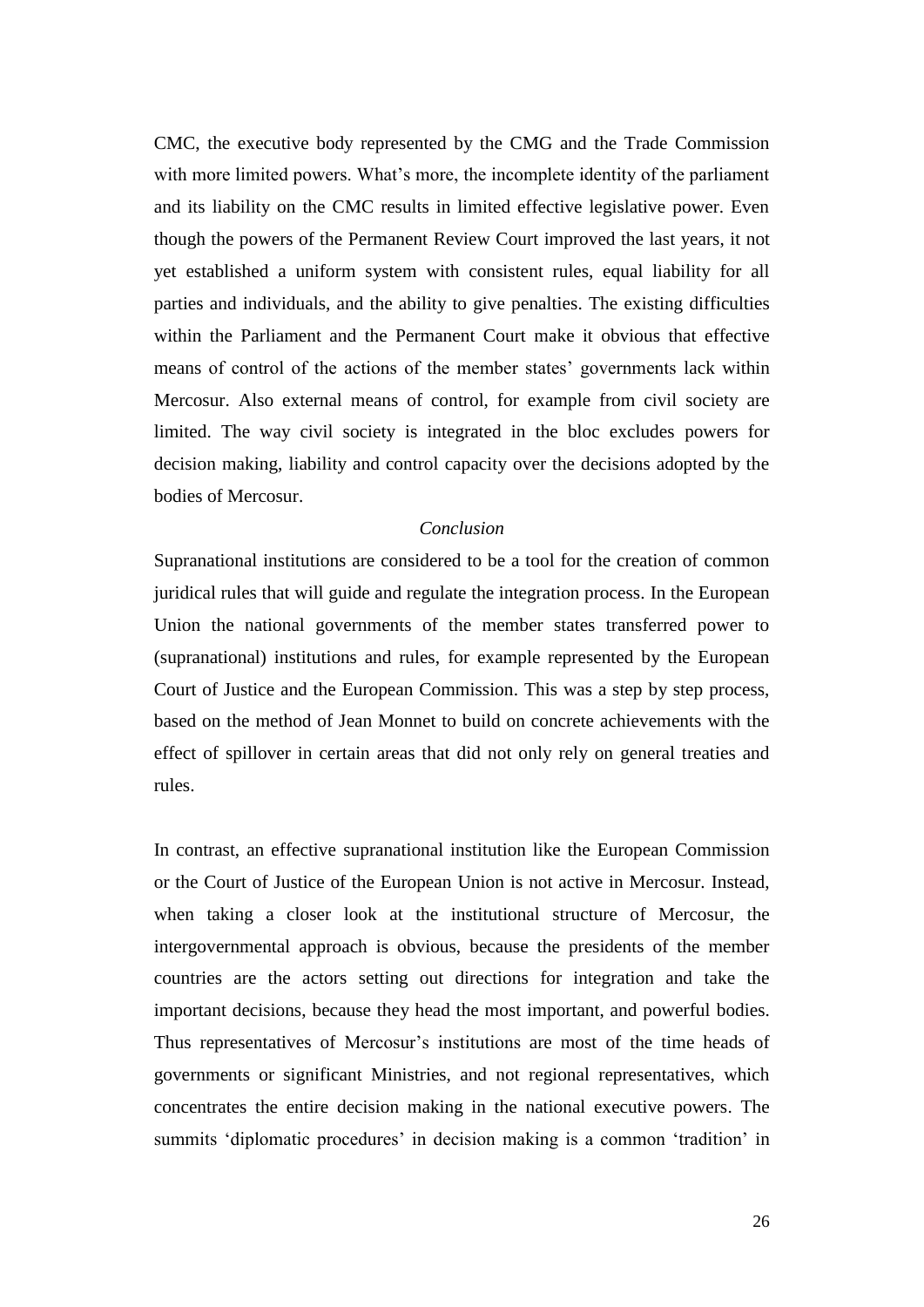Latin America, where presidents of the member countries have been decision makers, dispute settlers and negotiators at the same time. As Malamud argues *"(..)The presidents of Mercosur member states have concentrated power and enjoyed high levels of autonomy, mainly because of institutional factors, which includes decisional autonomy from the assembly and the cabinet, legislative initiative, decree power, and veto power".<sup>75</sup>* This in turn is backed up by the weak institutional structure. Accordingly; "*Mercosur summits have become a display of empty rhetoric, full of protocol and 'family photos' but with no full hearted willingness to achieve a solid, fair integration (…)," <sup>76</sup>* according to *Mercopress*, the South Atlantic News Agency, in 2011. 'Interpresidentialism' is still forthcoming within Mercosur. Hence the creation of a new body, such as Parlasur, might not improve Mercosur in this context.<sup>77</sup>

|          | Executive          | Legislative Power                   | <b>Judiciary Power</b> |
|----------|--------------------|-------------------------------------|------------------------|
|          | power              |                                     |                        |
| Mercosur | <b>CMG</b><br>CMC, | Parlasur                            | Permanent Review       |
|          | (with<br>support   |                                     | Court                  |
|          | the Trade<br>of    |                                     |                        |
|          | Commission)        |                                     |                        |
| European | European           | Parliament,<br>European<br>European | Court of Justice of    |
| Union    | Commission,        | Commission (initiative)             | the EU                 |
|          | European           | Council of the European Union       |                        |
|          | Council            |                                     |                        |

*Table 2 Division of power in Mercosur and the European Union.*

<sup>75</sup> A. Malamud. "Presidential diplomacy and the institutional underpinnings of Mercosur: an empirical examination". *Latin American Research Review, volume 40, number 1, 2005, p. 142.*<br><sup>76</sup> Mercopress, *Parlasur member claims Mercosur summits have become display of empty rhetoric* 

<sup>(</sup>online) Accessed on June, 11, 2013. [http://en.mercopress.com/2011/06/27/parlasur-member](http://en.mercopress.com/2011/06/27/parlasur-member-claims-mercosur-summits-have-become-display-of-empty-rhetoric)[claims-mercosur-summits-have-become-display-of-empty-rhetoric](http://en.mercopress.com/2011/06/27/parlasur-member-claims-mercosur-summits-have-become-display-of-empty-rhetoric)

 $77$  A. Malamud, p. 159.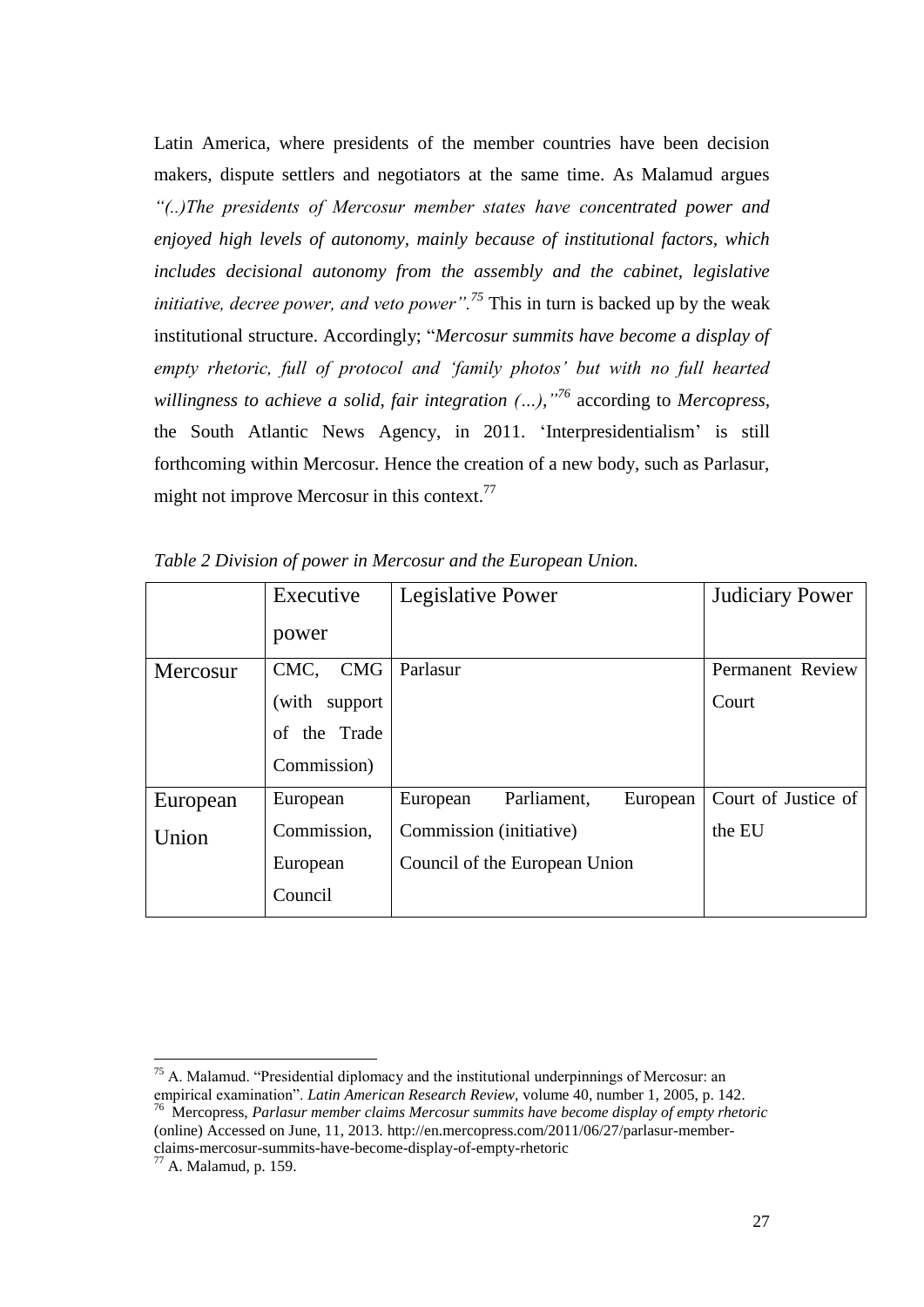|          | Consultative            | Dispute                          | Technical     |  |
|----------|-------------------------|----------------------------------|---------------|--|
|          | Organ                   | settlement                       | Assistance    |  |
| Mercosur | Economic<br>and         | Permanent                        | Technical     |  |
|          | Social Consultative     | <b>Review Court</b>              | Secretariat   |  |
|          | Forum                   |                                  |               |  |
| European | European                | Court of Justice of   Commission |               |  |
| Union    | Economic<br>and         | the<br>European                  | Directorates- |  |
|          | <b>Social Committee</b> | Union                            | General       |  |

Source: authors own chart

## *4 Analyzing economic integration of Mercosur and the European*

#### *Union*

In general, the reason for economic integration within The European Union and Latin America are comparable, both responding to global economic challenges backed up by domestic interests of security and stability. In 1957, The European Economic Community was created, with mainly economic objectives. But, already starting from the Treaty of Rome, Europe had the intention to create common institutional bodies and from the end of the 1970s the EU established coordinated macroeconomic policies. This process of economic integration - from a free trade area to a customs union followed by a common market and finally a monetary union with a single currency - went in different steps, wherein member states agreed on giving up more and more sovereignty in the economic policy areas. This was necessary, but also seen as most beneficial for the European states, in order to further develop economic integration.<sup>78</sup> As a first move, a free trade area without internal tariffs was established. What followed was the adoption of a common external tariff and a common trade policy in 1968, which completed the customs union. A logical next step was the creation of the common market, which made the free movement of goods, capital, services and labor possible. The ultimate step of forming a common economic and monetary union

 $78$  A, Malamud. p. 16.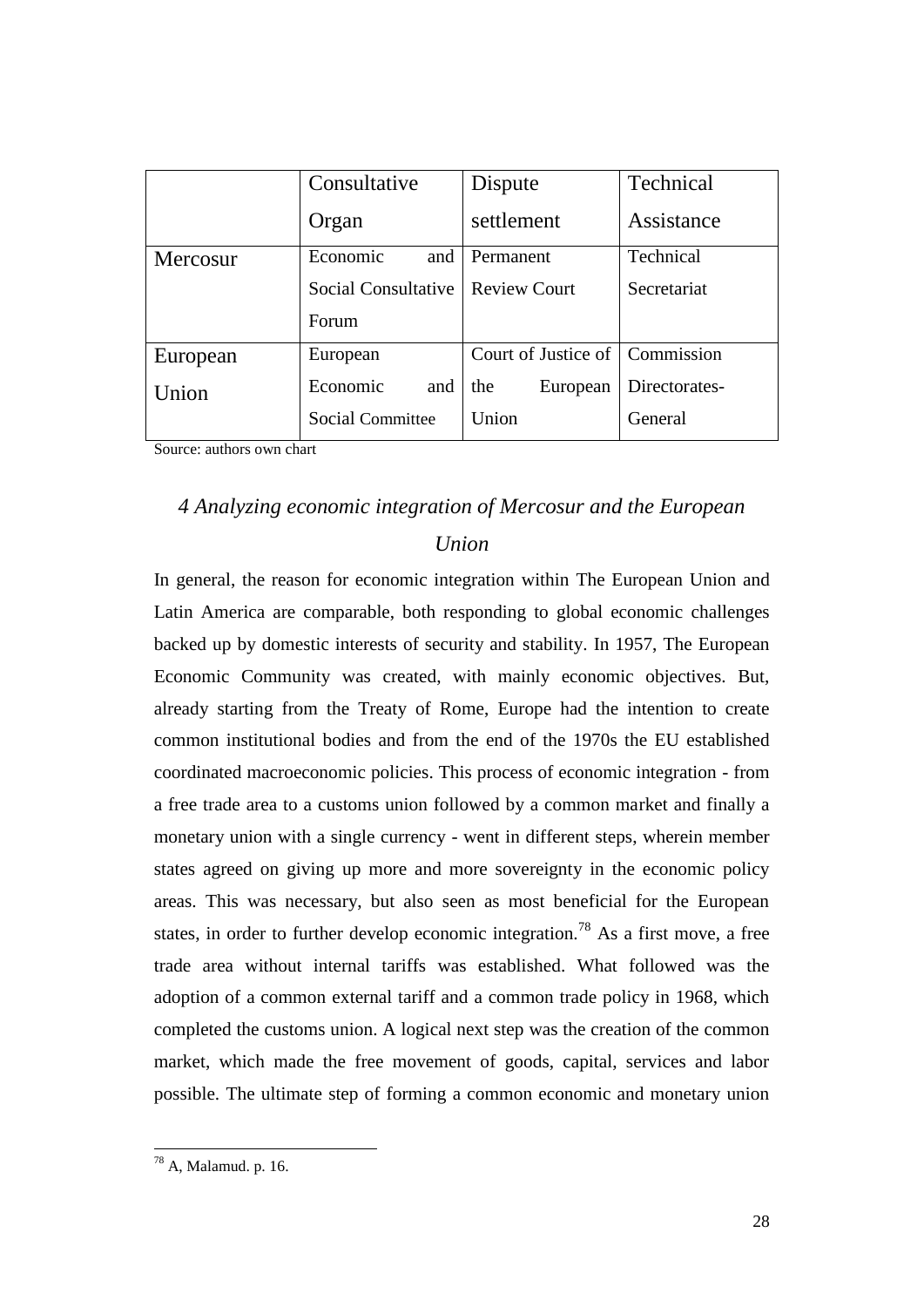was taken with the creation of the single market including a single currency, the euro, and a common monetary policy.

In contrast, within Mercosur, the two big players Brazil and Argentina were reluctant giving up autonomy, by creating common macroeconomic policies to address the asymmetries between the bigger and smaller members in terms of market size, development or competitiveness. This paragraph examines the economic integration process, method, objectives and shortages of Mercosur by looking at the European process of economic integration to point out the problems that jeopardized Mercosur's economic integration process.

| The first phase  | The first years of Mercosur, between 1991 en 1999,                |  |  |  |  |
|------------------|-------------------------------------------------------------------|--|--|--|--|
|                  | the bloc experienced a significant increase in trade,             |  |  |  |  |
|                  | both intra-regional as worldwide.                                 |  |  |  |  |
| The second phase | In the crisis years of Mercosur, from 1999 onwards,               |  |  |  |  |
|                  | the economic slowdown of Argentina and Brazil (and                |  |  |  |  |
|                  | also worldwide) were major factors in the decrease of             |  |  |  |  |
|                  | intra-regional trade. Export within the region in this            |  |  |  |  |
|                  | period fell from 25% to 11,5%, and also intra-regional            |  |  |  |  |
|                  | imports dropped from 21% to 17%. <sup>79</sup>                    |  |  |  |  |
| The third phase  | From 2003 onwards, the economies recovered, and                   |  |  |  |  |
|                  | intra-regional trade increased to 44 billion US dollars           |  |  |  |  |
|                  | in 2010. <sup>80</sup> However, compared to the total trade flow, |  |  |  |  |
|                  | intra-regional trade decreased in 2011 to 26 billion US           |  |  |  |  |
|                  | dollars. <sup>81</sup> The worldwide trade of Mercosur expanded,  |  |  |  |  |
|                  | which makes the European Union, China and Canada                  |  |  |  |  |
|                  | its main trading partners (especially of Brazil). <sup>82</sup>   |  |  |  |  |

*Table 3 Economical facts of Mercosur in short*

<sup>79</sup> A. Averbug. *Mercosul: economic trends and outlook* (online) Accessed on June, 14, 2013. [http://www.bndes.gov.br/SiteBNDES/export/sites/default/bndes\\_en/Galerias/Download/studies/re](http://www.bndes.gov.br/SiteBNDES/export/sites/default/bndes_en/Galerias/Download/studies/rev101.pdf)  $v101.pdf$ 

<sup>&</sup>lt;sup>80</sup> For more statistics on trade see table 6 and table 7 in the appendix.

<sup>&</sup>lt;sup>81</sup> IDB Integration and trade sector – Institute for the integration of Latin America and the Caribbean. *Mercosur report 2010-2011* (online) Accessed on June, 15, 2013.

<http://idbdocs.iadb.org/wsdocs/getdocument.aspx?docnum=36712280>

<sup>82</sup> A. Averbug. *Mercosul: economic trends and outlook*.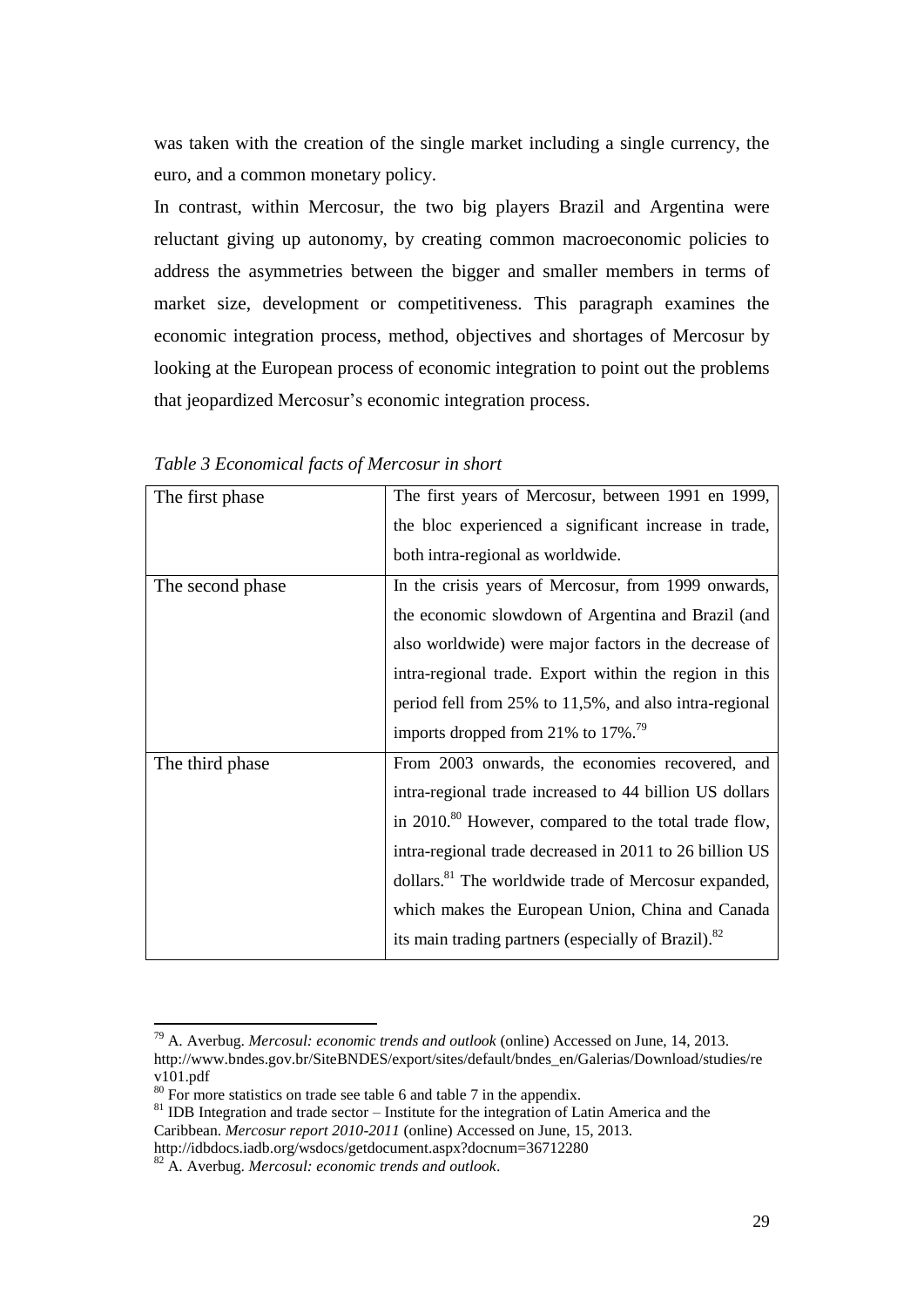#### *4.1 Mercosur's (difficult) economic integration*

With the establishment of Mercosur, the members agreed on the objective of creating a common market which would include the free movement of goods, services and factors of production, non tariff areas, a common external tariff, the adoption of a common trade policy, and the coordination of macroeconomic and sectoral policies. The common market had to be established in a three step process; the transition phase, the creation of the customs union and finally the common market. Mercosur's economic success of the first years started with the lowering of tariffs, and by 1997, most of the intra-trade tariffs were removed, which caused an enormous increase in (intra-regional) trade during the first years. 83

However, the second half of the 1990s exposed tensions and conflict in various economic areas, such as about free trade barriers. Ever since, Mercosur tries to complete the customs union and aims to implement the completing elements for a common market. But this road towards the creation of a common market went without structured rules or a strict schedule. With 'Agenda 2000', more clear directions for the establishment of the customs union were set out, but such guidelines were not further developed for the realization of the common market.

Until 2010, imported products paid a 'double duty': when entering the free trade area and when crossing borders within this area. Nevertheless, during the San Juan Summit the members agreed on removing this 'double duty' in three stages up to 2019. The common external tariff (CET) - the tariff members apply to trade with non member countries or associate countries - has also been a source of conflict and therefore changed frequently. Most of the time, Brazil and Argentina favor higher tariffs to protect their industry, while Paraguay and Uruguay favor lower tariffs.<sup>84</sup>

<sup>&</sup>lt;sup>83</sup> K Kaltenthaler, F.O.Mora, p. 75.

<sup>84</sup> Gardini, p. 289.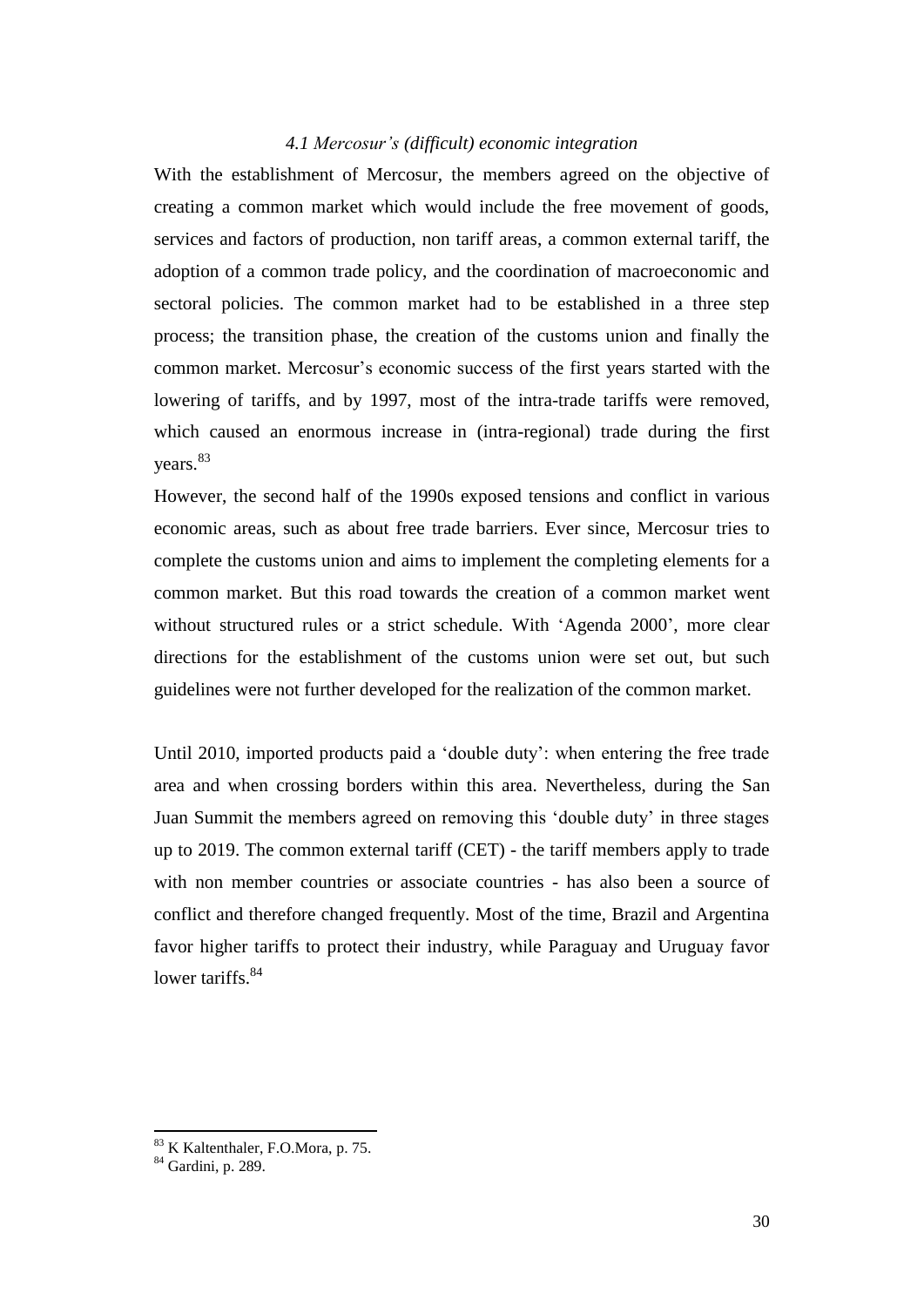#### *4.2 Asymmetries among the member countries*

In regard to the heterogeneous composition of the bloc, different factors play along in the limited level of economic harmonization. The Mercosur members differ immensely in terms of GDP, market size, level of development and population. For example, the in some areas limited infrastructure causes problems for effective transportation.<sup>85</sup> Table 4 shows the size asymmetries of the member countries, in geography, demography, nominal GDP and GDP per capita in US dollars. Brazil accounts for more than 75% of Mercosur's population and nominal GDP. But in GDP per capita, small member Uruguay performs the best of all members, followed by Venezuela. Thus Brazil dominates in terms of size, but is relatively less developed with more poor regions. Other significant problems lie in the level of competitiveness and interdependence among the countries. Brazil, as expected, depends to a lesser extent on exports to its neighbors, where intraregional export from Brazil declined after 1999. As a result Brazil increased its exports to the EU, US and China as it saw itself as a worldwide trader. In contrast, Argentina, Uruguay and especially Paraguay depend to a larger extent on intraregional export, which becomes visible in table 5. Export to Mercosur members accounts for a large percentage of their total trade, although after 2009 this dependency decreased slightly.

|               | Land size<br>$(km^2)$ * | Population * | <b>Nominal GDP</b><br>in billions of<br>US dollars<br>$(2012)$ ** | GDP per<br>capita in<br>US<br>Dollars** |
|---------------|-------------------------|--------------|-------------------------------------------------------------------|-----------------------------------------|
| <b>Brazil</b> | 8,515,767               | 193,946,886  | 2,395,968                                                         | 12,078,834                              |
| Argentina     | 2,780,400               | 41,281,361   | 474,954                                                           | 11,576,212                              |
| Uruguay       | 176,215                 | 3,318,535    | 49,404                                                            | 14,614,147                              |
| Paraguay      | 406,752                 | 6,561,748    | 25,999                                                            | 3,903,261                               |
| Venezuela     | 916,445                 | 28,946,101   | 382,424                                                           | 12,956,079                              |

*Table 4 Geographic, demographic and economic asymmetries of Mercosur*

Sources : \*G.L. Gardini, *Mercosur at 20; the state of the art and the shadow of the EU*, pp. \*\*IMF (online) Accessed on June, 20, 2013.

[http://www.imf.org/external/pubs/ft/weo/2013/01/weodata/weorept.aspx?pr.x=52&pr.y=17&sy=2011&ey=20](http://www.imf.org/external/pubs/ft/weo/2013/01/weodata/weorept.aspx?pr.x=52&pr.y=17&sy=2011&ey=2013&scsm=1&ssd=1&sort=country&ds=.&br=1&c=213%2C223%2C288%2C298%2C299&s=NGDP_R%2CNGDP_RPCH%2CNGDP%2CNGDPD%2CNGDP_D%2CNGDPRPC%2CNGDPPC%2CNGDPDPC%2CTM_RPCH%2CTMG_RPCH%2CTX_RPCH%2CTXG_RPCH&grp=0&a=) [13&scsm=1&ssd=1&sort=country&ds=.&br=1&c=213%2C223%2C288%2C298%2C299&s=NGDP\\_R%2C](http://www.imf.org/external/pubs/ft/weo/2013/01/weodata/weorept.aspx?pr.x=52&pr.y=17&sy=2011&ey=2013&scsm=1&ssd=1&sort=country&ds=.&br=1&c=213%2C223%2C288%2C298%2C299&s=NGDP_R%2CNGDP_RPCH%2CNGDP%2CNGDPD%2CNGDP_D%2CNGDPRPC%2CNGDPPC%2CNGDPDPC%2CTM_RPCH%2CTMG_RPCH%2CTX_RPCH%2CTXG_RPCH&grp=0&a=) [NGDP\\_RPCH%2CNGDP%2CNGDPD%2CNGDP\\_D%2CNGDPRPC%2CNGDPPC%2CNGDPDPC%2CT](http://www.imf.org/external/pubs/ft/weo/2013/01/weodata/weorept.aspx?pr.x=52&pr.y=17&sy=2011&ey=2013&scsm=1&ssd=1&sort=country&ds=.&br=1&c=213%2C223%2C288%2C298%2C299&s=NGDP_R%2CNGDP_RPCH%2CNGDP%2CNGDPD%2CNGDP_D%2CNGDPRPC%2CNGDPPC%2CNGDPDPC%2CTM_RPCH%2CTMG_RPCH%2CTX_RPCH%2CTXG_RPCH&grp=0&a=) [M\\_RPCH%2CTMG\\_RPCH%2CTX\\_RPCH%2CTXG\\_RPCH&grp=0&a=](http://www.imf.org/external/pubs/ft/weo/2013/01/weodata/weorept.aspx?pr.x=52&pr.y=17&sy=2011&ey=2013&scsm=1&ssd=1&sort=country&ds=.&br=1&c=213%2C223%2C288%2C298%2C299&s=NGDP_R%2CNGDP_RPCH%2CNGDP%2CNGDPD%2CNGDP_D%2CNGDPRPC%2CNGDPPC%2CNGDPDPC%2CTM_RPCH%2CTMG_RPCH%2CTX_RPCH%2CTXG_RPCH&grp=0&a=) 

 85 Gardini, p. 391.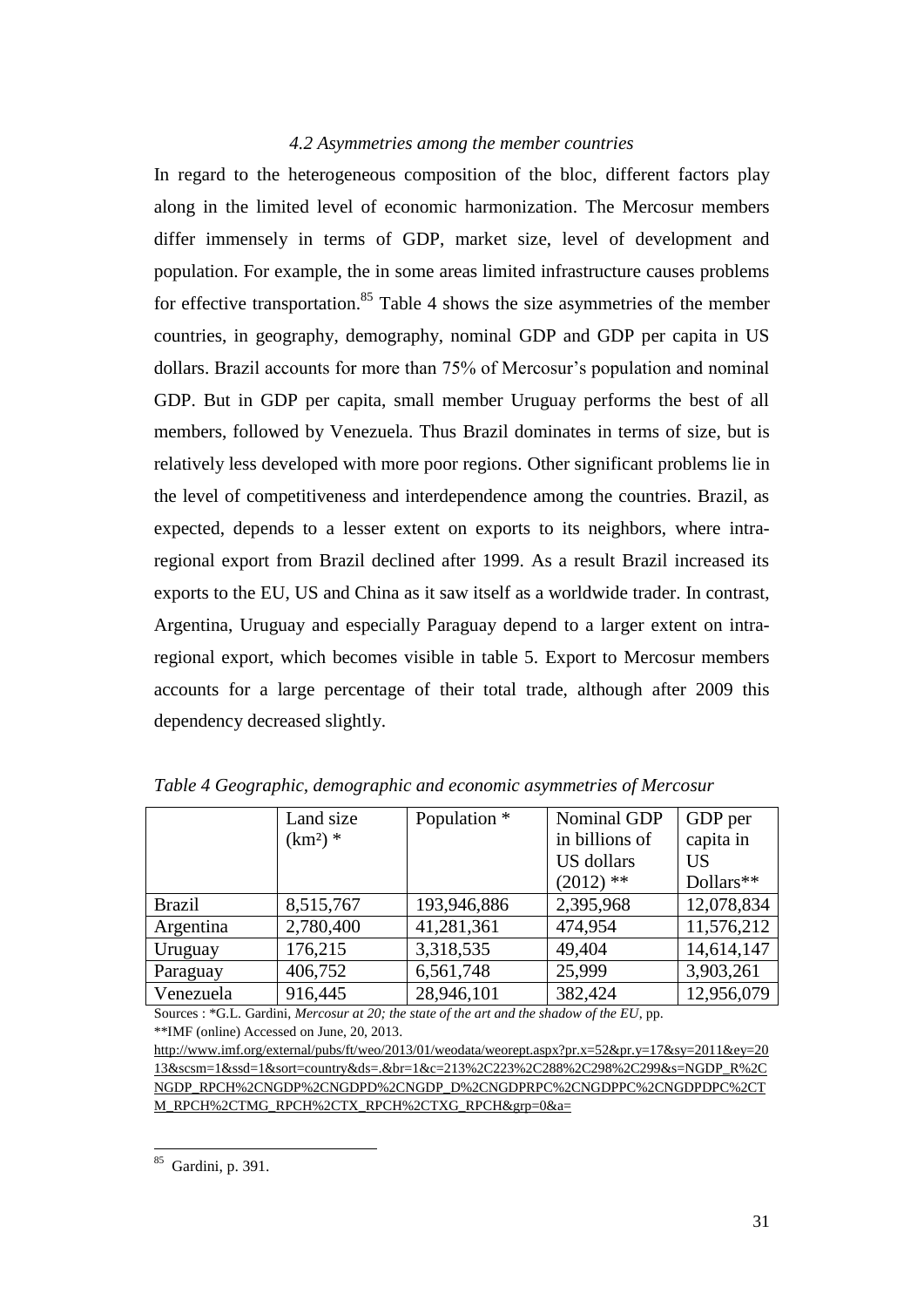

*Table 5 Export to Mercosur in % of total*

Source: The Economist, *Mercosur RIP?* (online) Accessed on June, 7, 2013) <http://www.economist.com/node/21558609?zid=305&ah=417bd5664dc76da5d98af4f7a640fd8a>

In regard to the structural differences between the Mercosur countries, FOCEM was established, a redistributive instrument to reduce the asymmetries between members. However, as this may be a step forward, the different levels of prosperity within the Mercosur members are more difficult to solve, which requires a more extended FOCEM.<sup>86</sup>

A related problem that hinders the efficiency of the (incomplete) common market is the difference in macroeconomic policies of Brazil and Argentina. Between 1994 and 2005, the average growth of the Mercosur members was low. Especially during the first years of integration, the countries were trying to reform and stabilize their national economies. From this point of view, the creation of common macroeconomic policies and effective common regulation was difficult.<sup>87</sup> This is reflected for example in the current protectionist trade measures of Brazil and Argentina. In addition, every member country maintains different investment, producing and export policies. As a consequence, fair competition in these economic areas depends on the domestic rules, which are not harmonized.

<sup>&</sup>lt;sup>86</sup> M. Mukhametdinov. "Mercosur and the European Union: Variation among the factors of regional cohesion". *Cooperation and Conflict: Journal of the Nordic International Studies Association vol. 42(2): 207*, p. 216.

<sup>&</sup>lt;sup>87</sup> M. E. Carranza. "Can Mercosur survive? Domestic and International constraints on Mercosur", *Latin American Politics and Society 45, no. 2, 2003,* p. 67.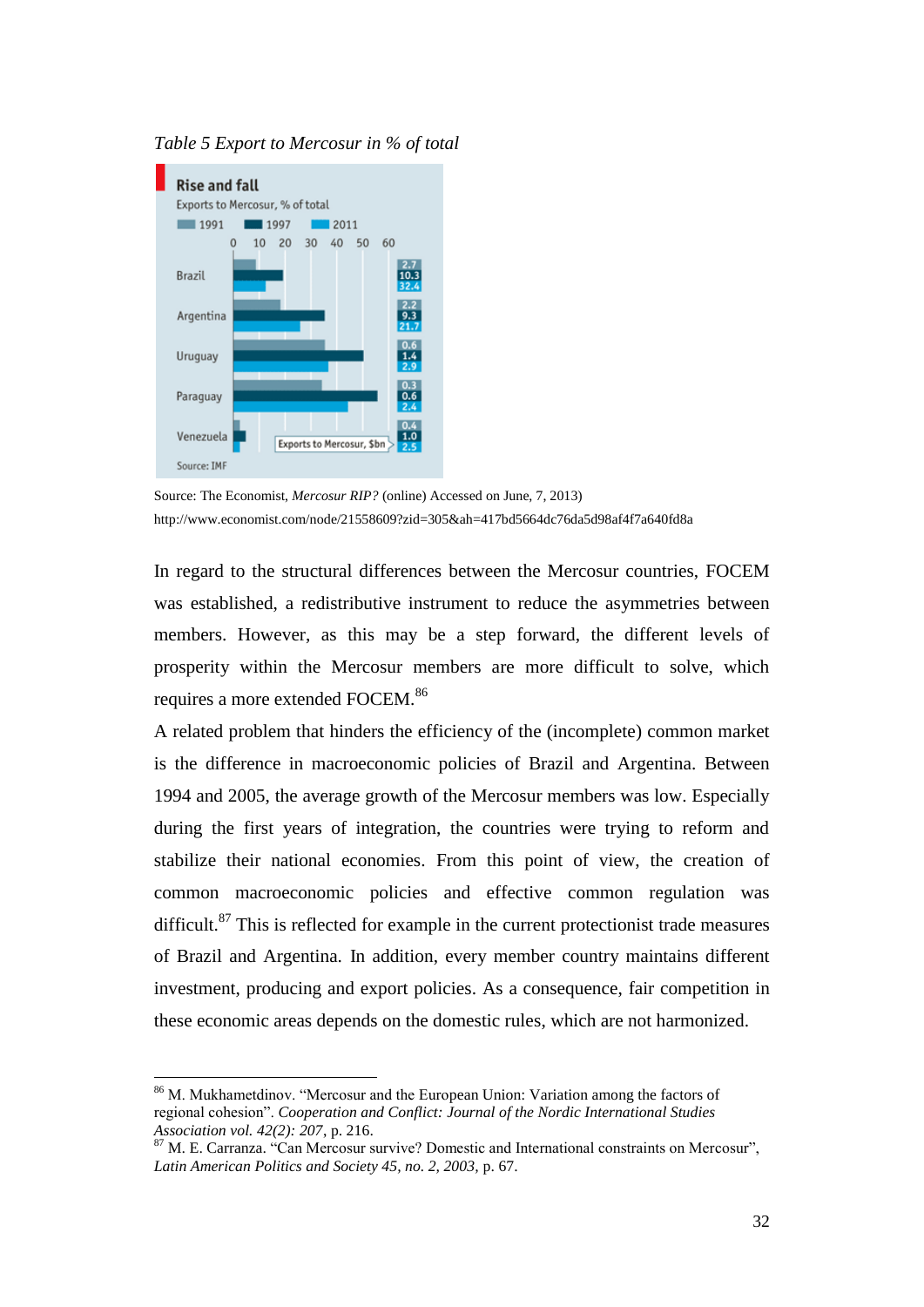To conclude, the purpose for establishing a customs union or a common market is to increase [economic efficiency](http://en.wikipedia.org/wiki/Economic_efficiency) which is supposed to establish closer political and cultural ties between the member countries. In addition, according to Malamud $^{88}$ , economic interdependence is a pre-condition for (further) integration. However, asymmetries in geography, market size, level of development and GDP prevented this to happen in Mercosur. At the moment, the customs union and the common market are incomplete and the free trade zone is lacking efficiency; since exceptions on products in sensitive areas remain and protectionist measures are still applied by Brazil and Argentina. As a result, economic interdependence decreased in previous years in Mercosur. Particularly Brazil was already ignorant towards the smaller members and sought (trade) relationships outside Mercosur. But sequentially the smaller members increasingly favor external bilateral relationships. Since Brazil and Argentina are reluctant in overcoming national interests or in creating regional economic rules for the completion of the customs union and the common market, trade barriers and protectionist measures still disfavor Uruguay and Paraguay. To balance the asymmetries, common macroeconomic policies, and harmonized, effective regional rules should be implemented. As a first step trade barriers should be completely removed in order to improve Mercosur as a whole.

## *5 Political, economic and social role and intention in Mercosur*

#### *5.1 Brazil*

The Mercosur countries differ hugely in terms of economic size and dimension, their level of development, population, geography, territory and social indicators. Brazil is the largest country in territory, population and economy of all Latin American countries. With over 193 million inhabitants, Brazil´s emerging economy is one of the fastest growing in the world, which has given the country new influence on the international world stage in its endeavor to become a world power. The position of (economical and political) predominance of Brazil also

<sup>&</sup>lt;sup>88</sup> A. Malamud. "Mercosur turns 15: between rising rhetoric and declining achievement".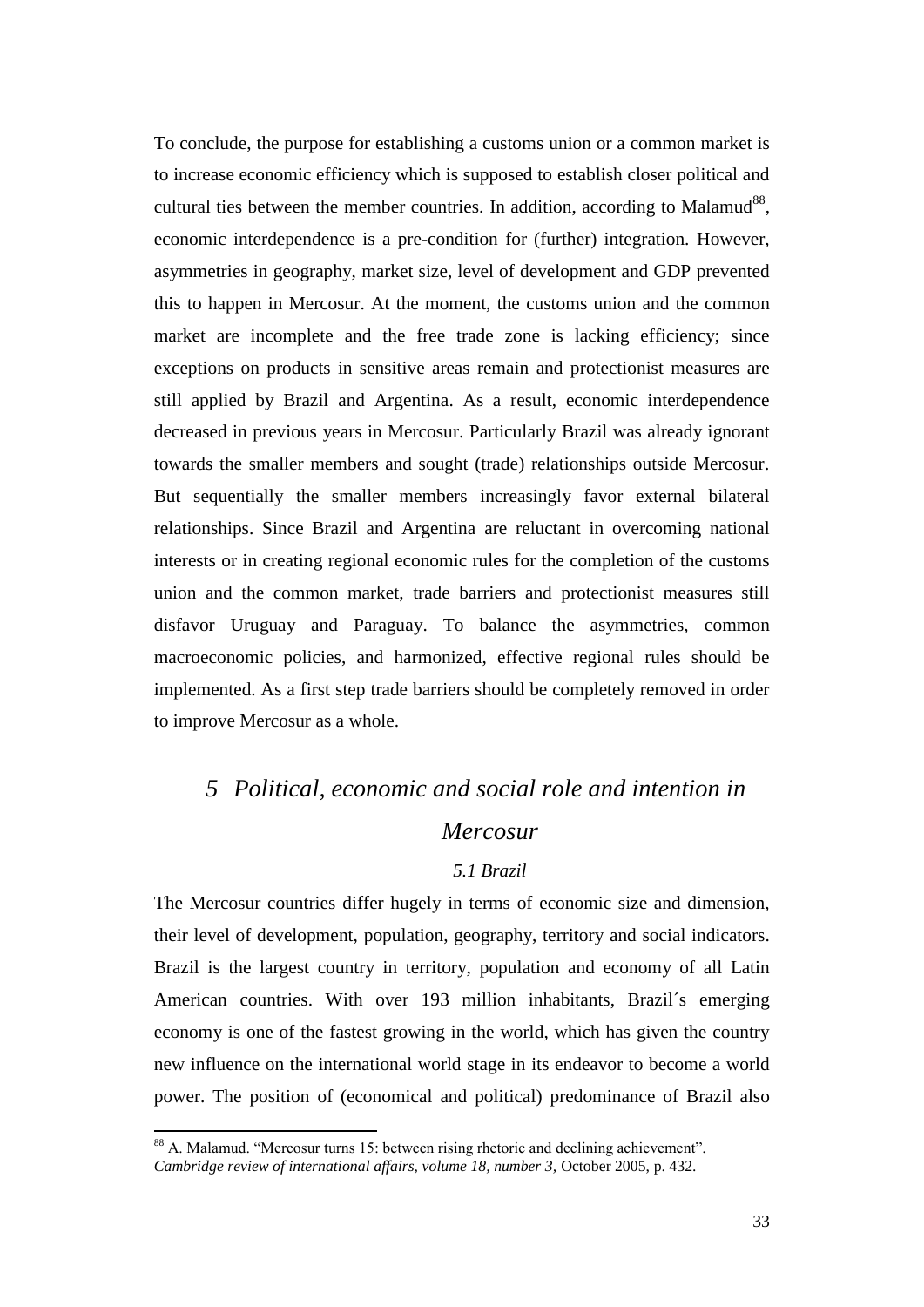accounts to Mercosur. Brazil is seen as the leader of the Latin American countries, and especially of Mercosur. Needless to say, Brazil, as the main driving force behind the creating of Mercosur, shaped to a large extent the development of the bloc and still shapes to a large extent the agenda and priorities.<sup>89</sup> To understand Mercosur's integration process and to estimate future integration of the bloc it is important to analyze the interests and role of the biggest member. This paragraph will analyze the role and intentions of Brazil in Mercosur. In what manner did Brazil fulfill its political, economical and social role in Mercosur and how does it operate in Mercosur nowadays?

#### *Brazil as upcoming giant*

With the need for Brazil to obtain a position on the international stage, and create macroeconomic stability, regional integration was put first on the agenda of Brazil (and Argentina) and Mercosur was established. In the domestic sphere, Brazil's main aim was to strengthen democracy.<sup>90</sup> The gains the country could get from trade liberalization were considered as important and President Collor took the initiative in promoting this, as Mercosur was the perfect opportunity to open up the economy to the rest of the world.<sup>91</sup> Nevertheless, in terms of trade and industry, Brazil considered a competitive import sector as more important compared to the export oriented sectors in determining their micro economic policy. Thus it preferred to keep flexibility within the economic sector. Also in foreign policy Brazil followed the tradition of keeping a strategic position that favored a degree of autonomy in their development. Especially the Foreign Ministry of Brazil, the 'Itamaraty', has operated according to this trend.<sup>92</sup>

In the early stages of the bloc, Brazil resisted developing closer ties with the United States by using Mercosur for this resentment. Collor's presidency ended because of different corruption scandals, and he was replaced by his vicepresident, Itamar Franco. At the beginning, the administration was not sure about the direction the economic policy should take. Nonetheless, in the second half of

<sup>89</sup> R. Roett, p. 25.

<sup>90</sup> J.W. Cason, pp. 108-109.

<sup>91</sup> R. Roett, p. 30.

 $92$  J.W. Cason, p. 73.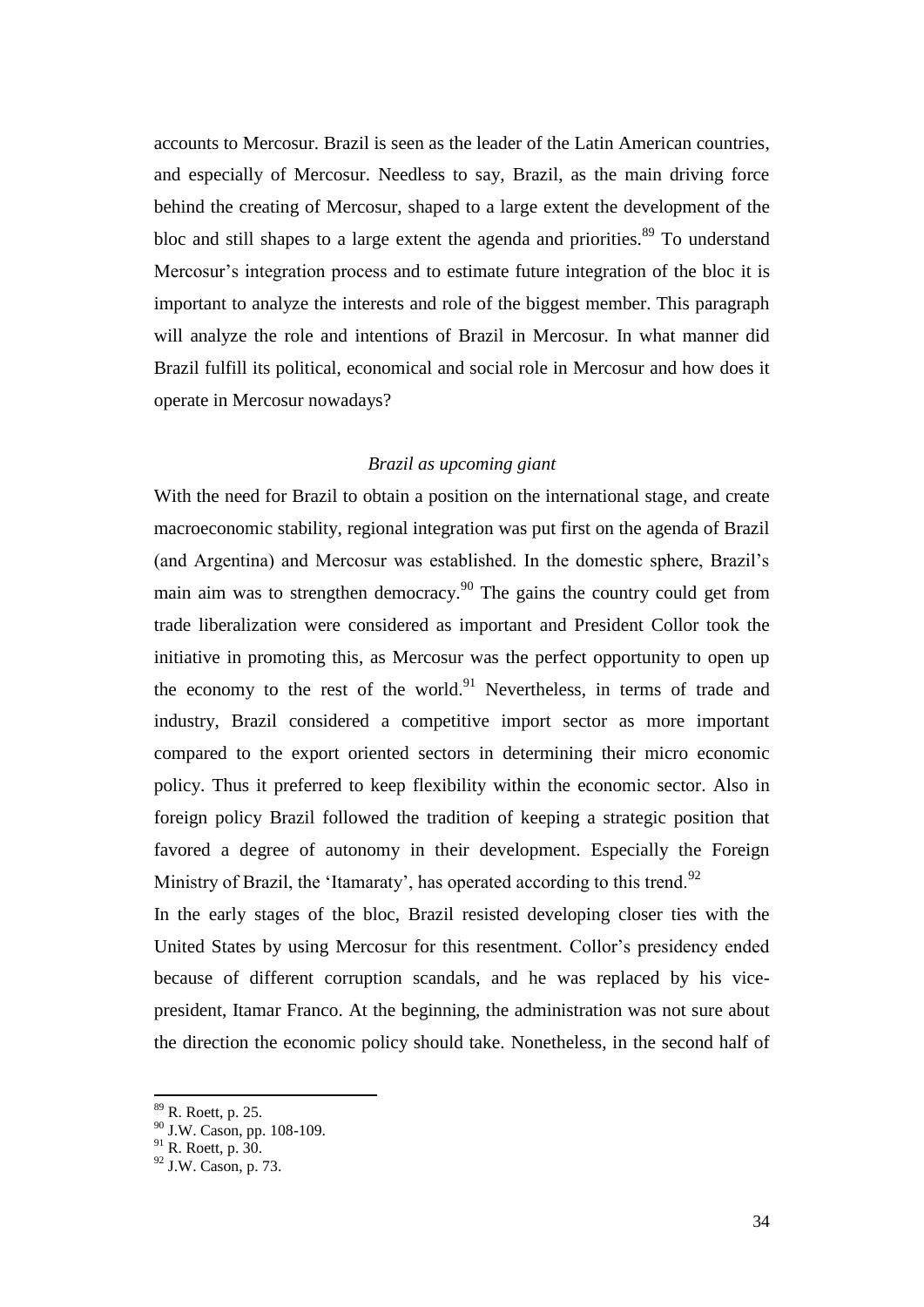1994, Brazil's commitment to the integration of Mercosur increased, but Franco followed a different style compared to Collor de Mello.<sup>93</sup>

In foreign affairs, Brazil continued to grow more in becoming an important international player. This changed the perceptions and gave rise to a more open and cooperative attitude in world affairs. In the national arena, the new minister of Finance, Fernando Henrique Cardoso, implemented the *Plano Real*, a plan prioritized to stabilize the domestic economy.<sup>94</sup> Brazil secured the supply to their markets and protected the local producers against competition from abroad. This plan proved to be successful and led to Cardoso's appointment of president in 1994. Cardoso defended a position that was in favor of further integration; while Mercosur was going through a difficult phase, he supported maintaining Mercosur as a customs union and deepen and widen the bloc. In this period the institutional structure of Mercosur was extended by the Ouro Preto Protocol. The influence of Brazil over the bloc became more and more evident, but the country's negotiation position changed. Despite Cardoso's policy to continue and intensify the process of neoliberal reforms, economic openness and modernization, Brazil was forced to implement a less open foreign trade agenda as the Mexican crisis put a major setback on the trade balance, that had ran into deficit. Small businesses went into crisis as well since they were exposed to strong foreign competition after the Plano Real. As a result, the government had to adopt new measures in export and industry to defend the trade sector. New investment and export were encouraged. This resulted in an impressive increase of Brazil's export to the other Mercosur countries, especially Argentina, until  $1996$ .<sup>95</sup>

In the second term of Cardoso's presidency, Brazil began to feel the consequences of the neo liberal policies it had followed. The crisis in Asia in 1997 and in Russia in 1998 had a huge impact on Brazil. After years of a liberal foreign trade and industrial policy, which also lead to policy initiatives for Mercosur, Brazil took a step back in its regional commitments and could not give new incentives to develop the customs union.

<sup>&</sup>lt;sup>93</sup> J.W. Cason, p. 70.

 $94$  G.L. Gardini, p. 10.

<sup>&</sup>lt;sup>95</sup> R. Roett, p. 28.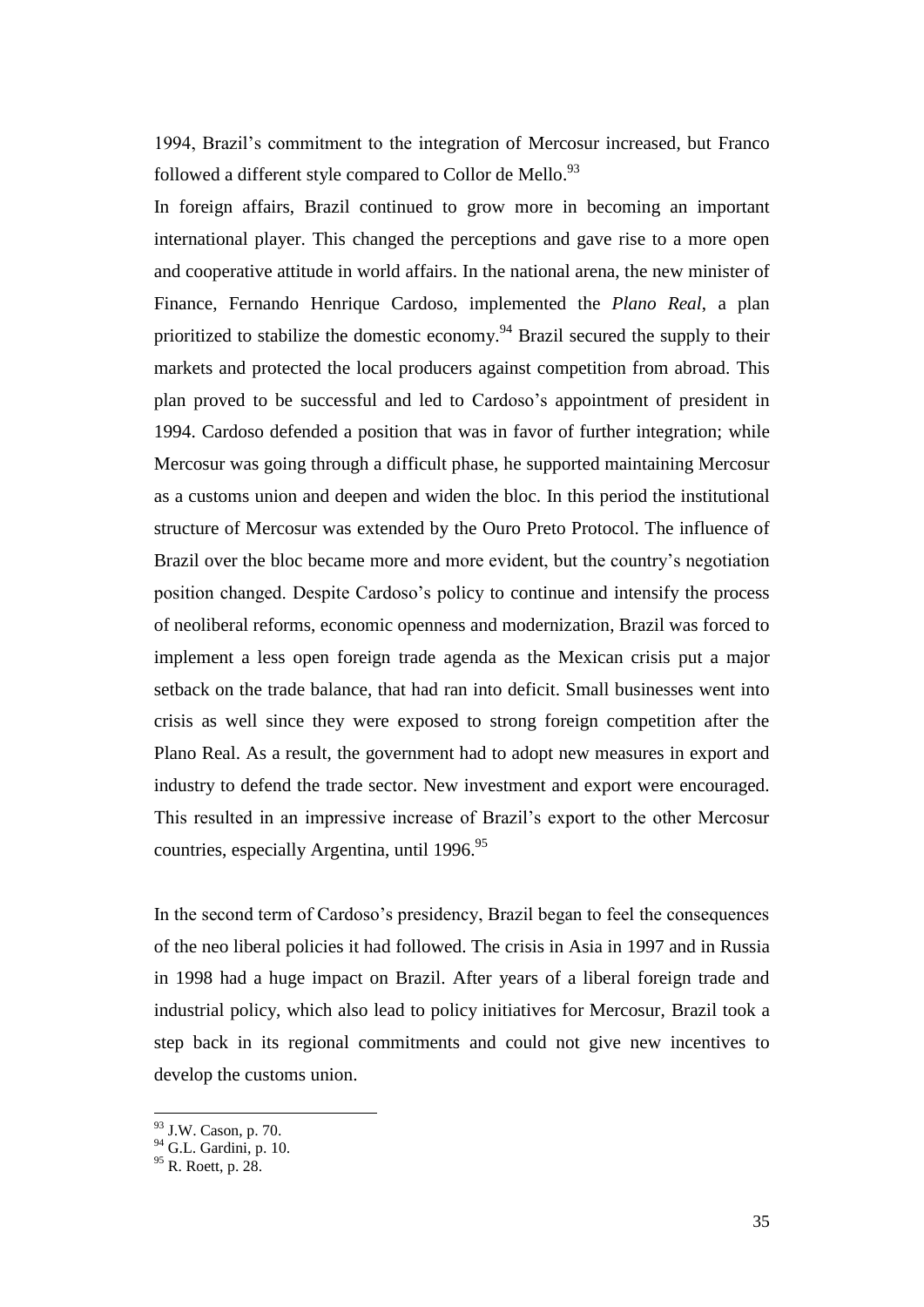The changed policy of Brazil in important sectors for the sake of liberalization gave the country a comfortable position in Mercosur where the bloc depended on initiatives from the country's leaders. At the same time the other member countries faced the consequences of Brazil's national policies, since the interdependence among the countries grew as trade grew. As a result, Brazil and Argentina expanded their interstate relations. Mercosur also needed incentives for further integration. However, in this matter efforts coming from Brazil were less ambitious. Loosing autonomy in decision making was the biggest fear of the country's administration. Initiatives to remove the obstacles to complete the fully free flow of goods and services were not taken by Brazil and incentives to further develop the custom union were not always given.

#### *Moving regionalism and changing foreign policy*

When the left oriented Luiz Inácio da Silva "Lula" came to power in 2003, hopes raised to solve the social issues of Brazil. He had a different perspective on Mercosur than his predecessors. Lula followed an active foreign policy, especially on South-South cooperation (first offer to Venezuela), in which he promoted the importance of Mercosur, and made the bloc a priority on the agenda, mainly for strategic reasons. He even spoke about improving Mercosur "like the European Community model".<sup>96</sup> Under Lula's presidency Brazil started to cooperate more closely with Argentina in foreign policy, trade and Brazil and Argentina became increasingly committed to strengthen Mercosur together. Brazil also engaged in the creation of UNASUR. However, Lula's attempts to strengthen the institutional framework and create supranational institutions were neglect able.

When Lula was succeeded by Dilma Roussef, her administration continued more or less in the same line, but Roussef supported deepening Mercosur integration more strongly. Since she took office, efforts to improve relations between Brazil and the United States have increased.<sup>97</sup> However, Roussef also emphasized the

<sup>96</sup> A. Klom. "Mercosur and Brazil, a European perspective". *International Affairs 79*, 2003, p. 367. <sup>97</sup> Mercopress, *Biden meets Rousseff, underlines the importance of a broader relationship with* 

*Brazil* (online) Accessed on June 10,, 2013. [http://en.mercopress.com/2013/06/01/biden-meets](http://en.mercopress.com/2013/06/01/biden-meets-rousseff-underlines-the-importance-of-a-broader-relationship-with-brazil)[rousseff-underlines-the-importance-of-a-broader-relationship-with-brazil](http://en.mercopress.com/2013/06/01/biden-meets-rousseff-underlines-the-importance-of-a-broader-relationship-with-brazil)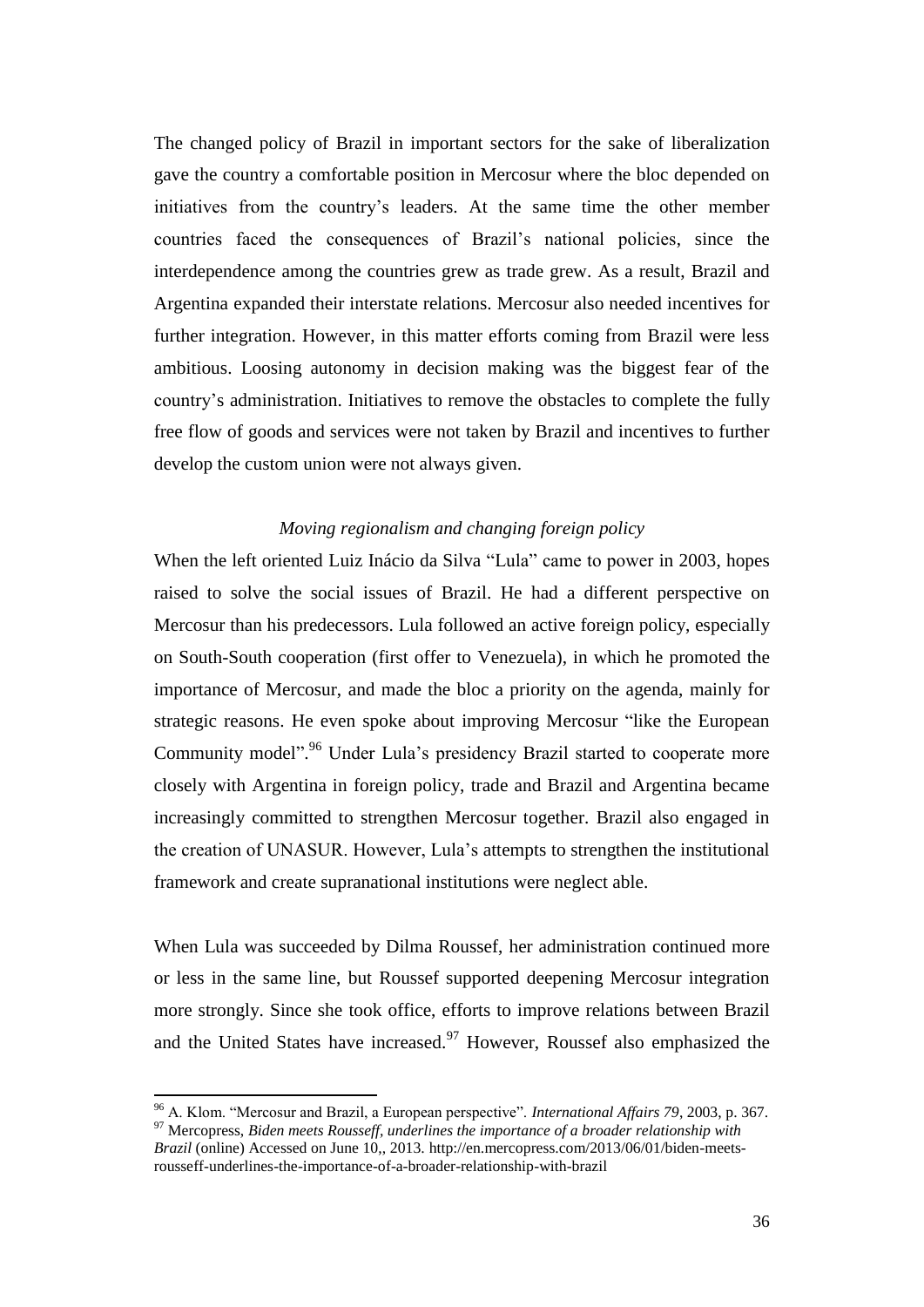importance of Latin America and Mercosur as "Brazil's foreign policy priorities", aiming at improving the cooperative atmosphere*. 98*

#### *Conclusion and outlook*

Brazil has always been the most important power in Latin America, considering its size and population. Therefore it has seen itself as natural leader of the region and of Mercosur. The will to create and integrate a bloc as Mercosur was motivated mainly for geostrategic and political reasons (strengthening of the new democracy) and carried by economical objectives: Brazil considered Mercosur as a manner to strengthen its national economy on the world scale by opening up the markets. Brazil not only wanted to strengthen its own position, it also wanted recognition by the international community for Mercosur as important player (to consolidate its own power) and use regional hegemony to stand strong against the United States, since Brazil was reluctant towards closer ties with the US. However, after a process of involvement in the regional integration process, the period after 1994 meant a change in attitude and policy where Brazil took distance from its regional commitments and from the objectives of perfecting and deepening the customs union, as it preferred loose economic agreements. Because of Brazil's transformation into a more dynamic and competitive economy, tighter rules would be not favorable. The 2000s saw a change in the policy towards Mercosur. Under Lula's administration, Brazil put Latin American integration on number one of the agenda as it was suspicious towards hemispheric integration with the United States.<sup>99</sup>

The international dimension of Mercosur was important for Brazil to gain leverage on the international stage and reinforce their position as leader in Latin America in negotiating with other international blocs and countries (US). However, due to its economic strength and being close to become a world power; Brazil has not taken the responsibility of supporting effective (supranational)

<sup>98</sup> Mercopress, *Latinamerica and Mercosur, priorities of Brazil foreign policy ratifies Roussef*  (online) Accessed on June 17, 2013. [http://en.mercopress.com/2013/06/17/latinamerica-and](http://en.mercopress.com/2013/06/17/latinamerica-and-mercosur-priorities-of-brazil-foreign-policy-ratifies-rousseff?utm_source=newsletter&utm_medium=email&utm_campaign=daily)[mercosur-priorities-of-brazil-foreign-policy-ratifies-](http://en.mercopress.com/2013/06/17/latinamerica-and-mercosur-priorities-of-brazil-foreign-policy-ratifies-rousseff?utm_source=newsletter&utm_medium=email&utm_campaign=daily)

[rousseff?utm\\_source=newsletter&utm\\_medium=email&utm\\_campaign=daily](http://en.mercopress.com/2013/06/17/latinamerica-and-mercosur-priorities-of-brazil-foreign-policy-ratifies-rousseff?utm_source=newsletter&utm_medium=email&utm_campaign=daily) <sup>99</sup> R. Roett, pp. 26-27.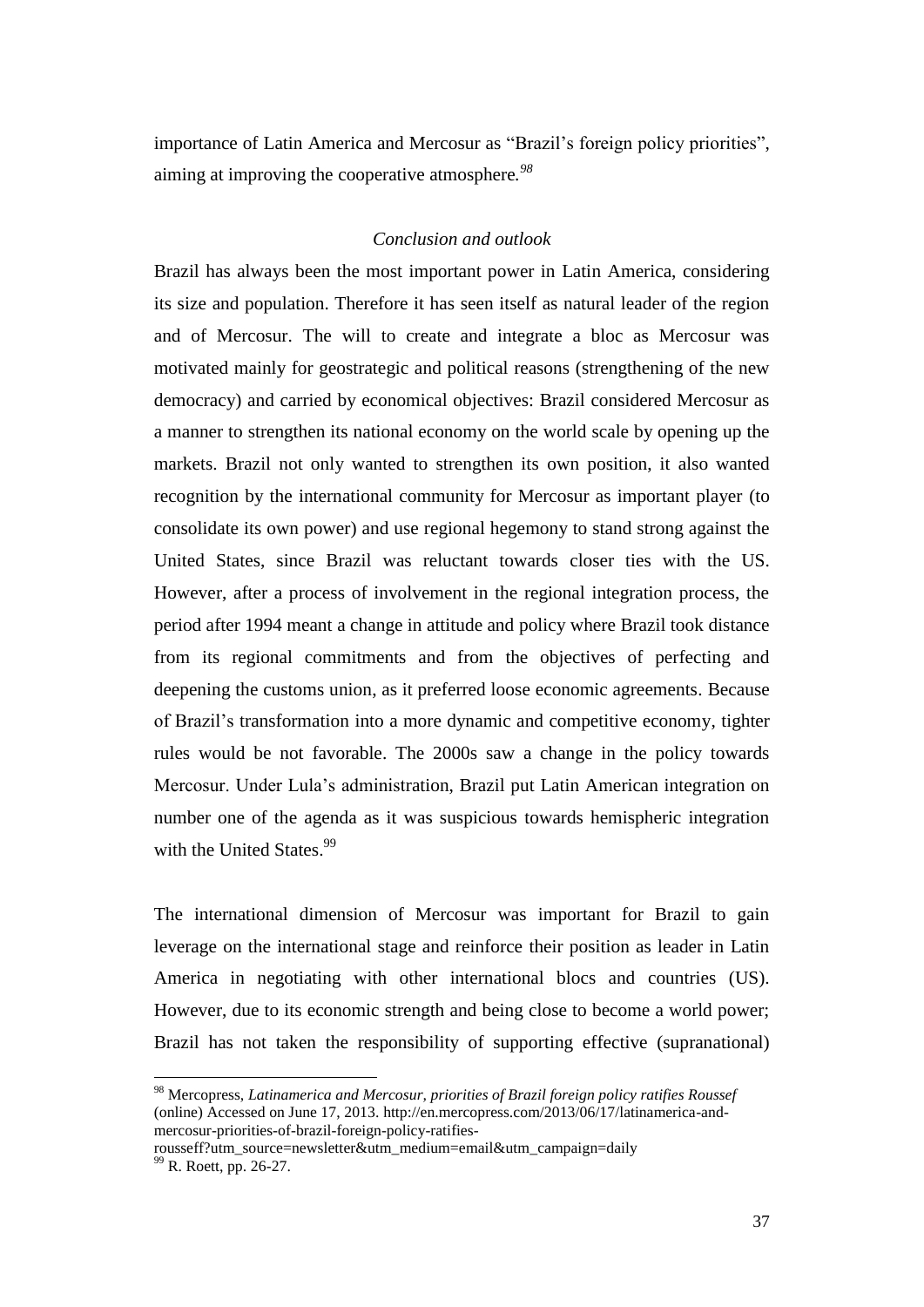institution- building as it preferred to keep flexibility without seeing its actions being constrained by preferences of the other Mercosur members. The asymmetries in (market) size raise the question of the bloc's relevance for Brazil. It would suggest that potential (economic) benefits for Brazil from Mercosur have been little, (which explains why Brazil from the start of Mercosur adopted a moderate position in the further integration process) because of the small markets of the neighbor countries. But in fact Brazil has benefited the most from intraregional trade in the last 10 years, although overall intra-regional trade dropped since 1998. Between 1990 and 1996, the economical benefits Mercosur brought should also not be underestimated. According to Mercopress, this is self evident because *"Brazil has the initiative in all negotiations and it is only logic that they have obtained the most attractive results".<sup>100</sup>* However, the current signals coming from Brazil's economy are pessimistic. The economic growth is slow and inflation is increasing, which is causing major popular uprising.<sup>101</sup>

Former Brazilian President Fernando Cardoso said in 2012: *"If we really want to reactivate Mercosur we would need a far greater integration effort and not feel satisfied where we stand now".<sup>102</sup>* In addition, the country is criticized especially by Uruguay and Paraguay for not giving full access to their market. They became dissatisfied with the increasing protectionist policies Brazil is following and did not well receive the decision to accept Venezuela into the bloc. They argue that Brazil turned Mercosur into its own area of influence, as Mercosur is becoming mainly a political organization, less focused on the initial economic objectives.

#### *5.2 Argentina*

[Argentina](http://www.argentour.com/) is the second largest member country of Mercosur and after Brazil the most important member of the bloc. Despite the joint efforts in the creation of Mercosur, the countries always followed different interests, where distinct views

<sup>100</sup> Mercopress, *Mercosur has only benefited Brazil in the last ten years with a surplus of 36,8bn*  (online) Accessed on June, 12, 2013. [http://en.mercopress.com/2012/08/07/mercosur-has-only](http://en.mercopress.com/2012/08/07/mercosur-has-only-benefited-brazil-in-the-last-ten-years-with-a-surplus-of-36.8bn)[benefited-brazil-in-the-last-ten-years-with-a-surplus-of-36.8bn](http://en.mercopress.com/2012/08/07/mercosur-has-only-benefited-brazil-in-the-last-ten-years-with-a-surplus-of-36.8bn)

<sup>101</sup> Reuters, *Sluggish Brazil economy erodes Rousseffs popularity* (online) Accessed on June, 11, 2013. <http://www.reuters.com/article/2013/05/30/us-brazil-economy-idUSBRE94T00T20130530>

<sup>102</sup> Mercopress, *Mercosur needs to be reborn with an honest integration spirit, says Cardoso*  (online) Accessed on June, 4, 2013. [http://en.mercopress.com/2012/05/08/mercosur-needs-to-be](http://en.mercopress.com/2012/05/08/mercosur-needs-to-be-reborn-with-an-honest-integration-spirit-says-cardoso)[reborn-with-an-honest-integration-spirit-says-cardoso](http://en.mercopress.com/2012/05/08/mercosur-needs-to-be-reborn-with-an-honest-integration-spirit-says-cardoso)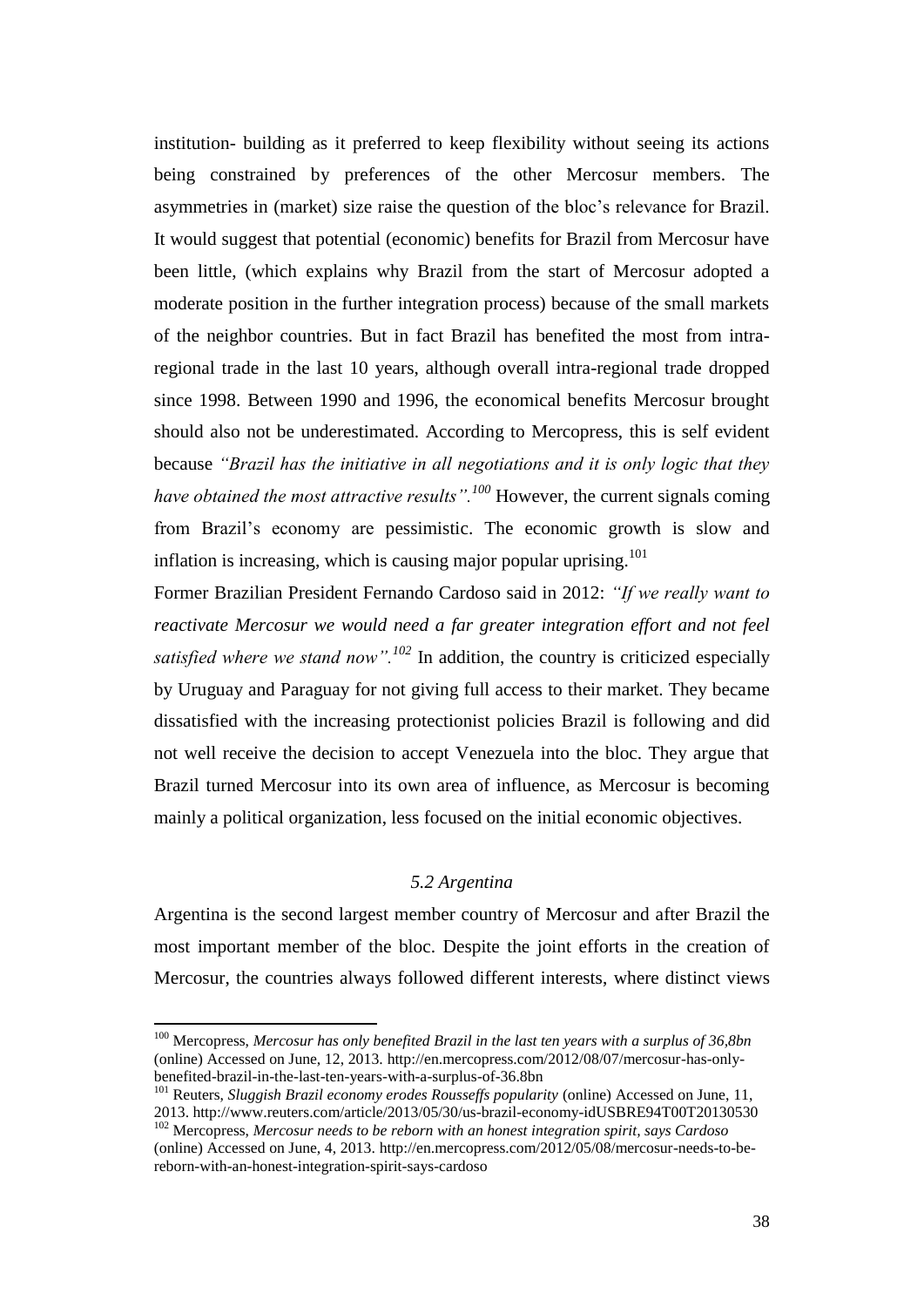on integration and the form of relationship of the Latin American countries with the rest of the world have always been present.

#### *Genesis and motivations*

When Raúl Alfonsín was elected president of a new democratic Argentina in 1983 he called for a consolidation of democracy, national unity and economic recovery.<sup>103</sup> Especially the values of democracy and human rights were important to show to the international arena. In 1984 Argentina took the first step for improving bilateral relations with Brazil. After the Argentine economy went into depression, Carlos Menem won the elections and became the new president in 1989. He promised economic growth by adopting neo liberal measures. The situation in Argentina changed drastically by the privatization of public industries, economic openness and deregulation. Argentina's foreign policy was reluctant of influence from the United States, but with the coming of Menem, the country shifted towards a pro-United States position. Argentina supported a hemispheric free trade area and wanted to join NAFTA, to the prejudice of Mercosur, which Argentina 'used' as a manner to integrate with the  $US$ .<sup>104</sup>

However, Mercosur was also of great importance for Argentina, and under Menem the bilateral relationship with Brazil expanded to the Southern Cone with the idea of building a single market. Exporters from Argentina saw great opportunities in the Brazilian market, and it became clear that Argentina would not join NAFTA. Thus Mercosur became an important market for Argentina but it also increased its dependency on Brazil.

Trade policies were transformed under the Menem administration and restrictions on import and tariffs were removed or reduced. Overall this meant far less state intervention than before in the economic sector. To trim down the inflation, the exchange rate of the new Peso was fixed with the US Dollar.<sup>105</sup>

76. Gardini, p. 17.

<sup>&</sup>lt;sup>104</sup> W. Grabendorff, pp. 300-301.

 $105$  J.W. Cason, p. 52.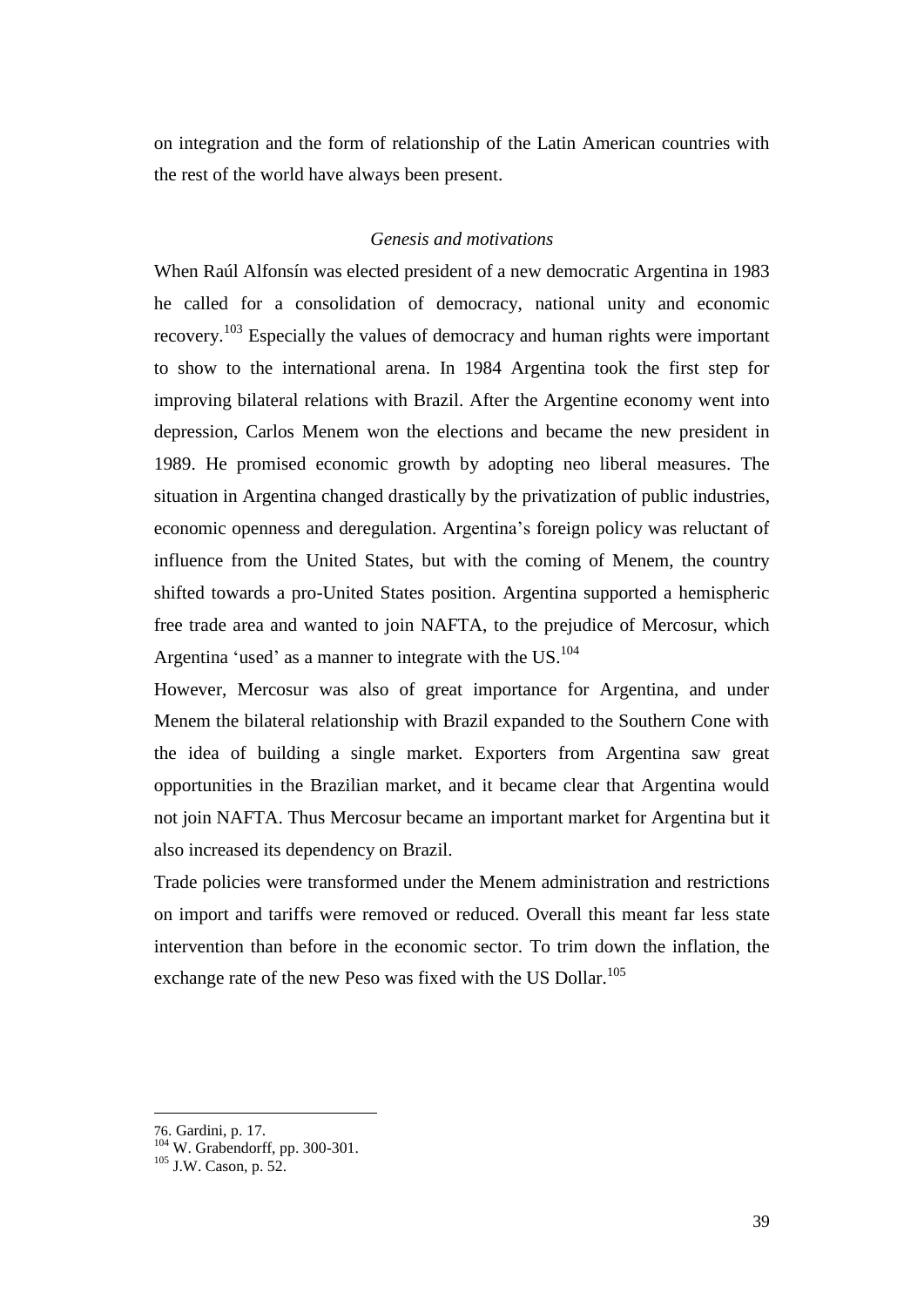#### *Argentine crisis*

In 1996, the Argentine economy went into decline and faced a severe crisis from 1999 onwards. President Fernando De La Rua continued Menem's economic policies, regardless of the declining economic performances. The protectionist measures and the incomplete customs union of Mercosur were of little support for Argentina. The opinions about the functioning of Mercosur became more and more divided. The president and his supporters wanted to continue the integration of Mercosur other than the industry and business sector, which became more opposed to the idea of integration. However, the government of Argentina (and Brazil) decided to maintain the mission of integration.<sup>106</sup>

The crisis of the Argentine economy between 1999 and 2002 had severe consequences. It meant the end of the government, the fixed exchange rate and a huge debt and unemployment. In 2003, Néstor Kirchner was elected as new president. As he had faced the economic downturn in Argentina, he followed a more protective policy towards industry as the country was focused on national issues. This meant also the adoption of a cautious position in the integration process of Mercosur. In late 2002 the crisis in Argentina ended. With a renewed role of the state both in economic as in social terms, the Argentine economy started to grow again. The efforts to start the integration process of Mercosur again became apparent in Kirchner's foreign policy.<sup>107</sup> Both Kirchner and President Lula of Brazil emphasized on restructuring Mercosur as political, social and cultural integration project. Argentina started, together with Brazil, to focus more on the European Union, instead of the United States. In 2007 Kirchner´s wife Cristina Kirchner succeeded him. The positive, cooperative mood of Argentina (and Brazil) could encourage the pragmatic way to change some of Mercosur's main deficits.

#### *Conclusion and outlook*

The Treaty of Asuncion was important for Argentina in order to coordinate economic integration (market opening) and to obtain regional security. Argentina sought to full alignment with the US, whereas Brazil used to be more opposed to

<sup>106</sup> J.W. Cason, p. 73.

<sup>107</sup> Gardini, p. 20.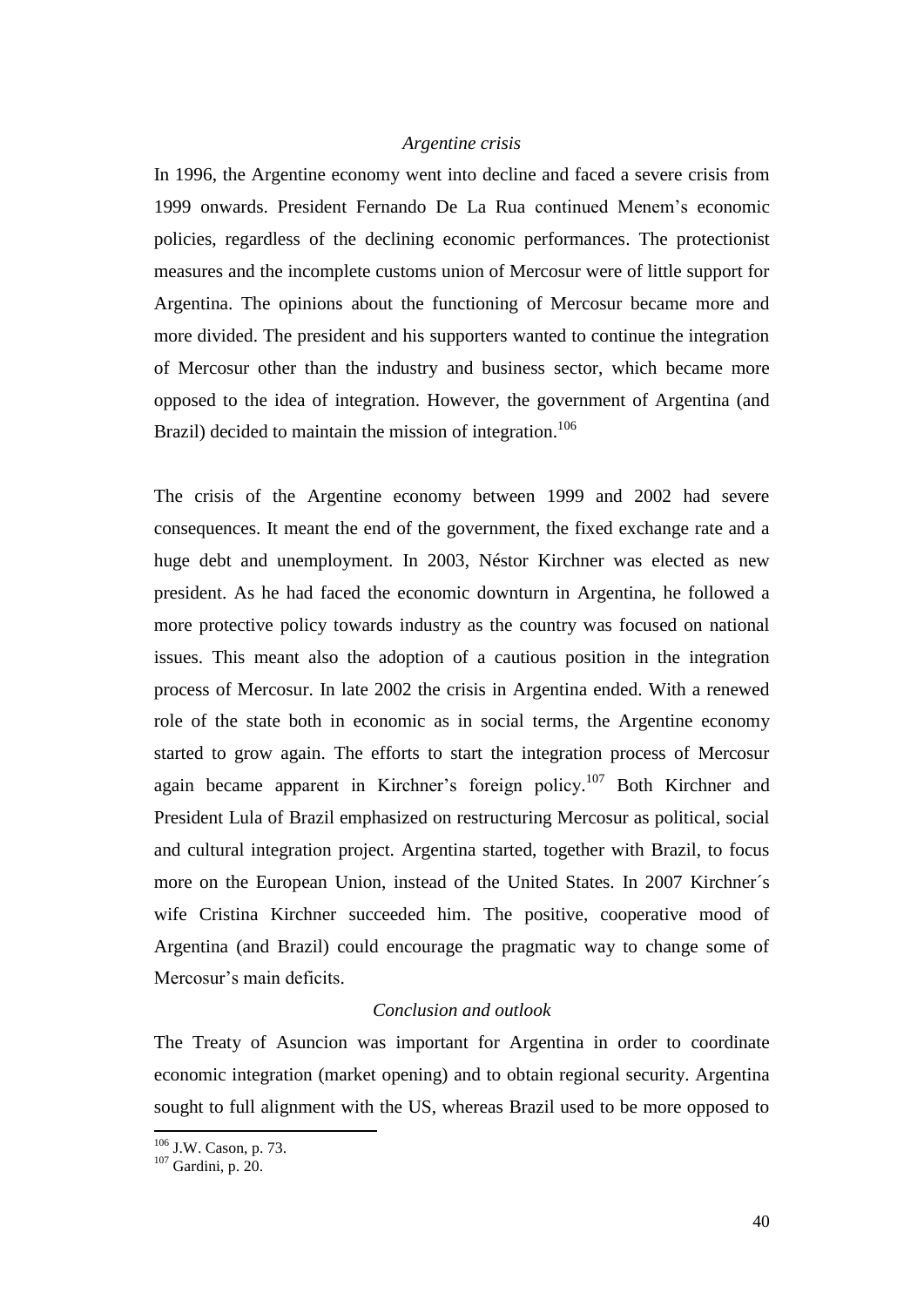influence of the United States. Mercosur could not enforce a change in the different foreign policies of the countries.

On the one hand, asymmetries in the integration process made progress sometimes difficult, since Brazil as biggest power 'overruled' Argentina. Therefore the country has always been more supportive of creating supranational institutions in Mercosur in order to counter Brazil's power. On the other hand, Argentina is seen as Brazil's ally, and is also criticized of adopting protectionist measures by the smaller members. Currently Argentina is hold responsible by the agriculture sector of Brazil for being the main obstacle in Mercosur, because of their extremely protectionist policies, where Brazil is looking for a bilateral agreement with the European Union in this area. According to Brazil's National Agriculture Confederation: *"How are we going to advance, how are we going to open markets if one of our members wants to lock us in and slap tariffs on imports".<sup>108</sup>*

#### *5.3 Uruguay*

Uruguay is the smallest member of Mercosur. The country has the strongest democratic and liberal traditions and has always been a dedicated supporter of a strong Mercosur. The decision to join Mercosur came from the President, Luis Alberto Lacalle himself, and the country had a modest role (together with Paraguay) in the establishment of the regional free trade agreement.<sup>109</sup>

At first, Uruguay was reluctant in the (political) decision to join Mercosur. But the country needed to position itself at the international level and at the same time gave Mercosur them the opportunity to strengthen the (economic) relations with (the markets of) Brazil and Argentina. In this context, regional integration was also seen as a strategy to open up their economy. $110$ 

<sup>108</sup> Mercopress, *Main Mercosur obstacle is Argentina, say Brazilian farmers promoting an EU/Brazil trade accord* (online) Accessed on June 21, 2013 en.mercopress.com/2013/06/21/mainmercosur-obstacle-is-argentina-say-brazilian-farmers-promoting-an-eu-brazil-trade-accord  $109$  W. Grabendorff, p. 305.

<sup>110</sup> Ibid, p. 304.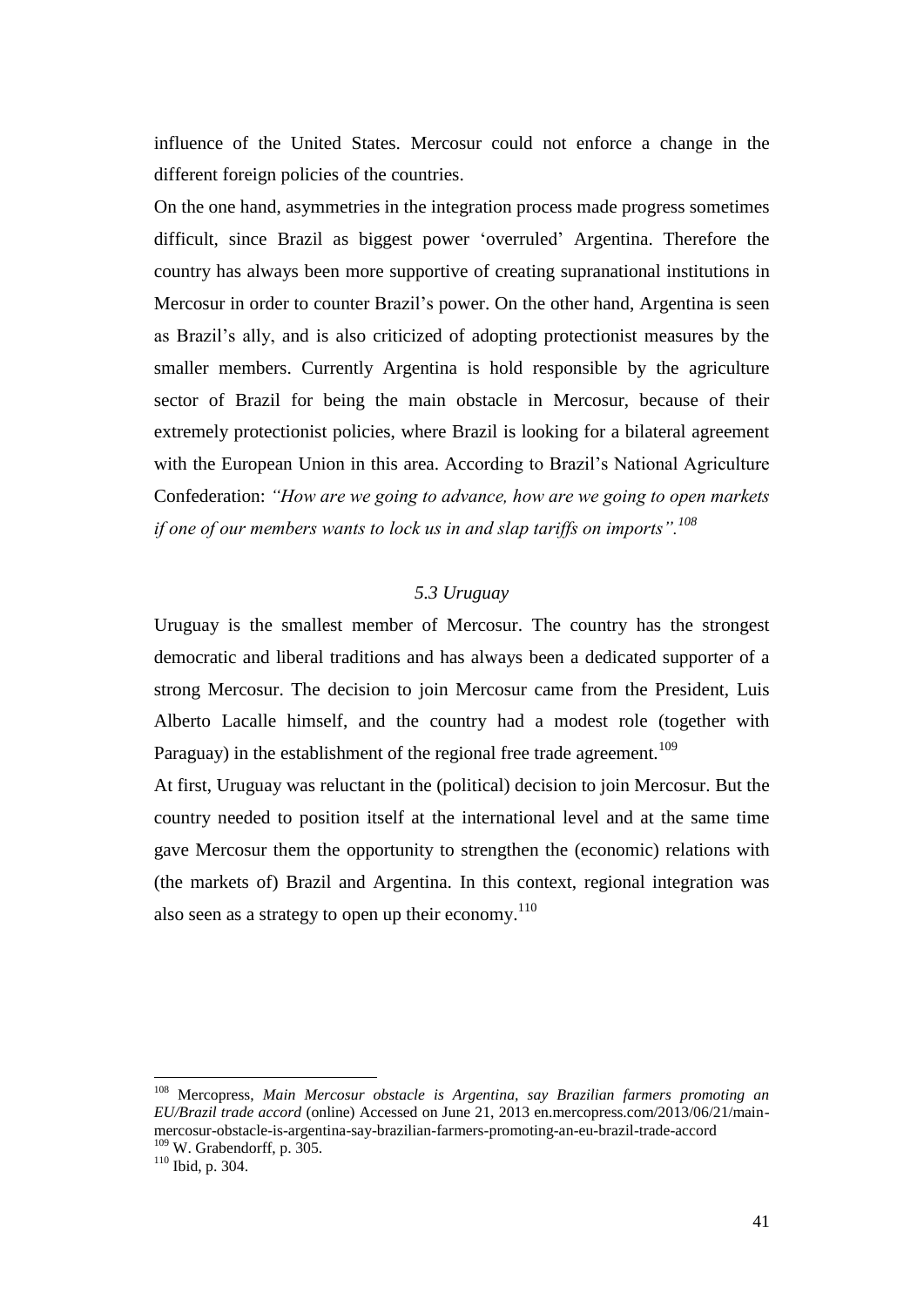#### *Position towards Mercosur*

When Mercosur went into crisis, Uruguay and Paraguay were set aside in the decision making and the crisis management of the bloc. In responds, Uruguay desired a deepening of the institutions by creating supranational bodies in Montevideo or Asuncion in order to increase their participation and influence. Moreover, their attempts to strengthen (trade) relations with the United States were not well received by the bigger states. Currently, Uruguay depends to a large extent on economic exchange with Brazil and Argentina and is hampered by the protectionist policies of both countries.<sup>111</sup> As a result, the country set up bilateral trade deals outside Mercosur, but Mercosur claims this can only be done 'as a block'. All these factors together led to major discontent about the bloc from the 2000s onwards and a more critical attitude towards integration.<sup>112</sup>

#### *Conclusion and outlook*

Uruguay is the current chair of the CMC, and blames Mercosur for being 'inactive'.<sup>113</sup> For this reason Uruguay is applying for membership of the Pacific Alliance, next to Chile, Mexico, Peru and Colombia.<sup>114</sup> According to the Vice-President of Uruguay, Danilo Astori: *"Uruguay views the new block as "a project with greater integration potential" since those countries are more open and have "a coverage of foreign links that is far broader", besides the fact that they are targeting a region that is "the principal factor in world trade and investment corelations which is Asia Pacific".<sup>115</sup>* However, he admitted that *"for Uruguay Mercosur is essential since 'any country must begin integrating with its* 

<sup>111</sup> Mercopress, *Mujica says Mercosur is a stalled pachyderm and needs trade accords with third parties* (online) Accessed on June 13, 2013. [http://en.mercopress.com/2013/03/02/mujica-says](http://en.mercopress.com/2013/03/02/mujica-says-mercosur-is-a-stalled-pachyderm-and-needs-trade-accords-with-third-parties)[mercosur-is-a-stalled-pachyderm-and-needs-trade-accords-with-third-parties](http://en.mercopress.com/2013/03/02/mujica-says-mercosur-is-a-stalled-pachyderm-and-needs-trade-accords-with-third-parties) <sup>112</sup> W. Grabendorff, p. 305-306.

<sup>113</sup> Mercopress, *Uruguay can't ignore Mercosur reality and is applying for full Pacific Alliance membership* (online) Accessed on June 13, 2013. [http://en.mercopress.com/2013/06/05/uruguay](http://en.mercopress.com/2013/06/05/uruguay-can-t-ignore-mercosur-reality-and-is-applying-for-full-pacific-alliance-membership)[can-t-ignore-mercosur-reality-and-is-applying-for-full-pacific-alliance-membership](http://en.mercopress.com/2013/06/05/uruguay-can-t-ignore-mercosur-reality-and-is-applying-for-full-pacific-alliance-membership)

<sup>&</sup>lt;sup>114</sup> The Pacific Alliance has a different vision compared to Mercosur. It was launched in 2012 by Mexico, Peru, Chile and Colombia and works with the principle of common goals and approaches. In its short existence, the Pacific Alliance gives the impression to become effective and successful. The Alliance provides open free trade policies, in contrast to the protectionist policies of Mercosur.

<sup>115</sup> Mercopress, *Uruguay can't ignore Mercosur reality and is applying for full Pacific Alliance membership* (online) Accessed on June 12, 2013. [http://en.mercopress.com/2013/06/05/uruguay](http://en.mercopress.com/2013/06/05/uruguay-can-t-ignore-mercosur-reality-and-is-applying-for-full-pacific-alliance-membership)[can-t-ignore-mercosur-reality-and-is-applying-for-full-pacific-alliance-membership.](http://en.mercopress.com/2013/06/05/uruguay-can-t-ignore-mercosur-reality-and-is-applying-for-full-pacific-alliance-membership)Accessed on June 12, 2013.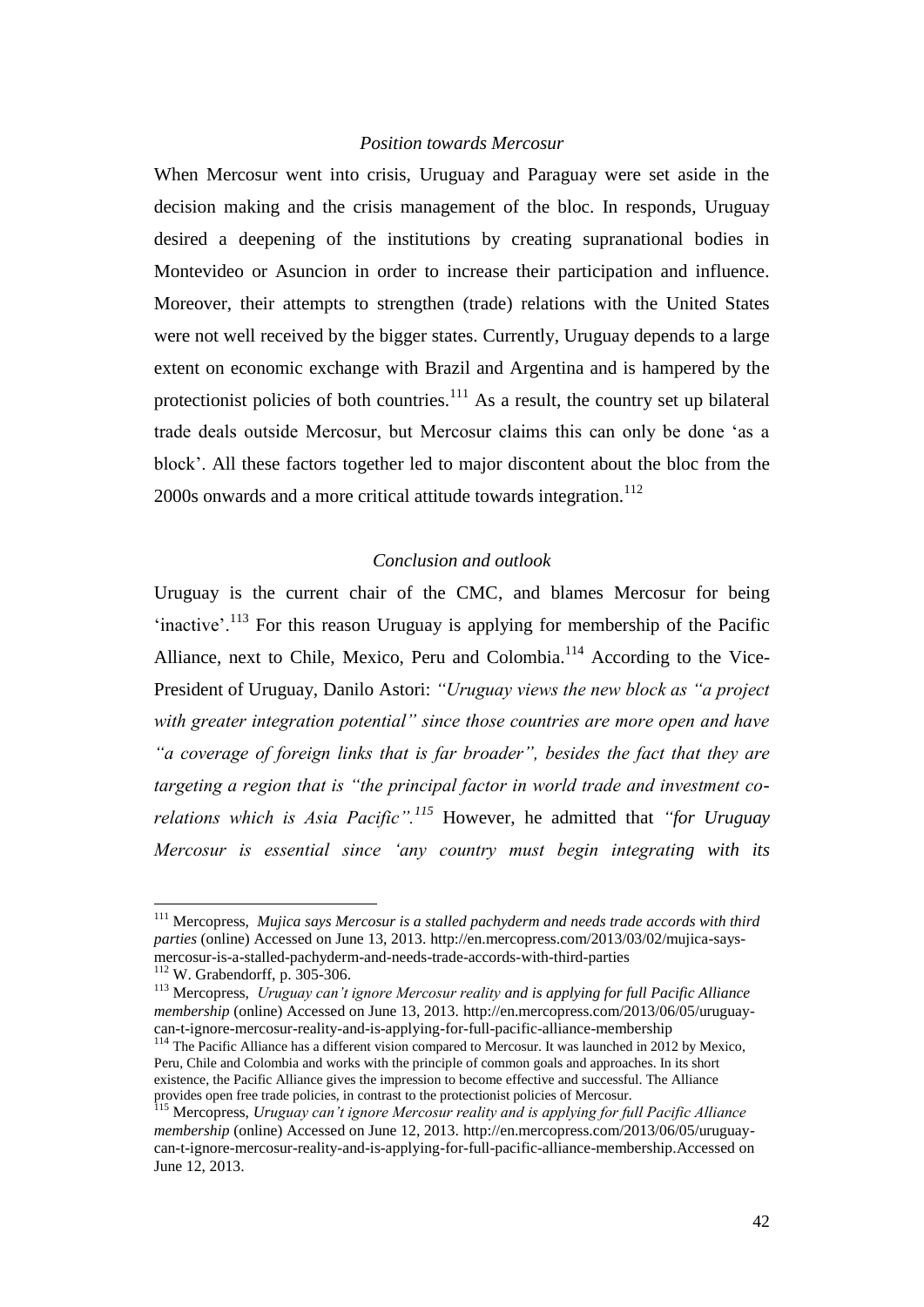*neighbors' and "we can't ignore reality which is showing us the impossibility of this block to have common economic policies"*. *We never made it to the common market, the customs union it totally destroyed and the free trade zone is not working because there is no free transit of goods and services. Mercosur is in a state of inactivity, virtually total". <sup>116</sup>* Thus, the disadvantages for Uruguay of being a member of Mercosur seem to increase. The problems mainly consist of economic constraints and the lack of supranational mechanisms of decision making which costs the (market) asymmetry within Mercosur and the 'ignorance' of the position towards Uruguay (and Paraguay).

#### *5.4 Paraguay*

The difference in expectations and interests, but also in level of (economic development) between the bigger and the smaller member states is probably the most evident in Paraguay. The most important issue related to Paraguay is that the country is currently suspended from Mercosur. But, the next summit of Mercosur in July this year will officially announce the return of Paraguay.<sup>117</sup>

The suspension was made by the Mercosur members after the Paraguayan President Lugo was removed from his office by an impeachment after seventeen people were killed in a fight between farmers and the policy. Mercosur argued that this act was undemocratic, and considered it as a coup d'état. The bloc decided to suspend Paraguay until a new President could take office, since Mercosur did not recognize Frederico Franco who succeeded Lugo. Paraguay protested and claimed the decision of removal was made by a majority according to the rules of the institution. In the meantime, a new President was elected, but he will only take office in August. After the suspension, the Mercosur members agreed on the accession of Venezuela to the bloc. Paraguay was always a strong opponent but was not involved in this decision due to its suspension, to the outrage of the country who argues that Mercosur rules state that this kind of

<sup>&</sup>lt;sup>116</sup> Ibid, accessed on June, 12, 2013.

<sup>117</sup> Mercopress, *Mercosur July 12 summit in Montevideo will confirm return of suspended Paraguay* (online) Accessed on June 13, 2013. [http://en.mercopress.com/2013/06/13/mercosur](http://en.mercopress.com/2013/06/13/mercosur-july-12-summit-in-montevideo-will-confirm-return-of-suspended-paraguay?utm_source=newsletter&utm_medium=email&utm_campaign=daily)[july-12-summit-in-montevideo-will-confirm-return-of-suspended-](http://en.mercopress.com/2013/06/13/mercosur-july-12-summit-in-montevideo-will-confirm-return-of-suspended-paraguay?utm_source=newsletter&utm_medium=email&utm_campaign=daily)

 $\frac{1}{2}$  paraguay?utm\_source=newsletter&utm\_medium=email&utm\_campaign=daily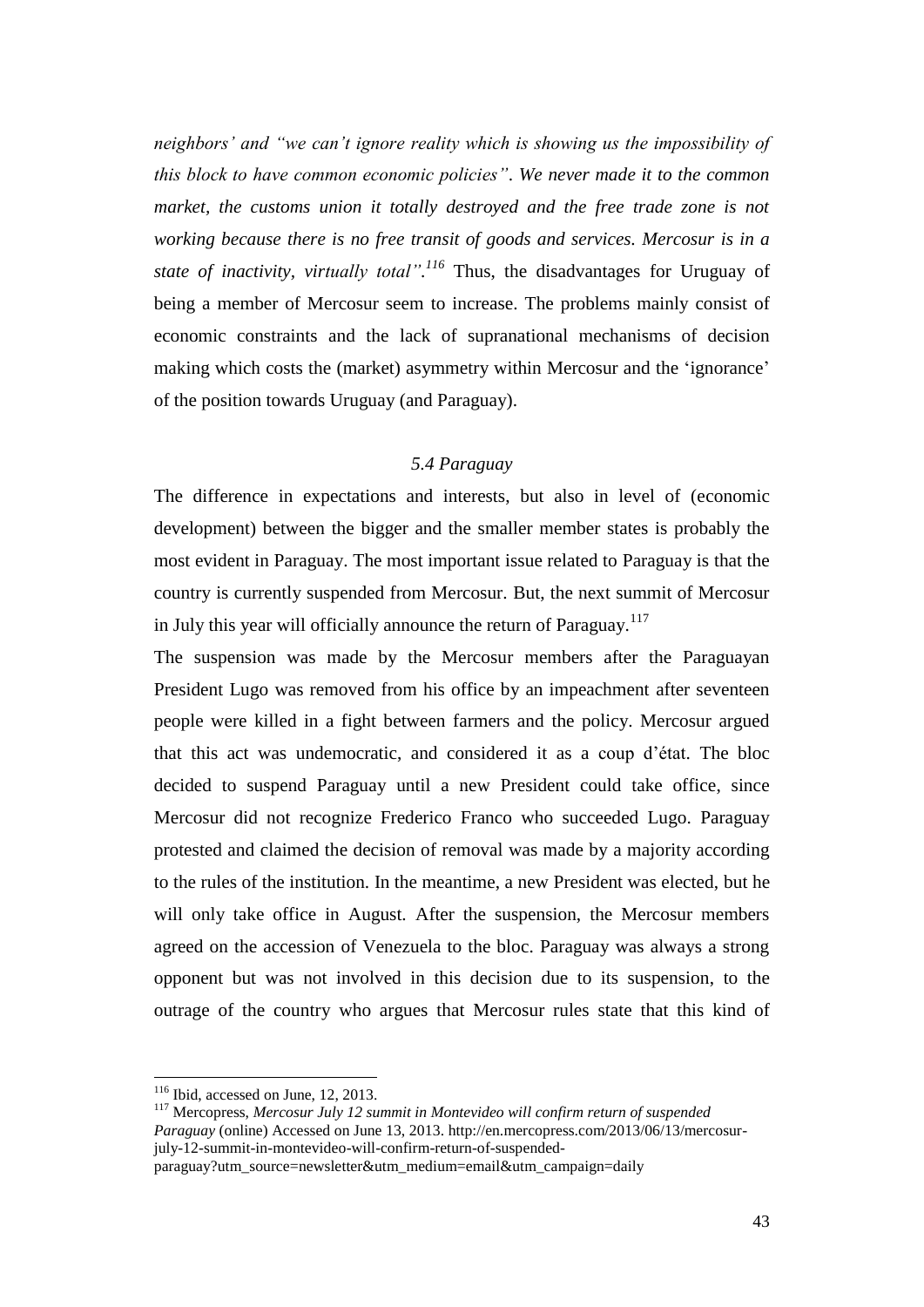decisions must be made unanimous.<sup>118</sup> According to one of the main advisors of coming President Horacio Cartes, Venezuela *"is not part of Mercosur, it was not ratified by the Paraguayan congress"*. 119

#### *Genesis and position*

In general, Paraguay is the least developed country in the bloc with a low level of development, a relative high poverty rate and an unstable democracy. The latter was a decisive factor for Paraguay to join Mercosur. Beside the political dimension, Paraguay considered modernization and strengthening of its position in international politics necessary. The country came out of a long period of dictatorship and faced difficulties in its return to democracy.<sup>120</sup> The regional integration project appeared to be the right way to move forward, also to enjoy economical gains if the country could increase its bargaining position in the trade system. On top of this, the alternative of staying outside Mercosur was not an option. 121

However, the rapid entering in Mercosur was ill prepared by Paraguay and in the first years the country showed slow progress in the adaptation to Mercosur. In the 1990s, Paraguay showed the lowest growth rate among the Mercosur members, and significant reforms within the country failed. In many cases, Uruguay was the leader of the two countries in negotiations because Paraguay lacked the specific knowledge to be effective. In 2001 Paraguay still had not formulated its national policy on regional integration.<sup>122</sup>

Just like Uruguay, Paraguay also faces the problems of economic constraints and the 'ignorance' by the bigger members. Paraguay adopts the same position as

<sup>118</sup> Council on Foreign Relations, *Mercosur: South America's fractious trade bloc,* (online) Accessed on June, 10, 2013. [http://www.cfr.org/trade/mercosur-south-americas-fractious-trade](http://www.cfr.org/trade/mercosur-south-americas-fractious-trade-bloc/p12762)[bloc/p12762](http://www.cfr.org/trade/mercosur-south-americas-fractious-trade-bloc/p12762)

<sup>119</sup> Mercopress, *Venezuela is not part of Mercosur; it was not ratified by Paraguayan congress.*  (online) Accessed on June 16, 2013. [http://en.mercopress.com/2013/06/16/venezuela-is-not-part](http://en.mercopress.com/2013/06/16/venezuela-is-not-part-of-mercosur-it-was-not-ratified-by-paraguayan-congress?utm_source=newsletter&utm_medium=email&utm_campaign=daily)[of-mercosur-it-was-not-ratified-by-paraguayan-](http://en.mercopress.com/2013/06/16/venezuela-is-not-part-of-mercosur-it-was-not-ratified-by-paraguayan-congress?utm_source=newsletter&utm_medium=email&utm_campaign=daily)

[congress?utm\\_source=newsletter&utm\\_medium=email&utm\\_campaign=daily](http://en.mercopress.com/2013/06/16/venezuela-is-not-part-of-mercosur-it-was-not-ratified-by-paraguayan-congress?utm_source=newsletter&utm_medium=email&utm_campaign=daily)  $120$  Since 1996 Paraguay faced three attempts to overthrow the government. The Mercosur members responded actively and were decisive in consolidating Paraguay's democracy. The question is which form of democracy they defended, since the democratic accountability in Paraguay is limited.

<sup>121</sup> P. Lambert. *Paraguay in Mercosur: Para que?* In: *Mercosur: between integration and democracy.* Peter Lang AG, 2004, pp. 159-160.

 $122$  Lambert, pp. 170-173.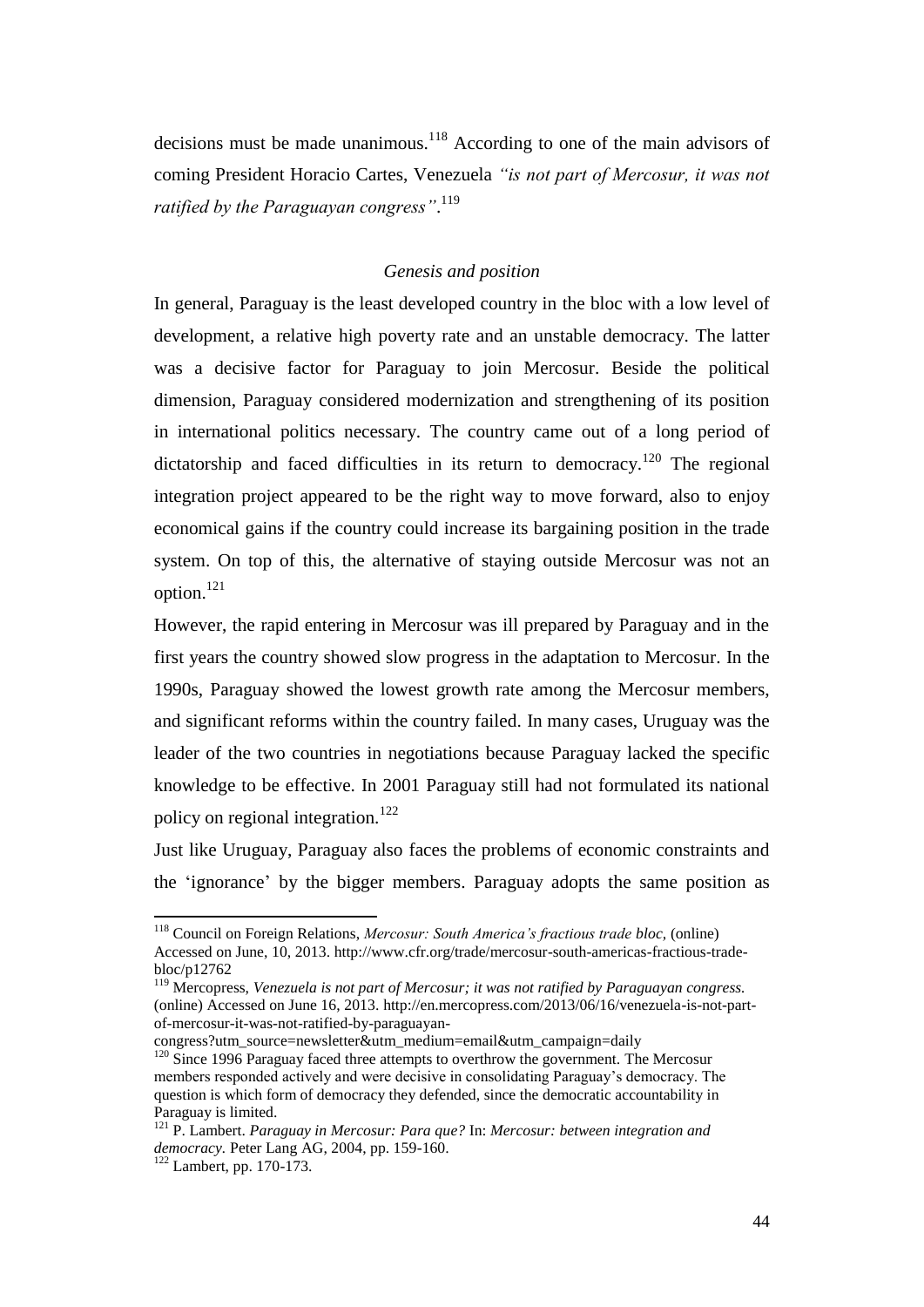Uruguay in supporting stronger supranational bodies, to be able to participate and influence the decision making in Mercosur. But also Paraguay got disappointed in the decision making process. The economy of Paraguay is the most open one in Mercosur, and therefore depends to a large extent on trade with Brazil.<sup>123</sup> However, this is not (yet) compensated by the necessary reforms and harmonization in Paraguay's economic policy. In regard to regional aid, FOCEM, the fund created to resolve asymmetries between the member countries is a first step to address the asymmetry problem.<sup>124</sup>

#### *Conclusion and outlook*

The unprepared entry of Paraguay in Mercosur showed its consequences for the future. Mercosur exposed the shortcomings of Paraguay's economic model. In order to develop as a country, Paraguay and Mercosur should cooperate. However, Mercosur at present does not offer a great amount of (economic) benefits for Paraguay and Brazil is ignorant in support further development of the country. At the moment, the Pacific Alliance seems more promising for the improvement of its economy to be able to transform into a flourishing state. Recently Paraguay became an observer of the Alliance of the Pacific, probably one step before becoming a full member.<sup>125</sup> According to the former Foreign Minister of Paraguay, Leila Rachid: *"Paraguay must look for new markets and trade agreements and the best reference is the Pacific alliance".* However, *"it can't and shouldn't abandon hastily any of the blocks to which it belongs, particularly Mercosur".<sup>126</sup>* Critics addressed to Mercosur coming from former Paraguayan ambassador Luis Enrique Chase Plate: *"The time will come when they will beg Paraguay to return actively to Mercosur. They have become a discredited group, and they will ask us to join them at the summits" (...) Mercosur is no* 

<sup>123</sup> L. Manzetti. "The political economy of Mercosur". *Journal of Interamerican Studies and World Affairs,* vol. 35, no. 4, 1994, p. 130.

<sup>124</sup> L. Arce. "Transforming and integrating: Paraguay during the years of Mercosur". *Regions Magazine,* vol. 281, issue 1*,* 2001, pp. 14-16.

<sup>125</sup> Mercopress, *Paraguay becomes observer of the Alliance of the Pacific, despite Brazil and Mercosur* (online) Accessed on June, 8, 2013. http://en.mercopress.com/2013/05/25/paraguaybecomes-observer-of-the-alliance-of-the-pacific-despite-brazil-and-mercosur.

<sup>126</sup> Mercopress, *Paraguay suspended from Mercosur has requested Pacific Alliance observer status* (online) Accessed on June 8, 2013. [http://en.mercopress.com/2013/01/30/paraguay](http://en.mercopress.com/2013/01/30/paraguay-suspended-from-mercosur-has-requested-pacific-alliance-observer-status)[suspended-from-mercosur-has-requested-pacific-alliance-observer-status](http://en.mercopress.com/2013/01/30/paraguay-suspended-from-mercosur-has-requested-pacific-alliance-observer-status)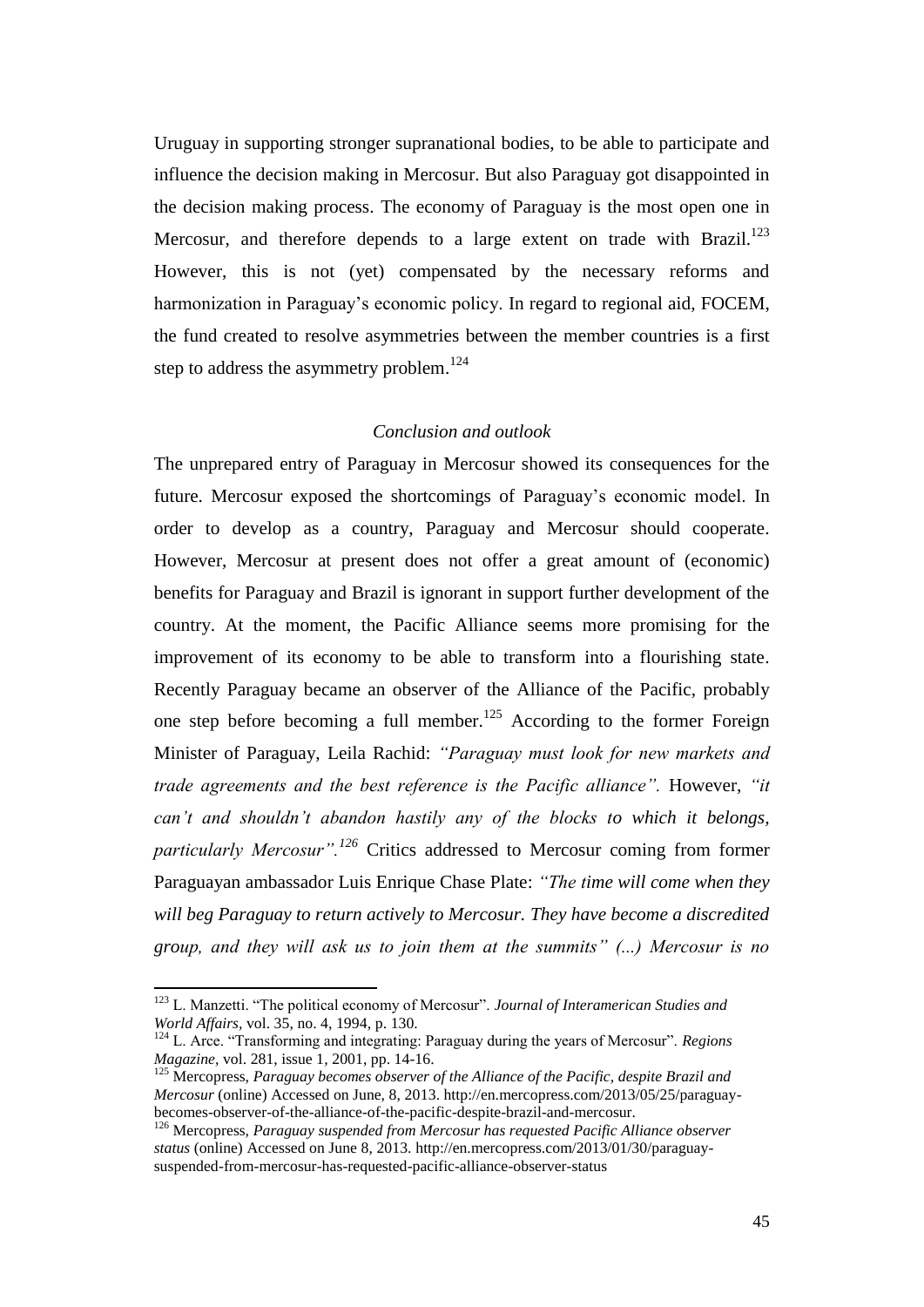*longer a trade group, a customs union, but rather "a political entity which has nothing to do with the original charter of the (1991) Asuncion Treaty"*

#### *5.5 Venezuela*

In 2006 Venezuela was accepted as a member of Mercosur but had to wait for recognition from Paraguay until the country could join officially and become a full member. The reason Paraguay refused to sign had to do with the country's doubts about the democratic level of Venezuela. Finally, the opportunity for Venezuela to join Mercosur came when Paraguay was suspended from the bloc. The Bolivarian Republic of Venezuela is shaped by the revolutionary policies of

former President Hugo Chavez. Under his Presidency the foreign policy of the country changed when it placed itself opposed to the power of the United States. In this context Venezuela sought closer relations with Brazil and aimed to enter Mercosur.<sup>127</sup>

#### *The accession process and motivations*

The objective to join Mercosur had a political motivation rather than an economical one, since the discovery of the large oil reserves in Venezuela. The country was more aiming at influencing Latin America and forming a strong bloc against the United States. The Mercosur countries also saw benefits of the enlargement, as Venezuela offered a large economy that would enlarge Mercosur's food and energy market and could possibly counter the power of Brazil. But in fact Brazil presented itself as the main supporter for taking in Venezuela, to moderate its unrestrained behavior and to benefit from their economy.<sup>128</sup>

However, soon Venezuela realized that accession entailed the acceptance of commercial rules and obligations, as it should open up the market to the competition of the other countries. Doubts increased with both parties. The member states concern grew about Chavez's policies and his growing

<sup>&</sup>lt;sup>127</sup> G.L. Gardini, p. 381.

 $128$  Ibid, p. 383.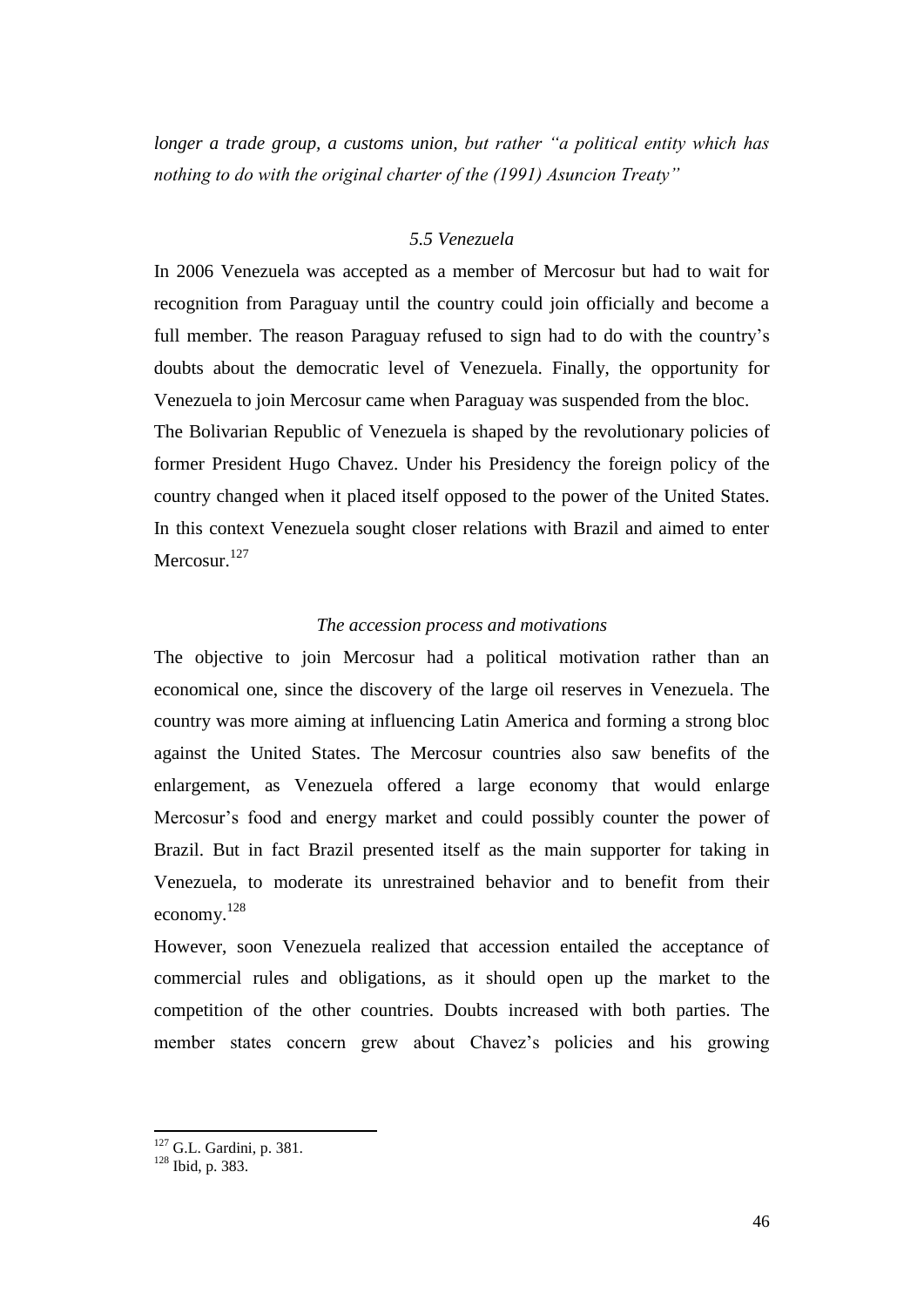authoritarian rule. It became clear that Mercosur's values represented the opposite of Venezuela's foreign, national and economical policies.<sup>129</sup>

The accession presented challenges for Venezuela; the economy has to adapt to the free trade area of Mercosur. Given the many economic areas that were under the control of the government, Venezuela has to strengthen and open up the economy in certain areas, such as export, to fill up asymmetries and gaps with the other Mercosur members.<sup>130</sup> What's more, many viewed the accession as an institutional setback for Mercosur because Venezuela could bring political instability to the bloc. As a result the process of ratification was characterized by a reserved position of all the countries as it faced problems since the technical negotiations were constantly being postponed.

#### *Conclusion and outlook*

The official admission of Venezuela in 2012 shows an example of the institutional weakness of Mercosur. Politics within the bloc seemed to be more important than a set of laws. In regard to Venezuela's domestic situation, it does not apply to the official values and principles of Mercosur. However, the country was given four years to adapt to all the formal rules.<sup>131</sup> A presidential Commission (in the form of a working group) was set up in order to work on issues related to the accession.

Brazil under Roussef currently views the trade relationship with Venezuela as an encouragement for the support and commitment towards further regional integration of the Mercosur countries. In contrast, Uruguay, and especially Paraguay, criticized the admittance of Venezuela. In their view, the country is the new ally of Brazil. The question rises whether or not Venezuela's entering will open up new possibilities for integration. On the one hand, the enlargement with Venezuela could restrain its behavior, but on the other hand Mercosur could become more unstable. However, Venezuela can possibly make a difference with their left government that holds a strong will to take part in the international arena and could provide impetus for stronger institution building.

<sup>&</sup>lt;sup>129</sup> Ibid, p. 384.

<sup>&</sup>lt;sup>130</sup> El Universal, *Venezuela: four years to adopt Mercosur rules* (online) Accessed on June, 13, 1013. [http://www.eluniversal.com/economia/120707/venezuela-four-years-to-adopt-mercosur](http://www.eluniversal.com/economia/120707/venezuela-four-years-to-adopt-mercosur-rules)[rules](http://www.eluniversal.com/economia/120707/venezuela-four-years-to-adopt-mercosur-rules) 

 $131$  However, the country has until 2014 to meet all the economic requirements.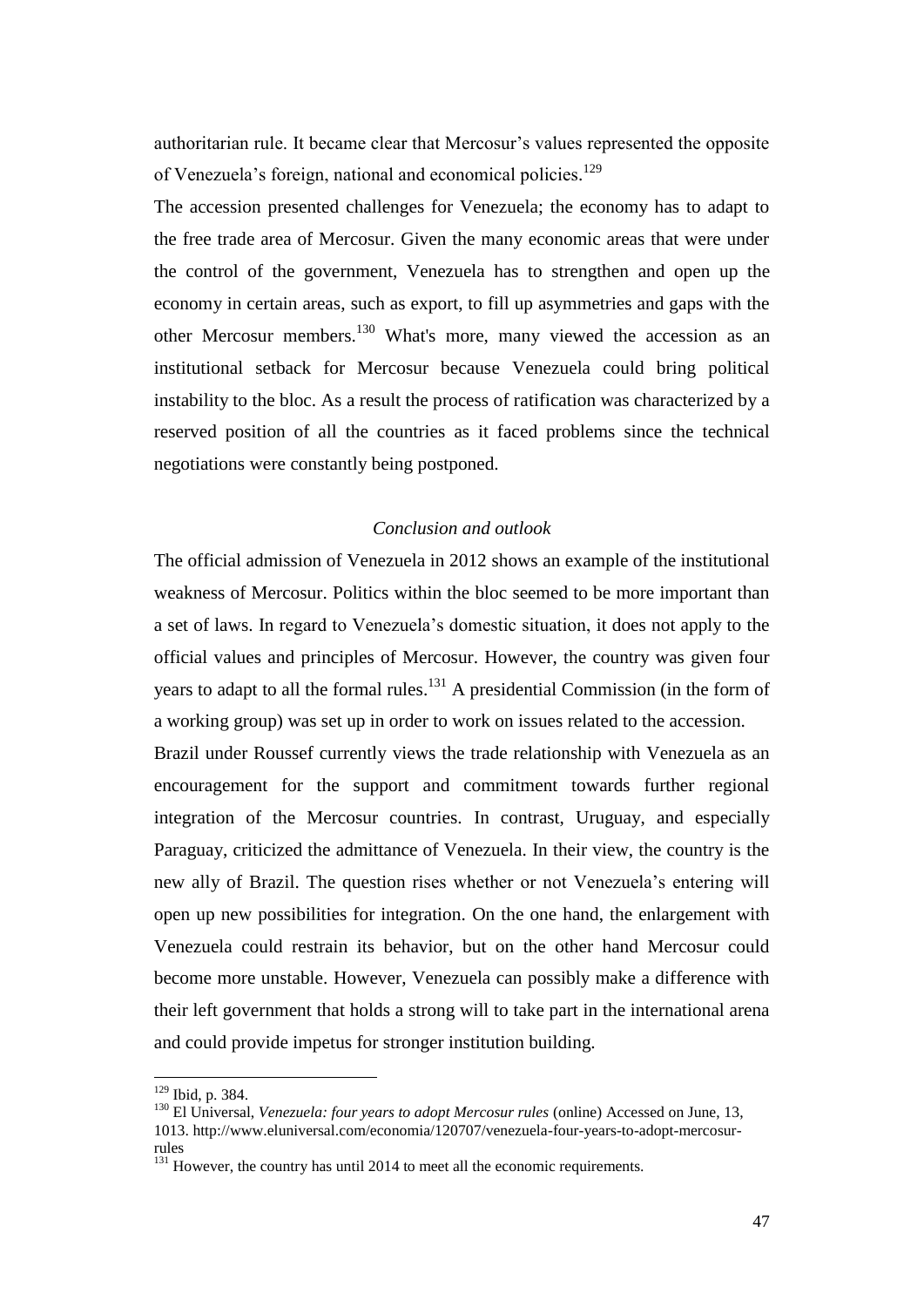### *6 The concept of widening*

In regard to Mercosur's future scenario, the concept of widening must be included in this research. The previous year, Venezuela was adopted as a new member of Mercosur after twenty years of consistently having four members. The circumstances within and condition under this accession took place expose an enlargement method mainly motivated by political interests, without an effective preparation or analysis of the costs and benefits for the involved countries. In this chapter the widening process of the European Union will function as a reference to a potential further enlargement of Mercosur. It becomes clear that the European enlargement process shaped along a unique road, whereby special methods were developed to accept new members.<sup>132</sup>

#### *6.1 Widening in the European Union*

Widening means expansion by welcoming new member countries. Widening and deepening are concepts related to each other, and complement one another. The deepening of integration can attract new members, which happened with the completion of the Single Market in the EU, attracting Austria and the Scandinavian Countries. On the other hand, at times widening pointed out the need for deepening of the integration process, as the Eastern enlargement has shown. However, the process of deepening and widening is not necessarily a sequent process, where enlargement has been an effective foreign policy tool of the European Union. But, with (in July this year) 28 members, the limits in adopting new members might be close. It can be stated that the size and attractiveness of the European market has build the further success for the EU in expanding its membership.<sup>133</sup>

Accessing the Union consists of three stages which is an extensive, time consuming and detailed process. New members have to adopt the acquis communautaire, the body of EU law, before joining the EU, as well as the political criteria in the form of stable institutions that provide democracy,

<sup>&</sup>lt;sup>132</sup> W. Grabendorff, p. 296.

<sup>133</sup> D. Dinand, p. 268.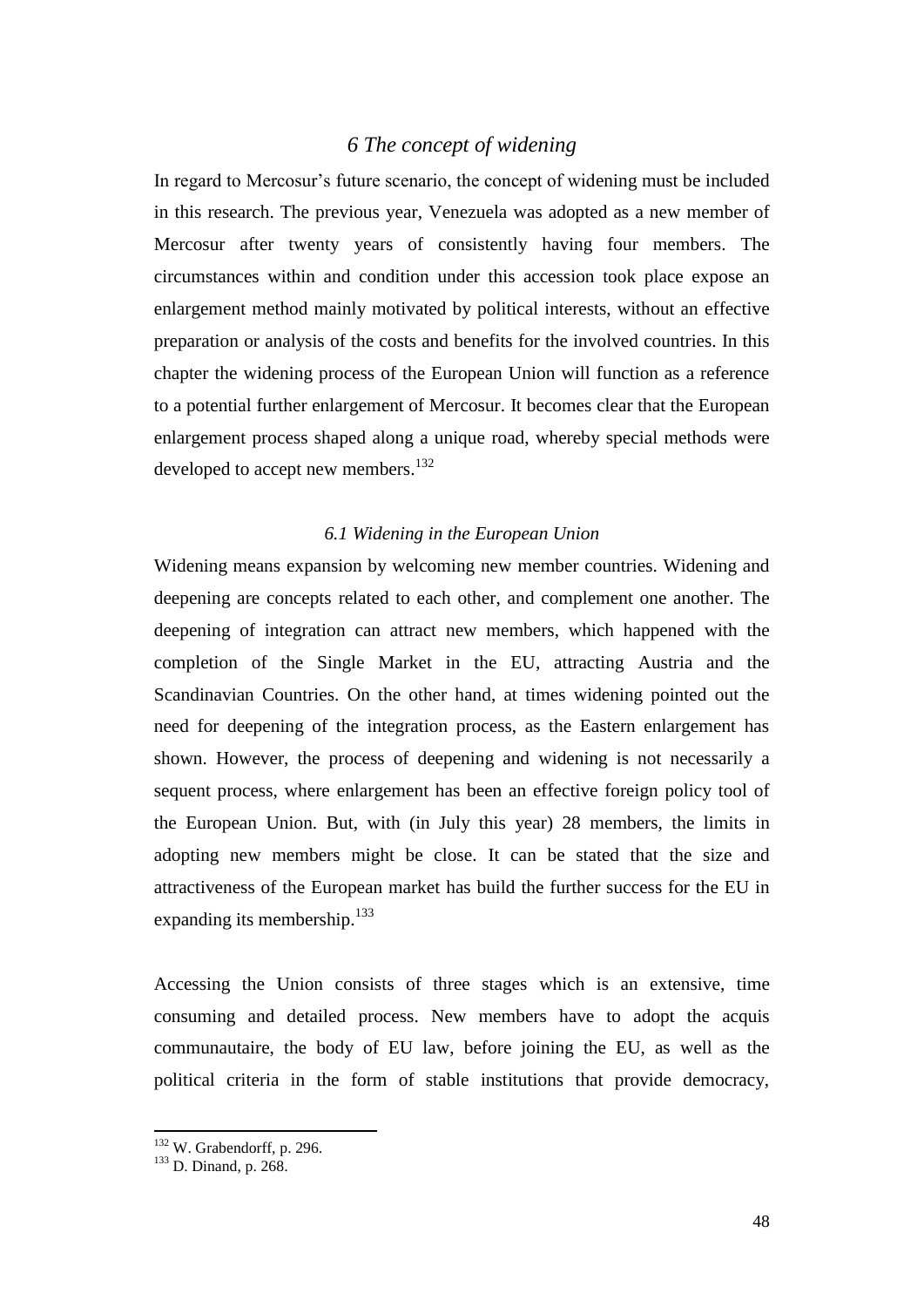freedom, the rule of law, respect for human rights and a functioning market economy.<sup>134</sup> For countries that are reluctant to become a full member, the European Union offers quasi membership, and also maintains relations with candidate countries and neighbor countries (European Neighborhood Policy). Quasi member countries (for example Norway and Liechtenstein) are not full EU members but have adopted most of the European rules. In contrast to full members, they do not take part in the decision making process, but have a role in the preparation of laws. Quasi-membership countries maintain high economic interdependence with the EU but are opposed to becoming a full member. The EU has become a major actor in exporting its rules, norms and values to quasimember countries, candidate and neighborhood countries. By spreading its sphere of influence in the world, states want to become part of the EU.<sup>135</sup>

#### *6.2 The prospects for Mercosur enlargement*

Mercosur started with just four (currently five) countries, but optimism about an expansion to the whole of Latin America existed, as the name 'Common Market of the South' suggests.

Peru (in 2003), Colombia, Ecuador, Bolivia and Chile are the current associate members of the bloc, a status that seems similar to the quasi membership of the EU, but which is much less economically and politically entangled. Associate members enjoy to a certain extent the benefits of the free trade area, but are not included in the customs union and do not have any (voting) power in Mercosur's organs.

For Mercosur, enlargement means adapting to different levels of national governance, economic conditions and social policies of the other Latin American countries. Currently, Chile is the country with the most stable economy and political system, and holds from 1996 free trade agreements with Mercosur, but also sought closer relations with the United States. Mercosur would be happy to welcome it as new member, but economically this would not benefit Chile since the common custom tariff of Mercosur is higher than the one of Chile. Thus at the moment the costs for Chile to join Mercosur would probably exceed the

<sup>&</sup>lt;sup>134</sup> Also known as the 'Copenhagen criteria', adopted in 1993.

<sup>&</sup>lt;sup>135</sup> K. Weber. *Governing Europe's Neighbourhood*. University Press, Manchester, 2008, p. 28.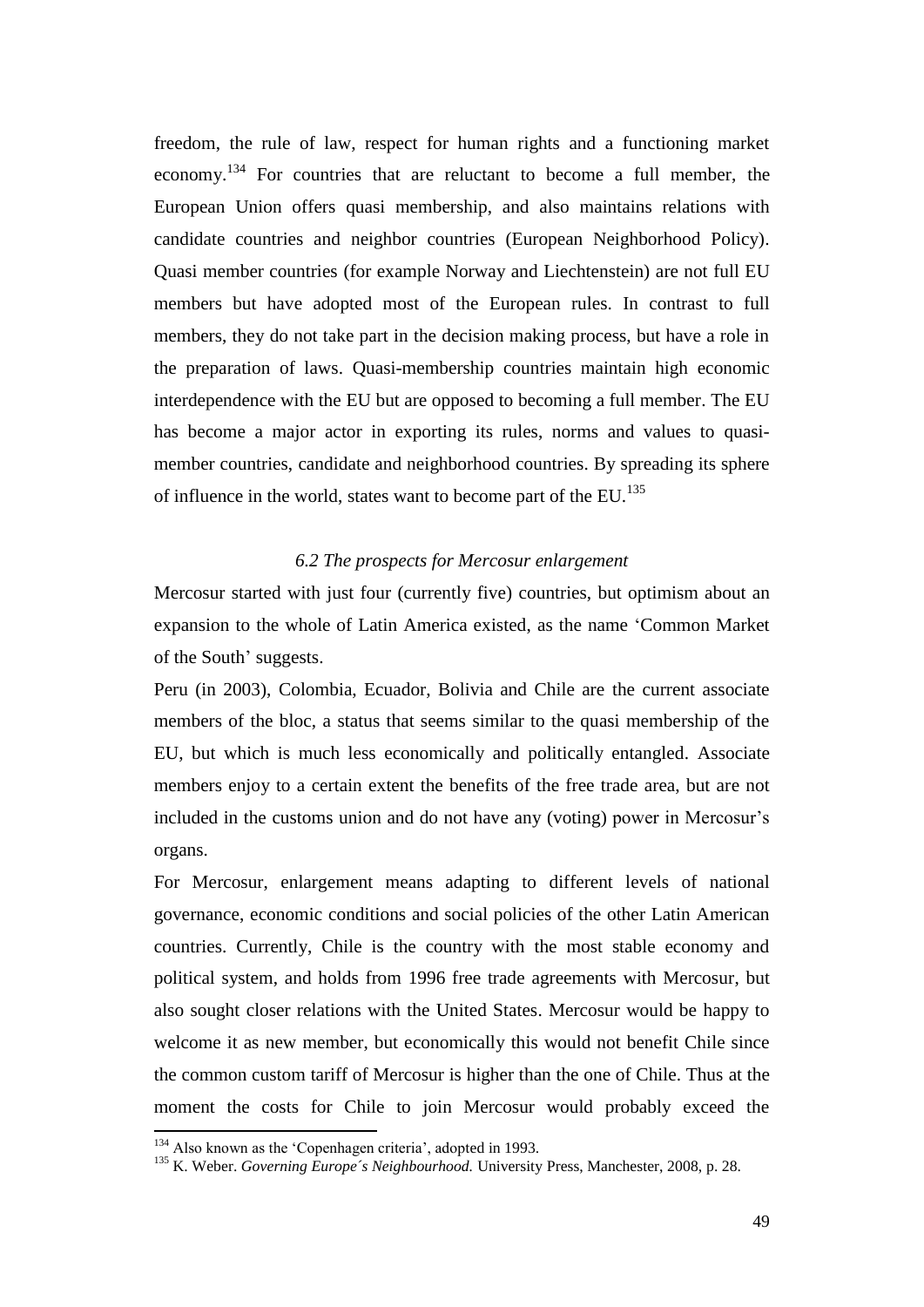benefits.<sup>136</sup> When looking at the case of Chile, a further extension of the economic rules and policies could give more difficulties for other Latin American countries when applying to all the commitments of Mercosur.<sup>137</sup>

Many Latin American countries are governed by moderate left oriented governments, such as Brazil, Argentina, Uruguay and associate members Chile and Peru. However, Venezuela and associates Bolivia and Ecuador are more radical left oriented.<sup>138</sup> Political and ideological differences might bring a setback to the integration process and new members could face problems adopting Mercosur's regulations and values. In economical aspects; Mercosur enlargement would generate significant changes in export and import for all the members, not necessarily beneficial for all of them. Recently was announced that Bolivia will join Mercosur without leaving the Andean Community, as the country is one of the most underdeveloped in Latin America, it needs a broad scope for regional integration for future development, which seems to be its main motive in the aim to join Mercosur.<sup>139</sup>

The more countries included, the more difficult it could become to reach agreements. In this context, the necessity and importance of a strong institutional framework again becomes apparent. Europe, in regards to its strategic location, adopted a wide range of countries. For the long term, if Mercosur accepts its associate members to become full members, the complete Southern Cone would be under Mercosur influence. This could have a positive effect on the power balance within the bloc.

But as should be clear by now, Mercosur is struggling in numerous aspects; at this time it's not self evident that, especially the (future) smaller members, (will) benefit from being a member of Mercosur, also taking into consideration other Latin American trading blocs. However, the bloc remains an (attractive), giant power in the region, incorporating Latin America's two largest economies.

 $136$  Gardini, p. 66.

 $137$  This does not mean that the situation and motivation of the different (associate) member states should be the same.

 $138$  Gardini, pp. 40-48.

<sup>&</sup>lt;sup>139</sup> Mercopress, *Bolivia will hold double membership of Mercosur and the Andean Community* (online) Accessed on June, 24, 2013. [http://en.mercopress.com/2013/06/24/bolivia-will-hold-double](http://en.mercopress.com/2013/06/24/bolivia-will-hold-double-membership-of-mercosur-and-the-andean-community?utm_source=facebook&utm_medium=social&utm_content=main&utm_campaign=facebook)[membership-of-mercosur-and-the-andean-community](http://en.mercopress.com/2013/06/24/bolivia-will-hold-double-membership-of-mercosur-and-the-andean-community?utm_source=facebook&utm_medium=social&utm_content=main&utm_campaign=facebook)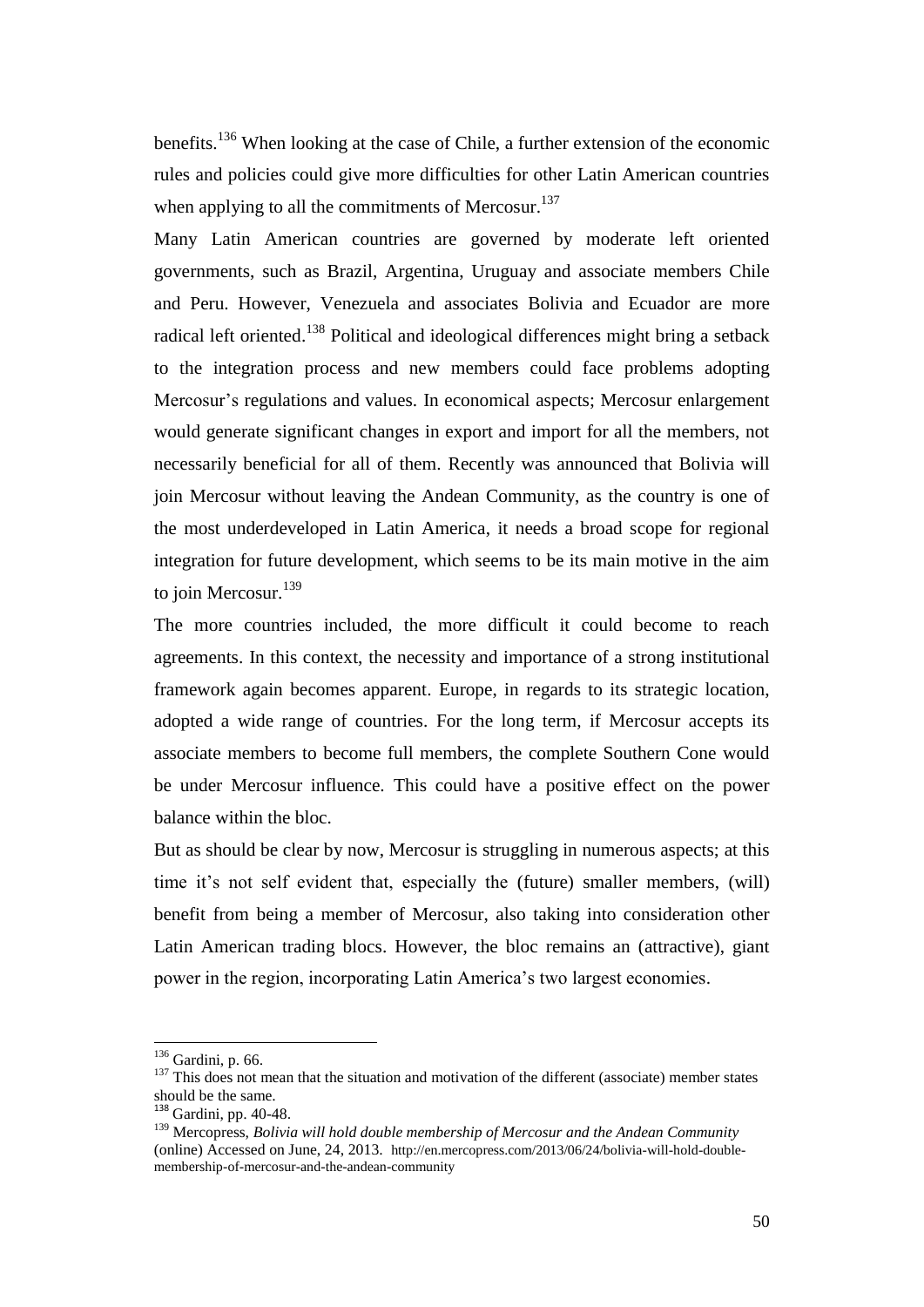### *7 Conclusion*

Central in this research was the question whether or not Mercosur can reshape its current institutional structure and economic policies to further develop into a strengthened politically and economically integrated bloc, by using the process of European integration as a reference.

After examining the genesis of Mercosur, its internal (institutional) structure, studying separately the member countries and by analyzing the main deficits in Mercosur's road of (economic) integration, it can be stated that it is not the time within Mercosur for a breakthrough of the traditional patterns of state led decision making to evolve towards a integrated bloc according to the European Union. Twenty-two years after the Treaty of Asunción was created, the objectives set out in it are not yet accomplished.

Despite political will for (economic) integration among the founders of Mercosur, based on my research, after looking at Mercosur's genesis, unavoidable asymmetries in terms of different aspects of size and power between the member countries reflected irregularities in interests and national policy priorities within the bloc. After analyzing the institutional framework of Mercosur, measured along the European institutions, in becomes clear that the bodies are not comparable in regards to power, tasks, and representation. Mercosur's institutions are characterized by an intergovernmental nature, led by heads of government or important Ministers, where the European Union members gradually gave up sovereignty and developed powerful supranational institutions balancing the intergovernmental ones.

This brings us to the asymmetries among the Mercosur member countries. As my research exposed, the structural differences in (market) size, level of development, geography, demography, etc. among them hinders deepening of the integration process.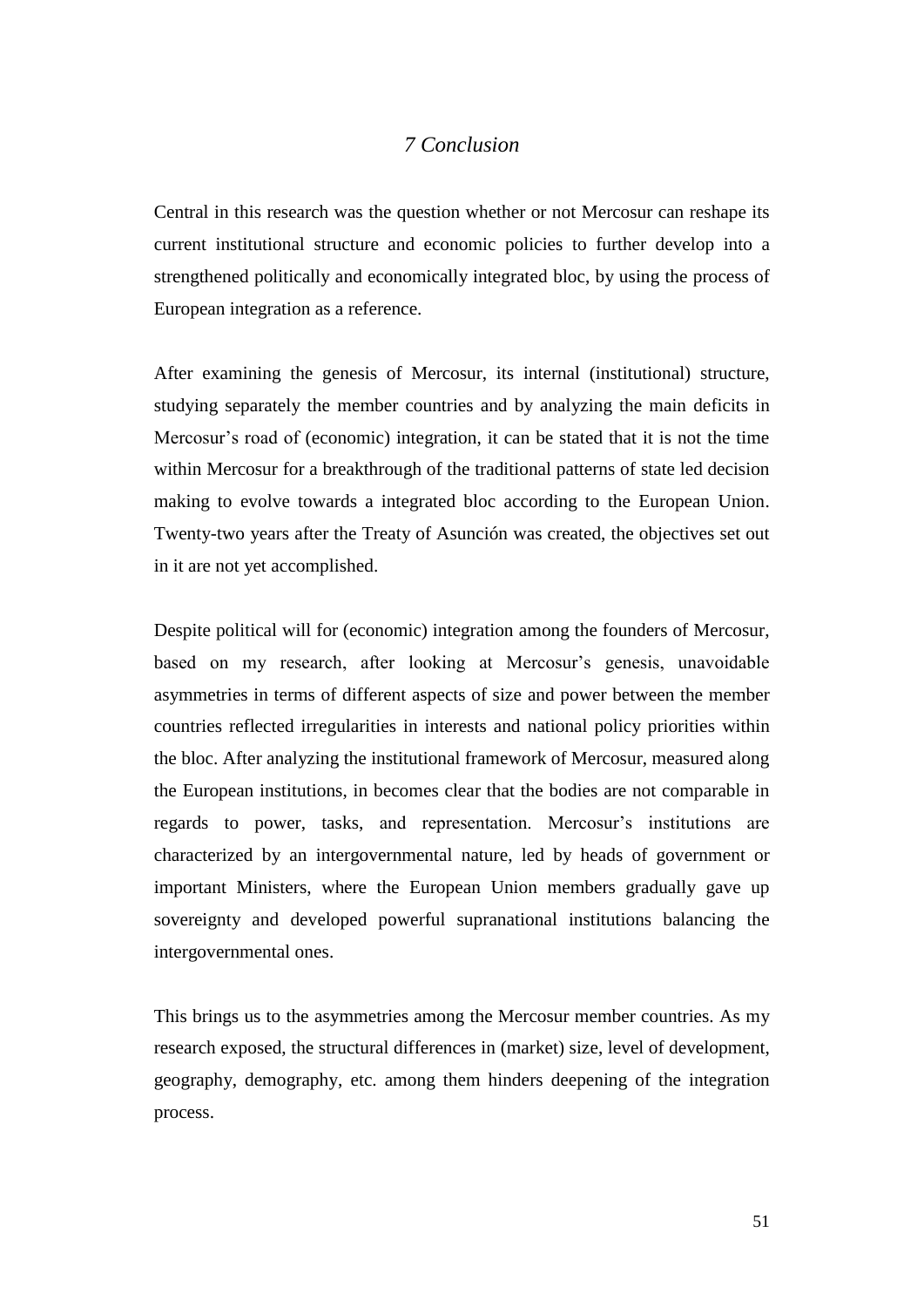As becomes clear by looking at the European case, economic interdependence is needed for further integration. However, each of the member states of Mercosur follows their own economic policy, and 'use' Mercosur to fulfill national economic interests. This trend is especially evident in Brazil and Argentina, but also Paraguay and Uruguay are reaching out to other trading blocs, as the smaller members' discontentment increases because of the unfinished economic goals of Mercosur that results in protectionist measures in trade by Brazil and Argentina. As a result, economic entanglement of the Mercosur countries remains low. In turn, the structural asymmetries play a role in causing these problems.

As a first step to improve the economical situation of Mercosur, national macroeconomic policies and interests of Brazil and Argentina should change in order to be able to reform regional economical policies. A discipline for integration is required, to for example create an institution dealing with the coordination and regulation of regional macroeconomic policies, monetary and financial issues. I believe it is of decisive importance to first complete and perfection economic integration, which can help decrease the asymmetries between the countries - since the unfair competition between them damages further integration - and once economic integration is on the right track, Mercosur may feel the need to deepen the institutional framework after Brazil (and Argentina) realize the benefits of creating supranational bodies. However, it is in a way a vicious circle, since structural differences as geographic ones are difficult to change among the Latin American countries of Mercosur, which slows down economic entanglement and make it more difficult to create a fair balance between the members, compared to the European Union.

In regard to the European Union, in the process of economic integration reducing asymmetries between the members was essential for further integration, supported by a strong role of transnational actors and civil society.

A positive feature for the objective of involving civil society in Mercosur may be seen in Parlasur, which will increase the representation of citizens by direct elected parliamentarians in 2014. Involving civil society (non-state actors, social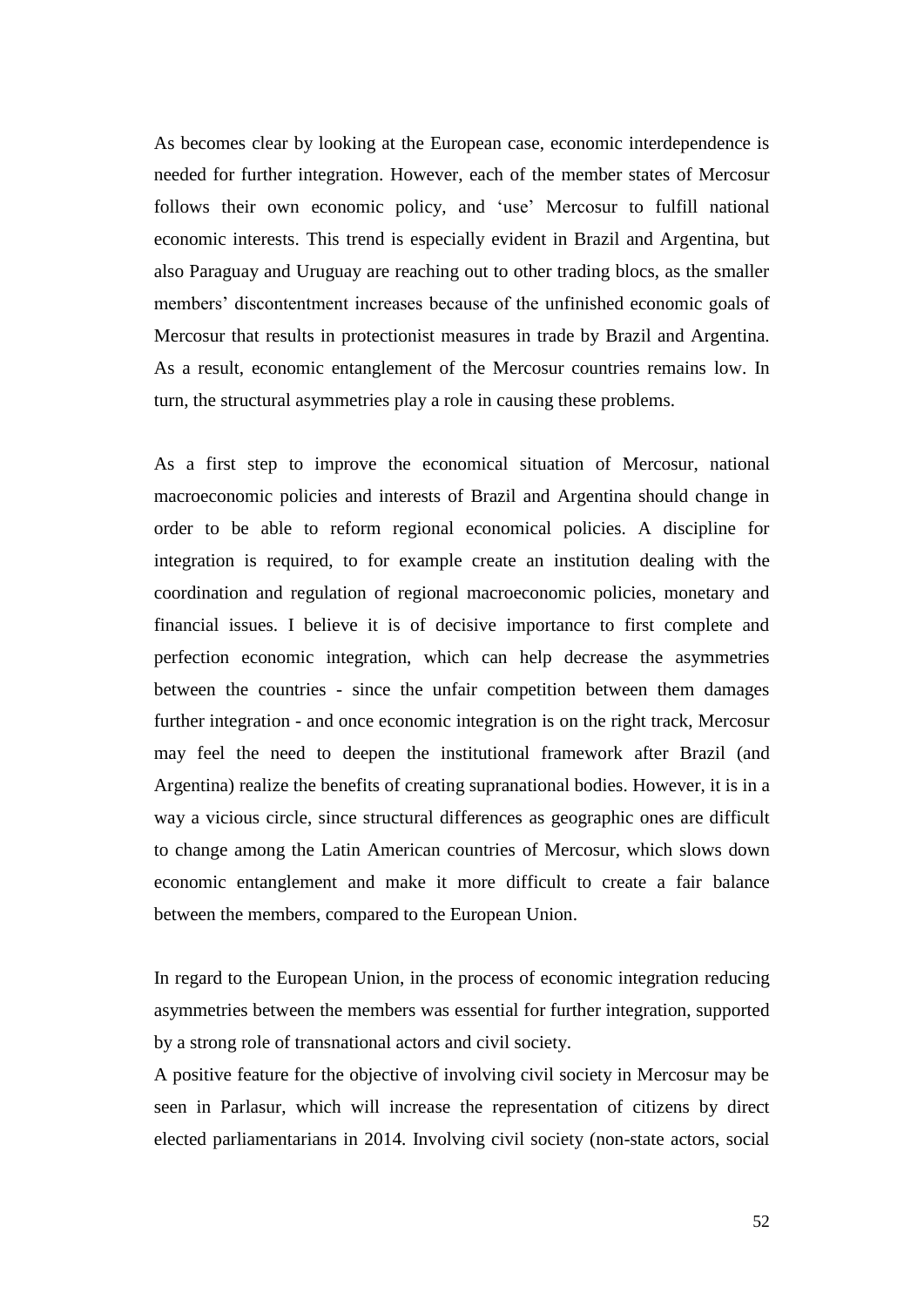movements, etc.) might be the right way to push the integration process from the bottom up in order to restrain the intergovernmental, state-led, nature of Mercosur.

After twenty-two years of integration, the strong tradition of state-led decision making left its marks on the integration process of Mercosur, and I believe in the near future Brazil will remain reluctant in reducing its autonomy. Yet this is exactly what has to be done for further deepening the integration process, since Brazil's (too) competitive economy is the most powerful one that hampers the integration process. In this context, Venezuela could play a positive role by balancing the dominant power of Brazil, as in a continuing shifting international context, deepening the economic and political integration process of Mercosur is of significant importance to remain a credible actor, but it depends on the political will to further integrate.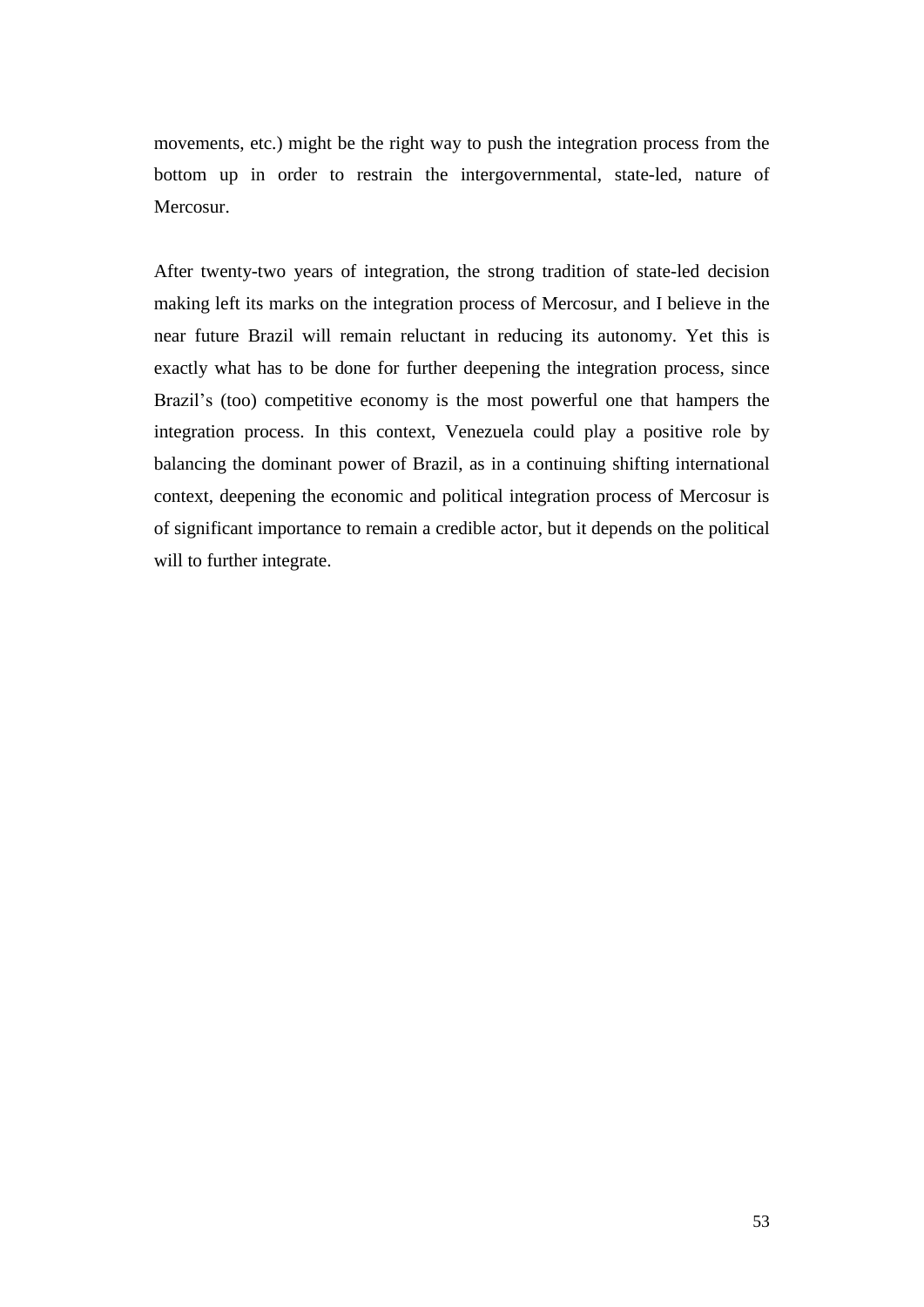#### References

#### *Books*

Cason, J.W. *The political economy of integration; the experience of Mercosur.*  Routledge, 2011.

Dinan, D. *Ever closer union: an introduction to European Integration.* Lynne Rienner, 2005.

Dominguez, F. De Oliveira, D.M. *Mercosur: between integration and democracy.* Peter Lang AG, 2004.

Gardini, G.L. *Latin-America in the 21st century*. Zed Books, London/New York, 2012.

Grabendorff, W. Seidelmann, R. *Relations between the European Union and Latin America.* Nomos, 2005.

Lambert, P. *Paraguay in Mercosur: Para que?* In: *Mercosur: between integration and democracy.* Peter Lang AG, 2004.

Roett, R. *Mercosur, regional integration, world markets.* Lynne Rienner publishers, 1999.

Rowat, M. *Competition policy and Mercosur.* World Bank Technical paper no. 385, 1997.

#### *Articles*

Arce, L. "Transforming and integrating: Paraguay during the years of Mercosur". *Regions Magazine,* vol. 281, issue 1*,* 2001.

Carranza, M.E. "Can Mercosur survive? Domestic and International constraints on Mercosur", *Latin American Politics and Society* 45, no. 2, 2003. Gardini, G.L. "Mercosur at 20: the state of the art and the shadow of the EU"*. European law journal*. Volume 11, issue 5, September 2011.

Guedes de Oliveira, M.A. "The Southern Cone model".

Kaltenthaler, K. Mora, F.O. "Explaining Latin American integration: the case of Mercosur". *Routledge*, 2010.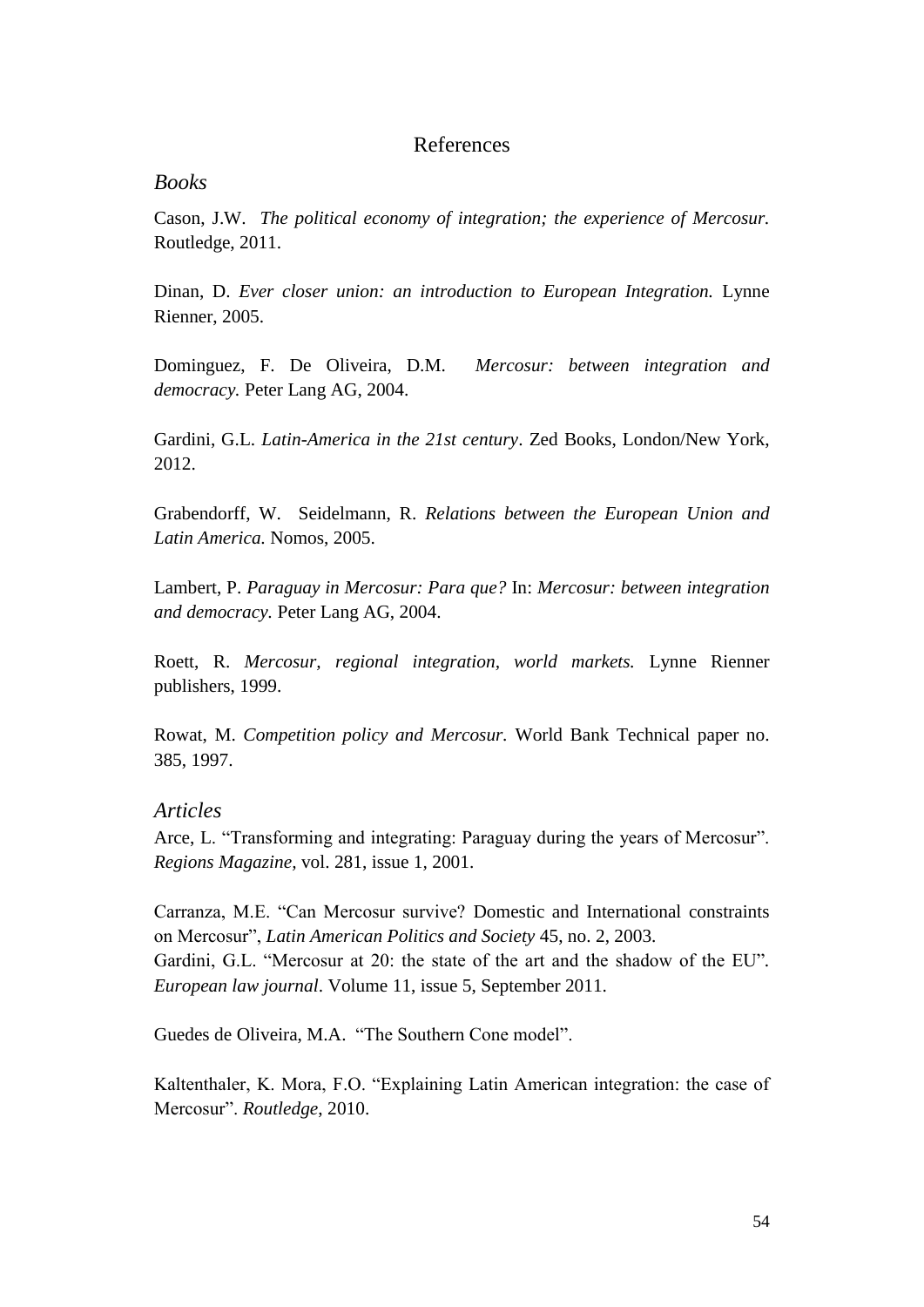Klom, A. "Mercosur and Brazil, a European perspective". *International Affairs*  79, 2003.

Magone, J. "Challenging the Monroe doctrine? The relations between the European Union and Mercosur".

Malamud, A. "Mercosur turns 15: between rising rhetoric and declining achievement". *Cambridge review of international affairs,* volume 18, number 3, October 2005.

Malamud, A. "Presidential diplomacy and the institutional underpinnings of Mercosur: an empirical examination". *Latin American Research Review,* volume 40, number 1, 2005.

Manzetti, L. "The political economy of Mercosur". *Journal of Interamerican Studies and World Affairs,* vol. 35, no. 4, 1994.

Mukhametdinov, M. "Mercosur and the European Union: Variation among the factors of regional cohesion". *Cooperation and Conflict: Journal of the Nordic International Studies Association* vol. *42(2): 207*, 2007.

Picard, A, et al. "The European Union: promoter of regional integration in Latin America?" *Alternative Regionalisms Programme,* April 2009. Weber, K. "Governing Europe´s Neighbourhood". *University Press,* Manchester, 2008.

#### *Online sources*

Averbug, A. *Mercosul: economic trends and outlook.* [http://www.bndes.gov.br/SiteBNDES/export/sites/default/bndes\\_en/Galerias/Dow](http://www.bndes.gov.br/SiteBNDES/export/sites/default/bndes_en/Galerias/Download/studies/rev101.pdf) [nload/studies/rev101.pdf](http://www.bndes.gov.br/SiteBNDES/export/sites/default/bndes_en/Galerias/Download/studies/rev101.pdf)

Cameron, F. *The European Union as a model for regional integration.* Council on Foreign Relations*.* [http://www.cfr.org/eu/european-union-model-regional](http://www.cfr.org/eu/european-union-model-regional-integration/p22935)[integration/p22935](http://www.cfr.org/eu/european-union-model-regional-integration/p22935)

Council on Foreign Relations. *Mercosur: South America's fractious trade bloc.* <http://www.cfr.org/trade/mercosur-south-americas-fractious-trade-bloc/p12762>

El Universal, *Venezuela: four years to adopt Mercosur rules.* [http://www.eluniversal.com/economia/120707/venezuela-four-years-to-adopt](http://www.eluniversal.com/economia/120707/venezuela-four-years-to-adopt-mercosur-rules)[mercosur-rules](http://www.eluniversal.com/economia/120707/venezuela-four-years-to-adopt-mercosur-rules)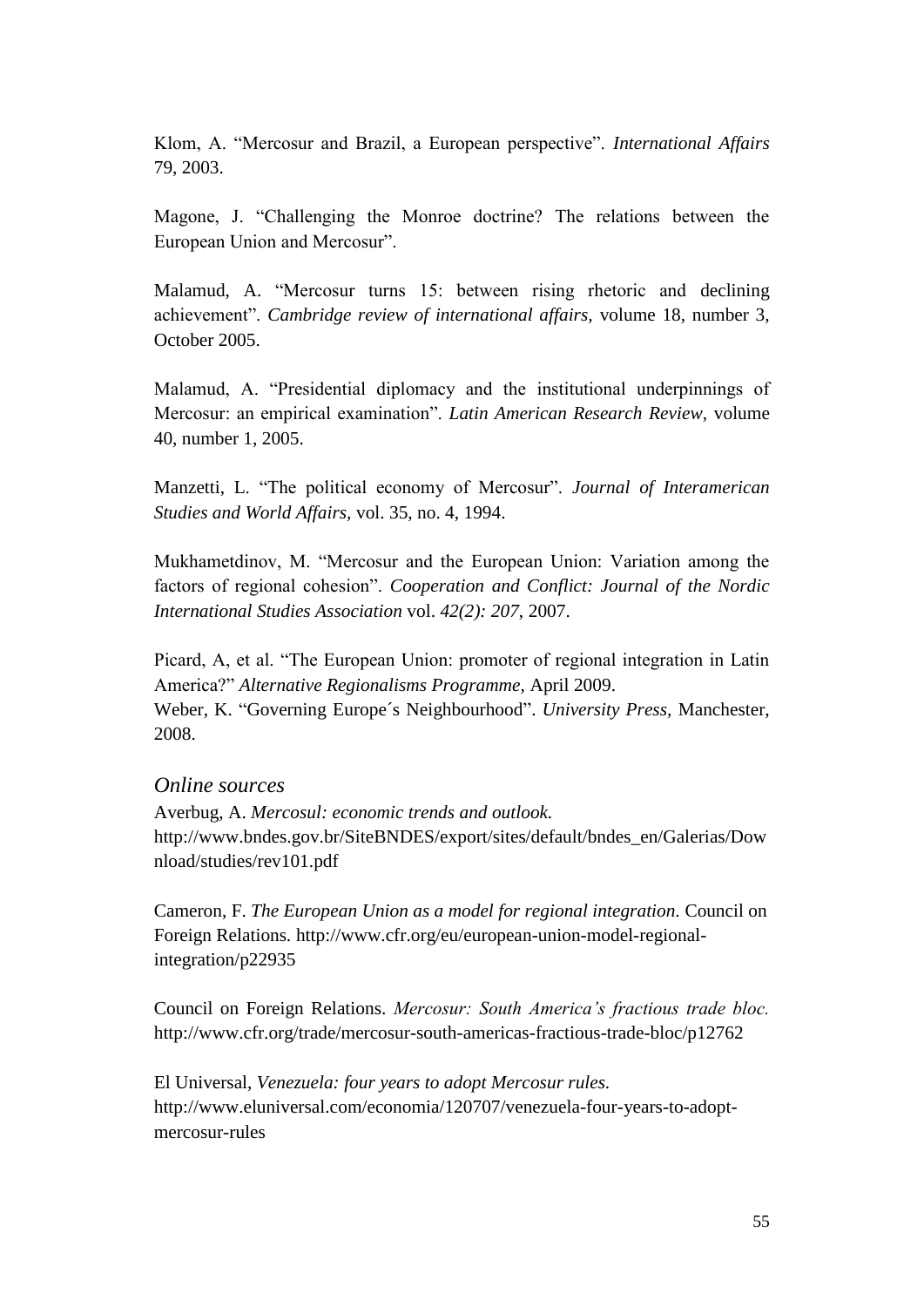European Commission. *The road to the euro.* [http://ec.europa.eu/economy\\_finance/general/pdf/the\\_road\\_to\\_euro\\_brochure\\_en.](http://ec.europa.eu/economy_finance/general/pdf/the_road_to_euro_brochure_en.pdf) [pdf](http://ec.europa.eu/economy_finance/general/pdf/the_road_to_euro_brochure_en.pdf)

Malamud, A. *The internal agenda of Mercosur: interdependence, leadership and institutionalization*. [www.ics.ul.pt/rdonweb-docs/AndresMalamud-](http://www.ics.ul.pt/rdonweb-docs/AndresMalamud-)

IDB Integration and trade sector – Institute for the integration of Latin America and the Caribbean. *Mercosur Report 2010-2011*. <http://idbdocs.iadb.org/wsdocs/getdocument.aspx?docnum=36712280>

International Democracy Watch. *Southern American Common Market.*  [http://www.internationaldemocracywatch.org/attachments/461\\_MERCOSUR](http://www.internationaldemocracywatch.org/attachments/461_MERCOSUR-lunapont.pdf)[lunapont.pdf](http://www.internationaldemocracywatch.org/attachments/461_MERCOSUR-lunapont.pdf)

Mercopress, *Parlasur member claims Mercosur summits have become display of empty rhetoric.* [http://en.mercopress.com/2011/06/27/parlasur-member-claims](http://en.mercopress.com/2011/06/27/parlasur-member-claims-mercosur-summits-have-become-display-of-empty-rhetoric)[mercosur-summits-have-become-display-of-empty-rhetoric](http://en.mercopress.com/2011/06/27/parlasur-member-claims-mercosur-summits-have-become-display-of-empty-rhetoric)

Mercopress, *Biden meets Rousseff, underlines the importance of a broader relationship with Brazil.* [http://en.mercopress.com/2013/06/01/biden-meets](http://en.mercopress.com/2013/06/01/biden-meets-rousseff-underlines-the-importance-of-a-broader-relationship-with-brazil)[rousseff-underlines-the-importance-of-a-broader-relationship-with-brazil](http://en.mercopress.com/2013/06/01/biden-meets-rousseff-underlines-the-importance-of-a-broader-relationship-with-brazil)

Mercopress, *Latinamerica and Mercosur, priorities of Brazil foreign policy ratifies Roussef.* [http://en.mercopress.com/2013/06/17/latinamerica-and-mercosur](http://en.mercopress.com/2013/06/17/latinamerica-and-mercosur-priorities-of-brazil-foreign-policy-ratifies-rousseff?utm_source=newsletter&utm_medium=email&utm_campaign=daily)[priorities-of-brazil-foreign-policy-ratifies](http://en.mercopress.com/2013/06/17/latinamerica-and-mercosur-priorities-of-brazil-foreign-policy-ratifies-rousseff?utm_source=newsletter&utm_medium=email&utm_campaign=daily)[rousseff?utm\\_source=newsletter&utm\\_medium=email&utm\\_campaign=daily](http://en.mercopress.com/2013/06/17/latinamerica-and-mercosur-priorities-of-brazil-foreign-policy-ratifies-rousseff?utm_source=newsletter&utm_medium=email&utm_campaign=daily)

Mercopress, *Mercosur has only benefited Brazil in the last ten years with a surplus of 36,8bn.* [http://en.mercopress.com/2012/08/07/mercosur-has-only](http://en.mercopress.com/2012/08/07/mercosur-has-only-benefited-brazil-in-the-last-ten-years-with-a-surplus-of-36.8bn)[benefited-brazil-in-the-last-ten-years-with-a-surplus-of-36.8bn](http://en.mercopress.com/2012/08/07/mercosur-has-only-benefited-brazil-in-the-last-ten-years-with-a-surplus-of-36.8bn)

Mercopress, *Mercosur needs to be reborn with an honest integration spirit, says Cardoso*. [http://en.mercopress.com/2012/05/08/mercosur-needs-to-be-reborn](http://en.mercopress.com/2012/05/08/mercosur-needs-to-be-reborn-with-an-honest-integration-spirit-says-cardoso)[with-an-honest-integration-spirit-says-cardoso](http://en.mercopress.com/2012/05/08/mercosur-needs-to-be-reborn-with-an-honest-integration-spirit-says-cardoso)

Mercopress, *Main Mercosur obstacle is Argentina, say Brazilian farmers promoting an EU/Brazil trade accord*. en.mercopress.com/2013/06/21/mainmercosur-obstacle-is-argentina-say-brazilian-farmers-promoting-an-eu-braziltrade-accord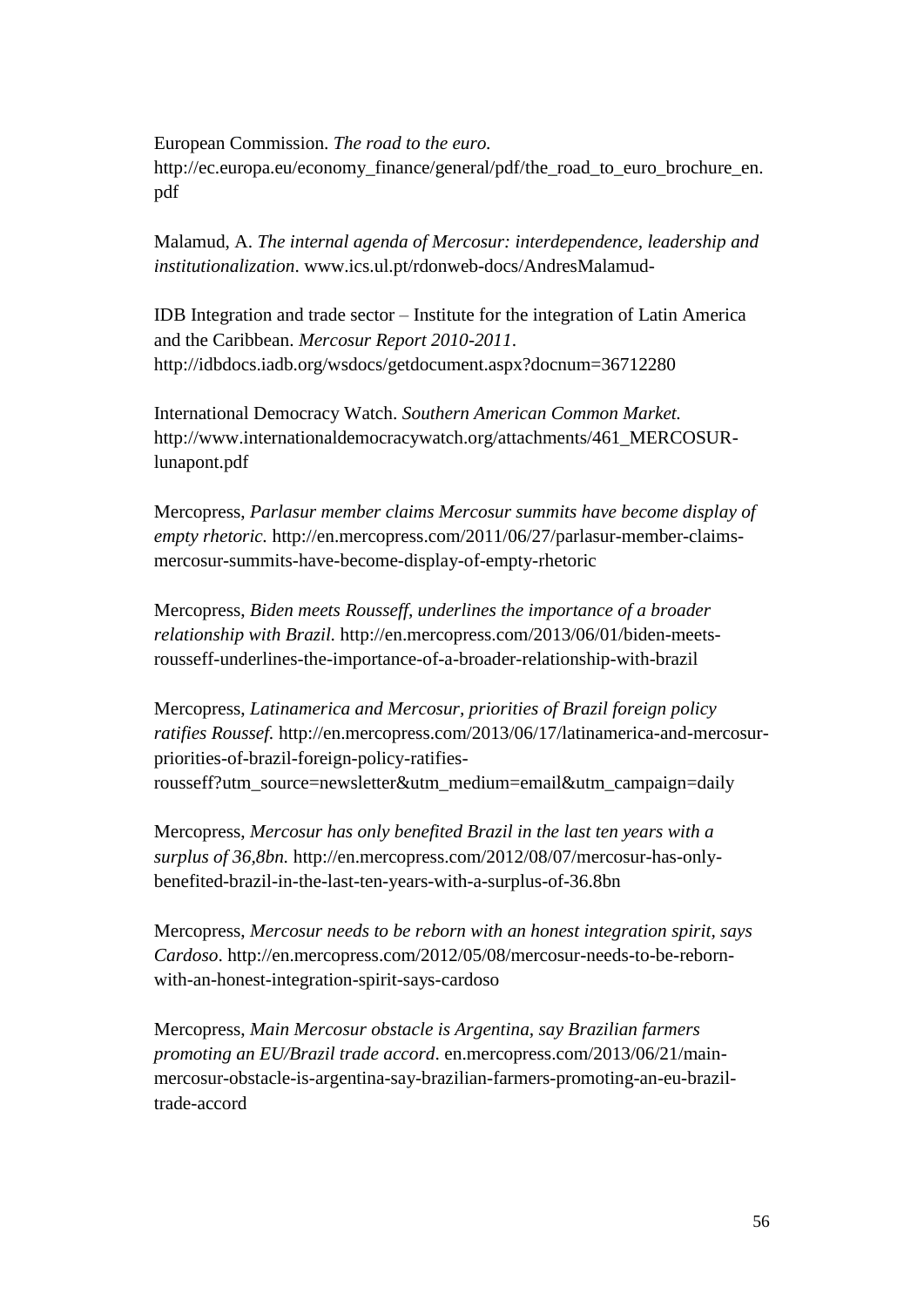Mercopress, *Mujica says Mercosur is a stalled pachyderm and needs trade accords with third parties.* [http://en.mercopress.com/2013/03/02/mujica-says](http://en.mercopress.com/2013/03/02/mujica-says-mercosur-is-a-stalled-pachyderm-and-needs-trade-accords-with-third-parties)[mercosur-is-a-stalled-pachyderm-and-needs-trade-accords-with-third-parties](http://en.mercopress.com/2013/03/02/mujica-says-mercosur-is-a-stalled-pachyderm-and-needs-trade-accords-with-third-parties)

Mercopress, *Uruguay can't ignore Mercosur reality and is applying for full Pacific Alliance membership.* [http://en.mercopress.com/2013/06/05/uruguay-can](http://en.mercopress.com/2013/06/05/uruguay-can-t-ignore-mercosur-reality-and-is-applying-for-full-pacific-alliance-membership)[t-ignore-mercosur-reality-and-is-applying-for-full-pacific-alliance-membership](http://en.mercopress.com/2013/06/05/uruguay-can-t-ignore-mercosur-reality-and-is-applying-for-full-pacific-alliance-membership)

Mercopress, *Mercosur July 12 summit in Montevideo will confirm return of suspended Paraguay.* [http://en.mercopress.com/2013/06/13/mercosur-july-12](http://en.mercopress.com/2013/06/13/mercosur-july-12-summit-in-montevideo-will-confirm-return-of-suspended-paraguay?utm_source=newsletter&utm_medium=email&utm_campaign=daily) [summit-in-montevideo-will-confirm-return-of-suspended](http://en.mercopress.com/2013/06/13/mercosur-july-12-summit-in-montevideo-will-confirm-return-of-suspended-paraguay?utm_source=newsletter&utm_medium=email&utm_campaign=daily)[paraguay?utm\\_source=newsletter&utm\\_medium=email&utm\\_campaign=daily](http://en.mercopress.com/2013/06/13/mercosur-july-12-summit-in-montevideo-will-confirm-return-of-suspended-paraguay?utm_source=newsletter&utm_medium=email&utm_campaign=daily) 

Mercopress, *Venezuela is not part of Mercosur; it was not ratified by Paraguayan congress.* [http://en.mercopress.com/2013/06/16/venezuela-is-not-part-of](http://en.mercopress.com/2013/06/16/venezuela-is-not-part-of-mercosur-it-was-not-ratified-by-paraguayan-congress?utm_source=newsletter&utm_medium=email&utm_campaign=daily)[mercosur-it-was-not-ratified-by-paraguayan](http://en.mercopress.com/2013/06/16/venezuela-is-not-part-of-mercosur-it-was-not-ratified-by-paraguayan-congress?utm_source=newsletter&utm_medium=email&utm_campaign=daily)[congress?utm\\_source=newsletter&utm\\_medium=email&utm\\_campaign=daily](http://en.mercopress.com/2013/06/16/venezuela-is-not-part-of-mercosur-it-was-not-ratified-by-paraguayan-congress?utm_source=newsletter&utm_medium=email&utm_campaign=daily)

Mercopress, *Paraguay becomes observer of the Alliance of the Pacific, despite Brazil and Mercosur.* [http://en.mercopress.com/2013/05/25/paraguay-becomes](http://en.mercopress.com/2013/05/25/paraguay-becomes-observer-of-the-alliance-of-the-pacific-despite-brazil-and-mercosur)[observer-of-the-alliance-of-the-pacific-despite-brazil-and-mercosur](http://en.mercopress.com/2013/05/25/paraguay-becomes-observer-of-the-alliance-of-the-pacific-despite-brazil-and-mercosur)

Mercopress, *Paraguay suspended from Mercosur has requested Pacific Alliance observer status.* [http://en.mercopress.com/2013/01/30/paraguay-suspended-from](http://en.mercopress.com/2013/01/30/paraguay-suspended-from-mercosur-has-requested-pacific-alliance-observer-status)[mercosur-has-requested-pacific-alliance-observer-status](http://en.mercopress.com/2013/01/30/paraguay-suspended-from-mercosur-has-requested-pacific-alliance-observer-status)

Mercopress, *Bolivia will hold double membership of Mercosur and the Andean Community.* [http://en.mercopress.com/2013/06/24/bolivia-will-hold-double](http://en.mercopress.com/2013/06/24/bolivia-will-hold-double-membership-of-mercosur-and-the-andean-community?utm_source=facebook&utm_medium=social&utm_content=main&utm_campaign=facebook)[membership-of-mercosur-and-the-andean-community](http://en.mercopress.com/2013/06/24/bolivia-will-hold-double-membership-of-mercosur-and-the-andean-community?utm_source=facebook&utm_medium=social&utm_content=main&utm_campaign=facebook)

Mercopress, *about Mercosur.* <http://en.mercopress.com/about-mercosur>

Mercosur - *European Commission Regional Strategy paper, 2007-2013*, pp. 15. [http://eeas.europa.eu/mercosur/rsp/07\\_13\\_en.pdf](http://eeas.europa.eu/mercosur/rsp/07_13_en.pdf)

Mercosur - *Mid-term review and Regional Indicative Program for 2011-2013.*  [http://eeas.europa.eu/mercosur/rsp/11\\_13\\_mtr\\_en.pdf](http://eeas.europa.eu/mercosur/rsp/11_13_mtr_en.pdf)

Reuters. *Sluggish Brazil economy erodes Rousseffs popularity.* [http://www.reuters.com/article/2013/05/30/us-brazil-economy](http://www.reuters.com/article/2013/05/30/us-brazil-economy-idUSBRE94T00T20130530)[idUSBRE94T00T20130530](http://www.reuters.com/article/2013/05/30/us-brazil-economy-idUSBRE94T00T20130530)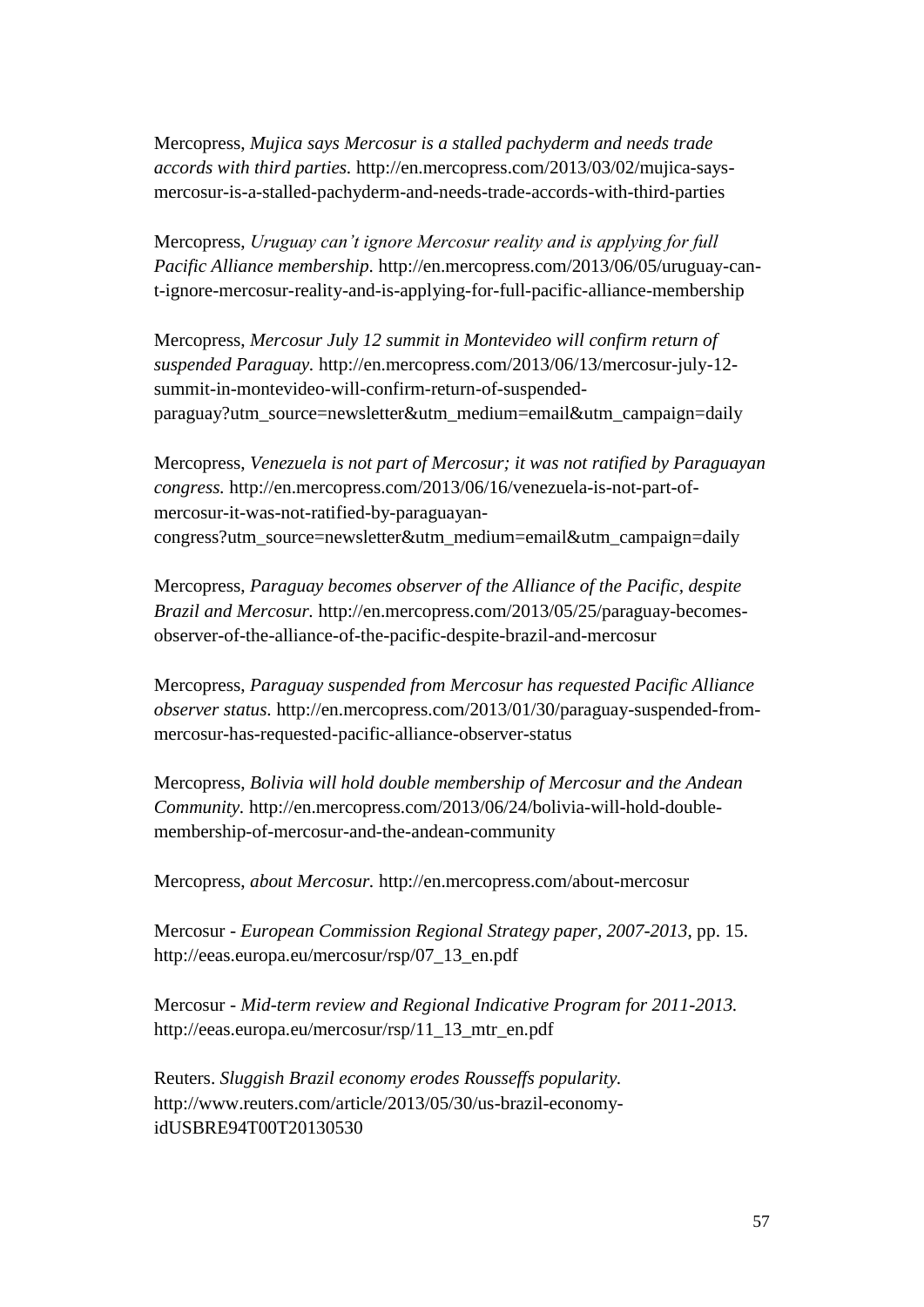The Economist, "*Mercosur RIP"?*  [http://www.economist.com/node/21558609?zid=305&ah=417bd5664dc76da5d98](http://www.economist.com/node/21558609?zid=305&ah=417bd5664dc76da5d98af4f7a640fd8a) [af4f7a640fd8a](http://www.economist.com/node/21558609?zid=305&ah=417bd5664dc76da5d98af4f7a640fd8a)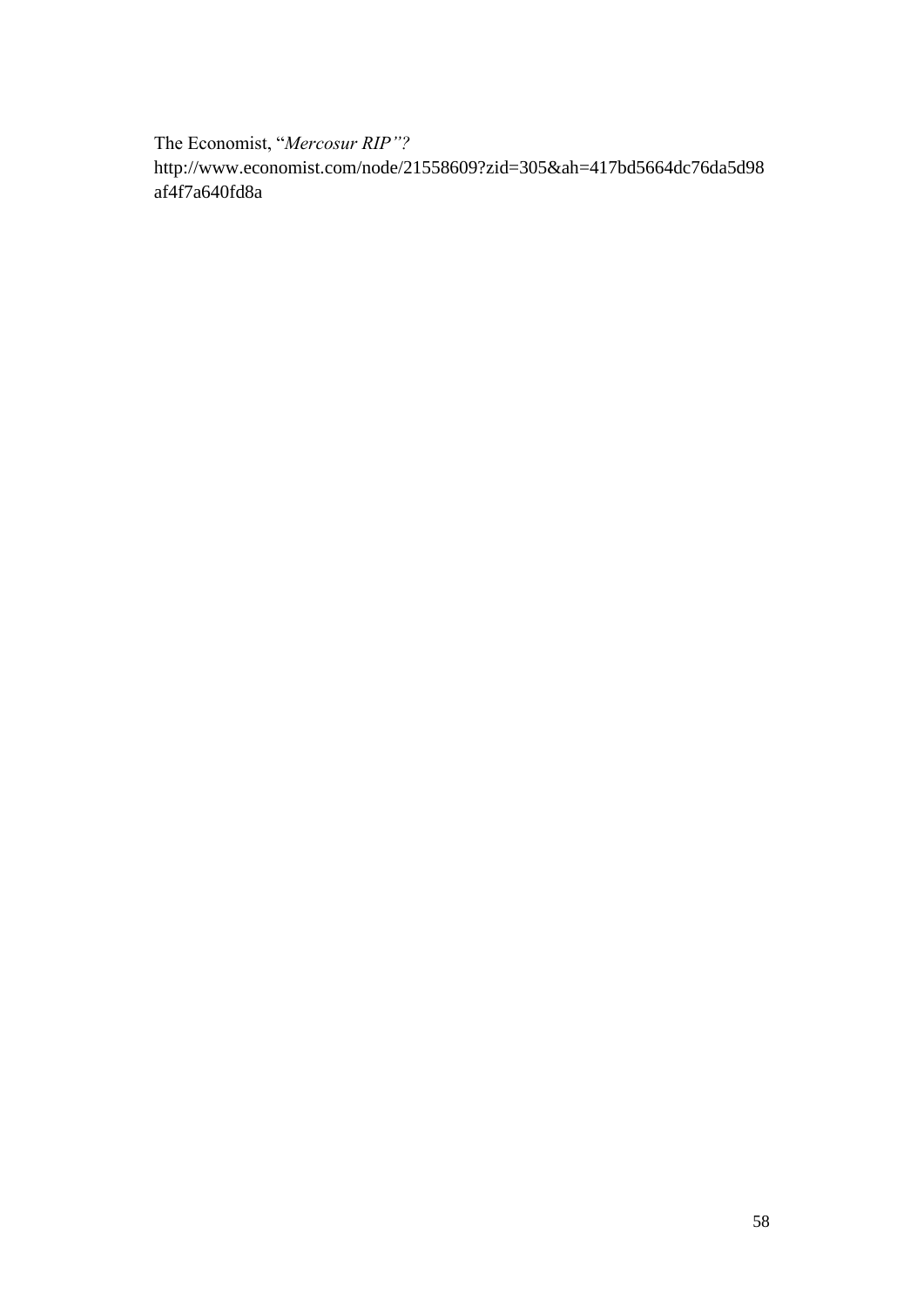# Appendix

| Table 5 timeline: history and evolution of Mercosur |  |  |
|-----------------------------------------------------|--|--|
|                                                     |  |  |

| 1960 | <b>LAFTA</b>                                 |  |  |  |  |
|------|----------------------------------------------|--|--|--|--|
| 1979 | of<br>tripartite<br>Signature<br>agreement   |  |  |  |  |
|      | between Argentina, Brazil and Paraguay       |  |  |  |  |
| 1980 | <b>ALADI</b>                                 |  |  |  |  |
| 1984 | First informal talks about integration       |  |  |  |  |
|      | between Argentina and Brazil                 |  |  |  |  |
| 1985 | Presidents Alfonsin of Argentina and         |  |  |  |  |
|      | Sarney of Brazil commit their countries      |  |  |  |  |
|      | to future integration.                       |  |  |  |  |
| 1986 | Presidents Alfonsin and Sarney establish     |  |  |  |  |
|      | PICE, involving economic integration         |  |  |  |  |
|      | between Argentina and Brazil.                |  |  |  |  |
| 1988 | Treaty on Integration, Cooperation and       |  |  |  |  |
|      | Development between Argentina and            |  |  |  |  |
|      | Brazil.<br>The<br>Treaty<br>establishes<br>a |  |  |  |  |
|      | common economic space and introduces         |  |  |  |  |
|      | the concept of common market as a            |  |  |  |  |
|      | objective for the future.                    |  |  |  |  |
| 1990 | Signature of the Act of Buenos Aires         |  |  |  |  |
|      | which provides for the establishment of      |  |  |  |  |
|      | bilateral common<br>market<br>for<br>a       |  |  |  |  |
|      | December 1994.                               |  |  |  |  |
| 1991 | Treaty of Asuncion, creating Mercosur        |  |  |  |  |
|      | official.                                    |  |  |  |  |
| 1994 | The Ouro Preto Protocol, amending the        |  |  |  |  |
|      | Treaty of Asuncion from a free trade         |  |  |  |  |
|      | area to a customs union.                     |  |  |  |  |
| 1996 | Bolivia joined Mercosur as associated        |  |  |  |  |
|      | member.                                      |  |  |  |  |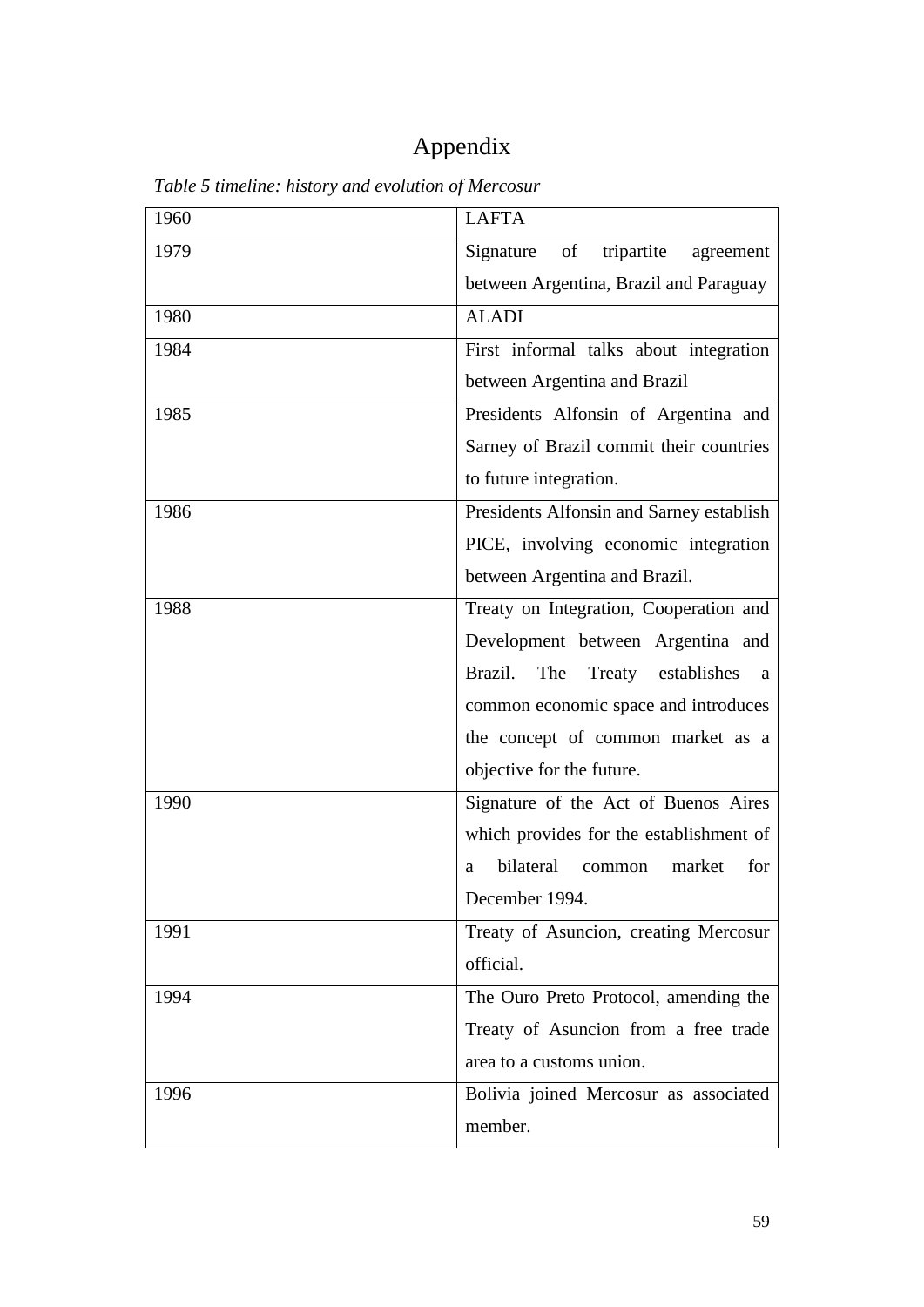| 2003 | Peru joined Mercosur as associated          |  |  |  |  |  |
|------|---------------------------------------------|--|--|--|--|--|
|      | member.                                     |  |  |  |  |  |
| 2004 | Mercosur signs a cooperation agreement      |  |  |  |  |  |
|      | with the Andean Community of Nations.       |  |  |  |  |  |
|      | Colombia and Ecuador joined Mercosur        |  |  |  |  |  |
|      | as associated members.                      |  |  |  |  |  |
| 2004 | Creation of FOCEM, the Structural           |  |  |  |  |  |
|      | Convergence Fund. This fund was             |  |  |  |  |  |
|      | created in order to finance projects that   |  |  |  |  |  |
|      | would benefit the smaller economies in      |  |  |  |  |  |
|      | Mercosur. It is the first instrument of the |  |  |  |  |  |
|      | bloc established with the aim to reduce     |  |  |  |  |  |
|      | the asymmetries between less developed      |  |  |  |  |  |
|      | countries and regions.                      |  |  |  |  |  |
| 2006 | Protocol for the accession of Venezuela.    |  |  |  |  |  |
|      | However the country had to wait for         |  |  |  |  |  |
|      | recognition.                                |  |  |  |  |  |
| 2007 | Parliament<br>Mercosur<br>(Parlasur)        |  |  |  |  |  |
|      | inaugurated.                                |  |  |  |  |  |
| 2008 | 12 Latin American countries establish       |  |  |  |  |  |
|      | UNASUR, which brings the free trade         |  |  |  |  |  |
|      | areas of Mercosur and the Andean            |  |  |  |  |  |
|      | Community together                          |  |  |  |  |  |
| 2011 | Montevideo Protocol (Ushuaia II).           |  |  |  |  |  |
| 2012 | Protocol for the accession of Bolivia.      |  |  |  |  |  |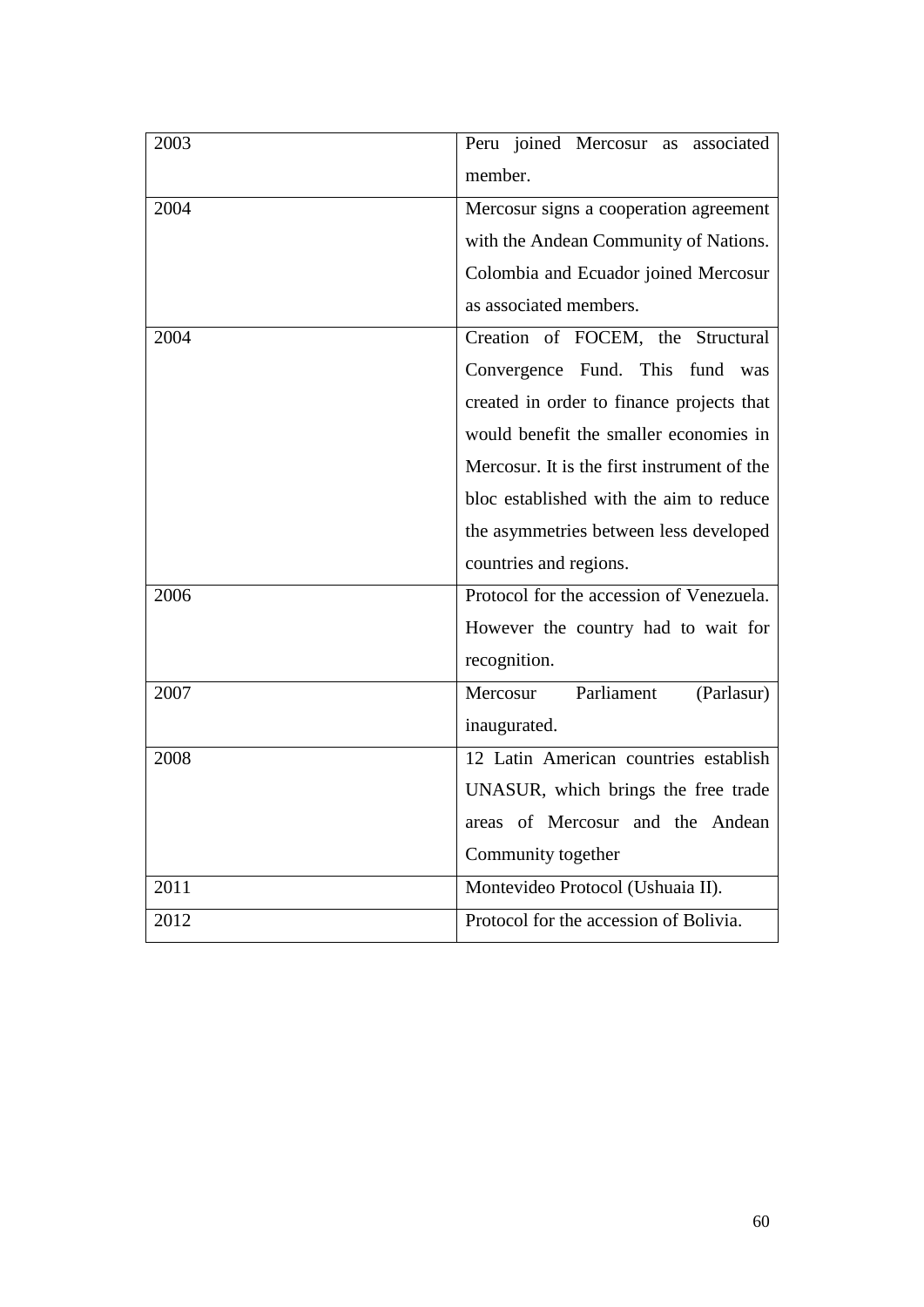*Table 6 Mercosur trade flows in millions of US Dollars*

|               | 2001     | 2002   | 2003           | 2004    | 2005          | 2006    | 2007    | 2008    | 2009    |
|---------------|----------|--------|----------------|---------|---------------|---------|---------|---------|---------|
| Intra-        | 15,151   | 10,214 | 12,724         | 17,313  | 21,108        | 25,750  | 32,429  | 41,565  | 32,713  |
| regional      |          |        |                |         |               |         |         |         |         |
| export        |          |        |                |         |               |         |         |         |         |
| <b>Export</b> | 72,734   | 78,669 | 93,375         | 118,275 | 142,697       | 164,499 | 191,531 | 236,809 | 184,526 |
| outside       |          |        |                |         |               |         |         |         |         |
| Mercosur      |          |        |                |         |               |         |         |         |         |
| <b>Total</b>  | 87,885   | 88,883 | 106,099        | 135,588 | 163,805       | 190,249 | 223,960 | 278,374 | 217,240 |
| export        |          |        |                |         |               |         |         |         |         |
| Intra-        | 15,331   | 10,380 | 13,059         | 17,600  | 21,327        | 25,564  | 32,730  | 42,429  | 31,955  |
| regional      |          |        |                |         |               |         |         |         |         |
| import        |          |        |                |         |               |         |         |         |         |
| Import        | 65,613   | 49,322 | 53,083         | 73,387  | 88,014        | 109,992 | 143,764 | 205,765 | 147,923 |
| from the      |          |        |                |         |               |         |         |         |         |
| rest of       |          |        |                |         |               |         |         |         |         |
| the world     |          |        |                |         |               |         |         |         |         |
| <b>Total</b>  | 80.945   | 59,703 | 66,142         | 90,988  | 109.341       | 135,556 | 175.494 | 248.194 | 179,878 |
| import        | $\cdots$ |        | $\overline{ }$ |         | $\sim$ $\sim$ |         |         |         |         |

Source: CEI, [http://www.bcp.gov.py/,](http://www.bcp.gov.py/) [http://www.bcu.gub.uy/Paginas/Default.aspx,](http://www.bcu.gub.uy/Paginas/Default.aspx)

[http://www.bcb.gov.br/?english,](http://www.bcb.gov.br/?english) [http://www.bcra.gov.ar/index\\_i.htm](http://www.bcra.gov.ar/index_i.htm)

#### *Table 7 Intra-regional trade in Mercosur in billions of US Dollars*

|               | 2002  | 2005   | 2008   | 2009   | $\overline{1}^{\text{st}}$ half of |
|---------------|-------|--------|--------|--------|------------------------------------|
|               |       |        |        |        | 2010                               |
| <b>Export</b> |       |        |        |        |                                    |
| Argentina     | 5,718 | 7,689  | 16,123 | 13,865 | 7,969                              |
| Brazil        | 3,311 | 11,746 | 21,737 | 15,829 | 9,697                              |
| Paraguay      | 0,553 | 0,893  | 2,135  | 1,533  | 1,228                              |
| Uruguay       | 0,607 | 0,783  | 1,601  | 1,529  | 0,964                              |
| Import        |       |        |        |        |                                    |
| Argentina     | 2,895 | 10,909 | 20,287 | 13,159 | 8,270                              |
| Brazil        | 5,615 | 7,054  | 14,934 | 13,107 | 7,681                              |
| Paraguay      | 845   | 1,502  | 3,619  | 2,632  | 1,745                              |
| Uruguay       | 944   | 1,631  | 3,919  | 3,130  | 1,391                              |

Source: Inter American Development Bank (IDB), DataINTAL